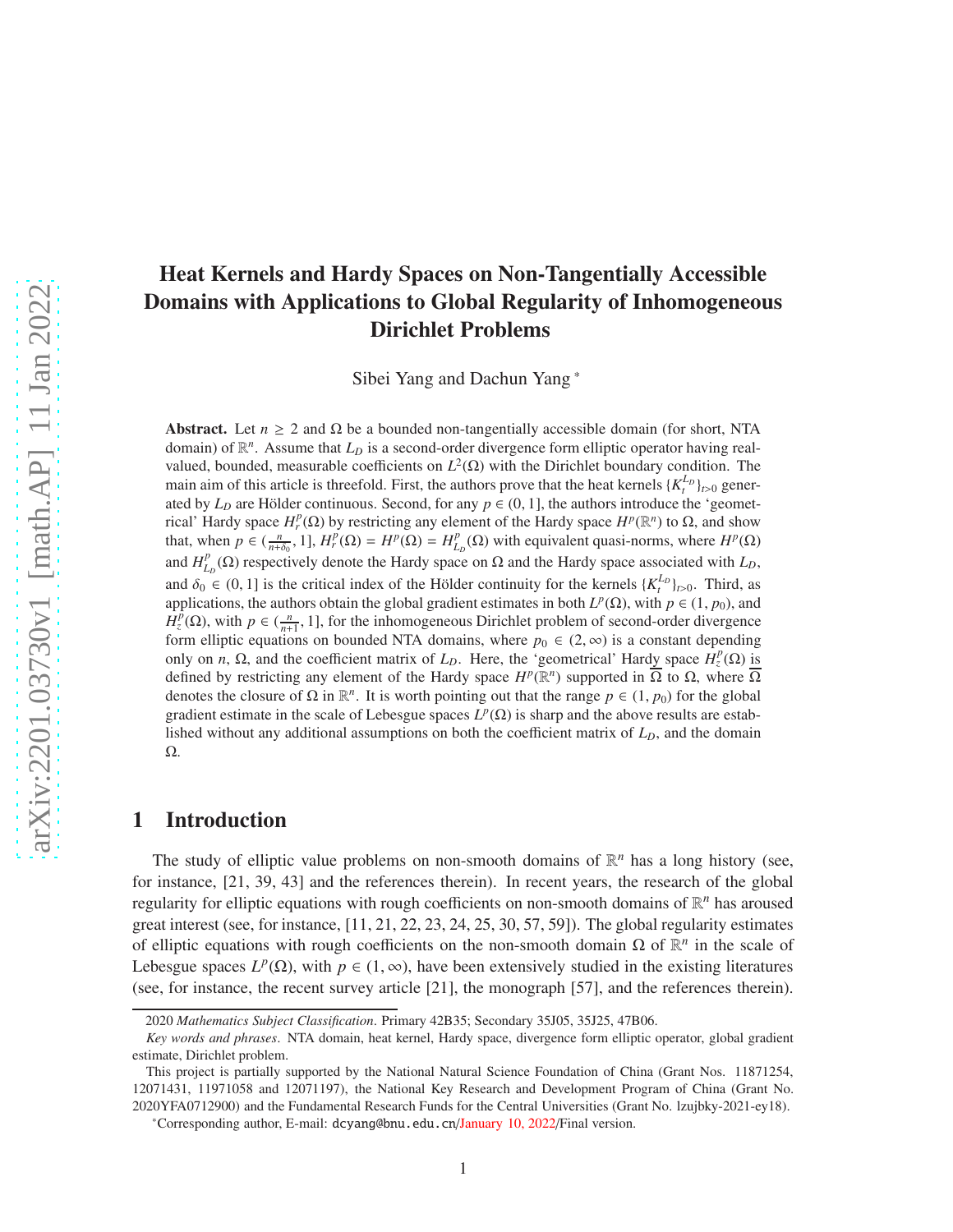However, there exist very few literatures on global regularity estimates of elliptic equations with rough coefficients on the non-smooth domain Ω of  $\mathbb{R}^n$  in the scale of Hardy spaces  $H^p(\Omega)$  with  $p \in (0, 1].$ 

Let  $n \geq 2$  and  $\Omega$  be a bounded non-tangentially accessible domain (for short, NTA domain) of  $\mathbb{R}^n$ . Assume that  $L_D$  is a second-order divergence form elliptic operator having real-valued, bounded, measurable coefficients on  $L^2(Ω)$  with the Dirichlet boundary condition. The main aim of this article is threefold. First, we prove that the heat kernels  $\{K_t^{L_p}\}_{t>0}$  generated by  $L_p$  are Hölder continuous. Second, for any  $p \in (0, 1]$ , we introduce the 'geometrical' Hardy space  $H_r^p(\Omega)$ by restricting any element of the Hardy space  $H^p(\mathbb{R}^n)$  to Ω, and show that, when  $p \in (\frac{n}{n+\delta_0}, 1]$ ,  $H_r^p(\Omega) = H^p(\Omega) = H_L^p$  $L_D^p(\Omega)$  with equivalent quasi-norms, where  $H^p(\Omega)$  and  $H^p_L$  $_{L_D}^{p}(\Omega)$  respectively denote the Hardy space on  $\Omega$  and the Hardy space associated with  $L_D$ , and  $\delta_0 \in (0, 1]$  is the critical index of the Hölder continuity for the kernels  $\{K_t^{L_D}\}_{t>0}$ . Third, as applications, for the inhomogeneous Dirichlet boundary value problem

(1.1) 
$$
\begin{cases} -\operatorname{div}(A\nabla u) = f & \text{in } \Omega, \\ u = 0 & \text{on } \partial\Omega, \end{cases}
$$

where the matrix *A* is real-valued, bounded, and measurable, and satisfies the uniform ellipticity condition [see (1.3) below for the details], and  $\partial\Omega$  denotes the boundary of  $\Omega$ , we obtain the global gradient estimates of the weak solution *u* in both Lebesgue spaces  $L^p(\Omega)$ , with  $p \in (1, p_0)$ , and Hardy spaces  $H_z^p(\Omega)$ , with  $p \in (\frac{n}{n+1}, 1]$ , where  $p_0 \in (2, \infty)$  is a constant depending only on *n*,  $\Omega$ , and the coefficient matrix *A*. Here, the 'geometrical' Hardy space  $H_z^p(\Omega)$  is defined by restricting any element of the Hardy space  $H^p(\mathbb{R}^n)$  supported in  $\overline{\Omega}$  to  $\Omega$ , where  $\overline{\Omega}$  denotes the closure of  $\Omega$ in  $\mathbb{R}^n$ . Meanwhile, it is worth pointing out that the range  $p \in (1, p_0)$  of *p* for the global gradient estimate in the scale of the Lebesgue space  $L^p(\Omega)$  is sharp [see Remark 1.10(i) below for the details].

Compared with the global regularity estimate of elliptic equations on the non-smooth domain  $\Omega$ of  $\mathbb{R}^n$  in Lebesgue spaces  $L^p(\Omega)$  established in [1, 11, 20, 22, 59], we obtain the global regularity estimate for the Dirichlet problem (1.1) without any additional assumptions on both the coefficient matrix *A* and the domain Ω. Recall that the global gradient estimate in  $L^p(\Omega)$  with any given  $p \in (1, \infty)$  for the Dirichlet problem (1.1), with *f* replaced by div (**f**), was established by Di Fazio [20], under the assumptions that  $A \in VMO(\mathbb{R}^n; \mathbb{R}^{n^2})$  (see, for instance, [56]) and  $\partial\Omega \in C^{1,1}$ , which was weakened to  $\partial \Omega \in C^1$  by Auscher and Qafsaoui [1]. Moreover, the global gradient estimate in  $L^p(\Omega)$  with any given  $p \in (1, \infty)$  for the problem (1.1), with *f* replaced by div (**f**), was obtained by Byun and Wang [11], under the assumptions that *A* satisfies the (δ, *R*)-BMO condition (see, for instance, [11] or Definition 2.6 below for its definition) for sufficiently small  $\delta \in (0, \infty)$ , and that  $\Omega$ is a bounded Reifenberg flat domain of  $\mathbb{R}^n$  (see, for instance, [53, 64] or Remark 2.5(i) below for its definition). Furthermore, for the Dirichlet problem (1.1) with *f* replaced by div (f), the global gradient estimate in  $L^p(\Omega)$  with any given  $p \in (1, \infty)$  was established by Dong and Kim [22, 23], under the assumptions that *A* has partial sufficiently small BMO coefficients and that  $\Omega \subset \mathbb{R}^n$  is a bounded Lipschitz domain with small Lipschitz constant, or a bounded Reifenberg flat domain. Meanwhile, for the problem (1.1) with *f* replaced by div (f), the global gradient estimate in  $L^p(\Omega)$ , with any given  $p \in (\frac{3}{2})$  $\frac{3}{2} - \varepsilon$ , 3 +  $\varepsilon$ ) when  $n \ge 3$ , or  $p \in (\frac{4}{3})$  $\frac{4}{3} - \varepsilon$ , 4 +  $\varepsilon$ ) when  $n = 2$ , was obtained by Shen [59], under the assumptions that  $A \in VMO(\mathbb{R}^n; \mathbb{R}^{n^2})$  and that  $\Omega \subset \mathbb{R}^n$  is a bounded Lipschitz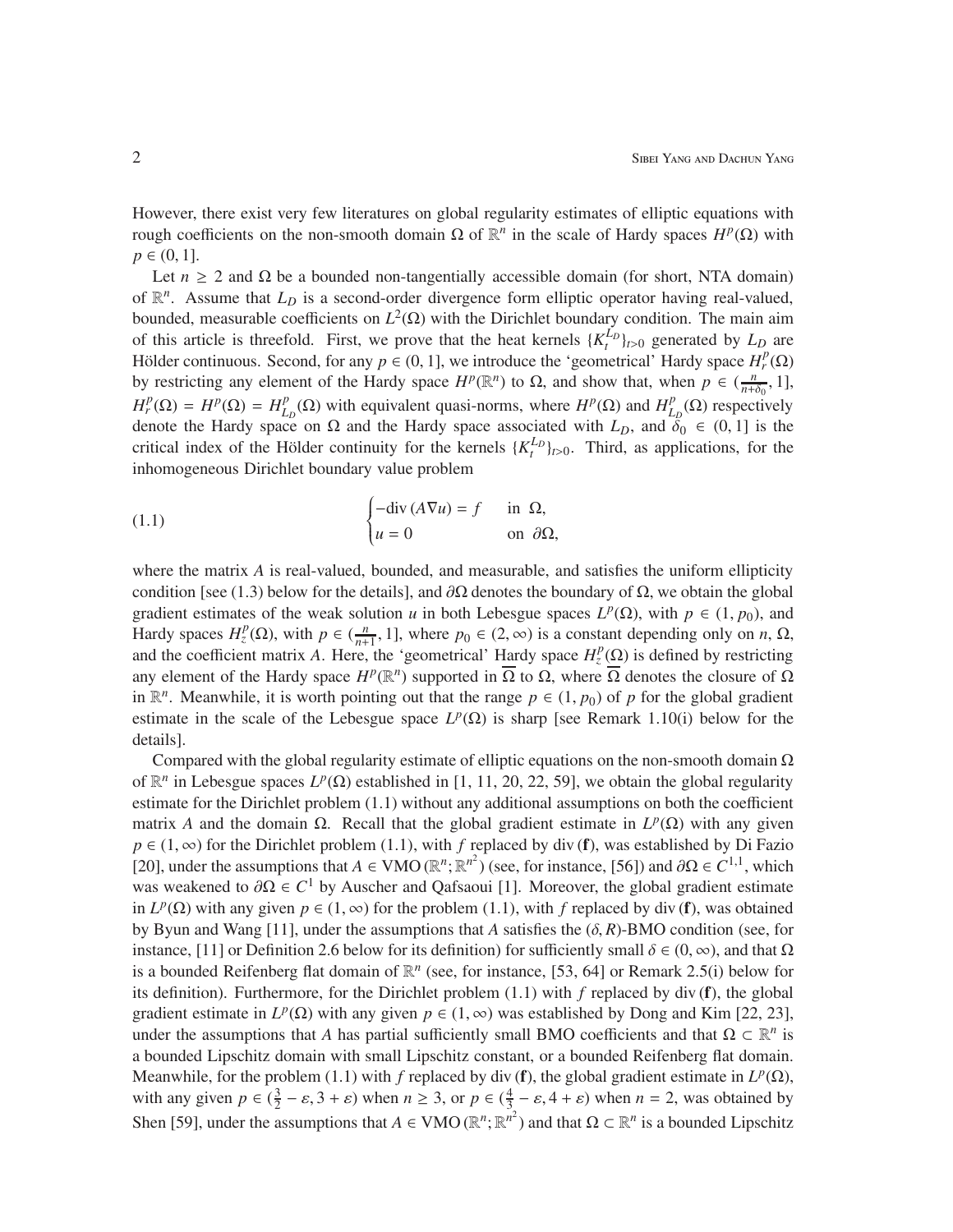domain, where  $\varepsilon \in (0, \infty)$  is a constant depending only on *n* and Ω.

Moreover, NTA domains considered in this article were originally introduced by Jerison and Kenig [38] when studying the boundary behavior of harmonic functions. We point out that NTA domains have a wide generality and contain Lipschitz domains,  $BMO<sub>1</sub>$  domains, Zygmund domains, quasi-spheres, and some Reifenberg flat domains as special examples (see, for instance, [38, 44, 64]). Furthermore, NTA domains are closely related to the theory of quasi-conformal mappings (see, for instance, [38, 41] and the references therein).

To describe the main results of this article, we first recall some necessary notions. Let  $\Omega$  be a bounded NTA domain of  $\mathbb{R}^n$  as in Definition 2.1 below (see also [38]) and  $p \in (0, \infty)$ . Recall that the *Lebesgue space*  $L^p(\Omega)$  is defined by setting

$$
L^p(\Omega) := \left\{ f \text{ is measurable on } \Omega : ||f||_{L^p(\Omega)} := \left[ \int_{\Omega} |f(x)|^p dx \right]^{\frac{1}{p}} < \infty \right\}.
$$

Moreover, for any given  $m \in \mathbb{N}$ , let

(1.2) 
$$
L^{p}(\Omega; \mathbb{R}^{m}) := \{ \mathbf{f} := (f_{1}, \ldots, f_{m}) : \text{ for any } i \in \{1, \ldots, m\}, f_{i} \in L^{p}(\Omega) \}
$$

and

$$
\|\mathbf{f}\|_{L^p(\Omega;\mathbb{R}^m)}:=\sum_{i=1}^m\|f_i\|_{L^p(\Omega)}.
$$

Denote by  $W^{1,p}(\Omega)$  the *Sobolev space on*  $\Omega$  equipped with the *norm* 

$$
||f||_{W^{1,p}(\Omega)} := ||f||_{L^p(\Omega)} + ||\nabla f||_{L^p(\Omega;\mathbb{R}^n)},
$$

where  $\nabla f$  is the *distributional gradient* of *f*. Furthermore,  $W_0^{1,p}$  $\int_0^{1,p}(\Omega)$  is defined to be the *closure* of  $C_c^{\infty}(\Omega)$  in  $W^{1,p}(\Omega)$ , where  $C_c^{\infty}(\Omega)$  denotes the set of all *infinitely differentiable functions on*  $\Omega$  *with compact support contained in* Ω.

For any given  $x \in \Omega$ , let  $A(x) := \{a_{ij}(x)\}_{i,j=1}^n$  denote an  $n \times n$  matrix with real-valued, bounded, and measurable entries. Then *A* is said to satisfy the *uniform ellipticity condition* if there exists a positive constant  $\mu_0 \in (0, 1]$  such that, for any  $x \in \Omega$  and  $\xi := (\xi_1, \ldots, \xi_n) \in \mathbb{R}^n$ ,

(1.3) 
$$
\mu_0 |\xi|^2 \leq \sum_{i,j=1}^n a_{ij}(x) \xi_i \xi_j \leq \mu_0^{-1} |\xi|^2.
$$

Denote by *L<sup>D</sup>* the *maximal-accretive operator* (see, for instance, [51, p. 23, Definition 1.46] for the definition) on  $L^2(\Omega)$  with the largest domain  $\mathcal{D}(L_D) \subset W_0^{1,2}$  $\mathcal{O}_0^{1,2}(\Omega)$  such that, for any  $f \in \mathcal{D}(L_D)$ and *g* ∈  $W_0^{1,2}$  $\stackrel{1,2}{_0}(\Omega),$ 

$$
(L_D f, g) = \int_{\Omega} A(x) \nabla f(x) \cdot \nabla g(x) dx,
$$

where  $(\cdot, \cdot)$  denotes the *interior product* in  $L^2(\Omega)$ . In this sense, for any  $f \in \mathcal{D}(L_D)$ , we write

$$
(1.4) \tL_Df := -\text{div}(A\nabla f).
$$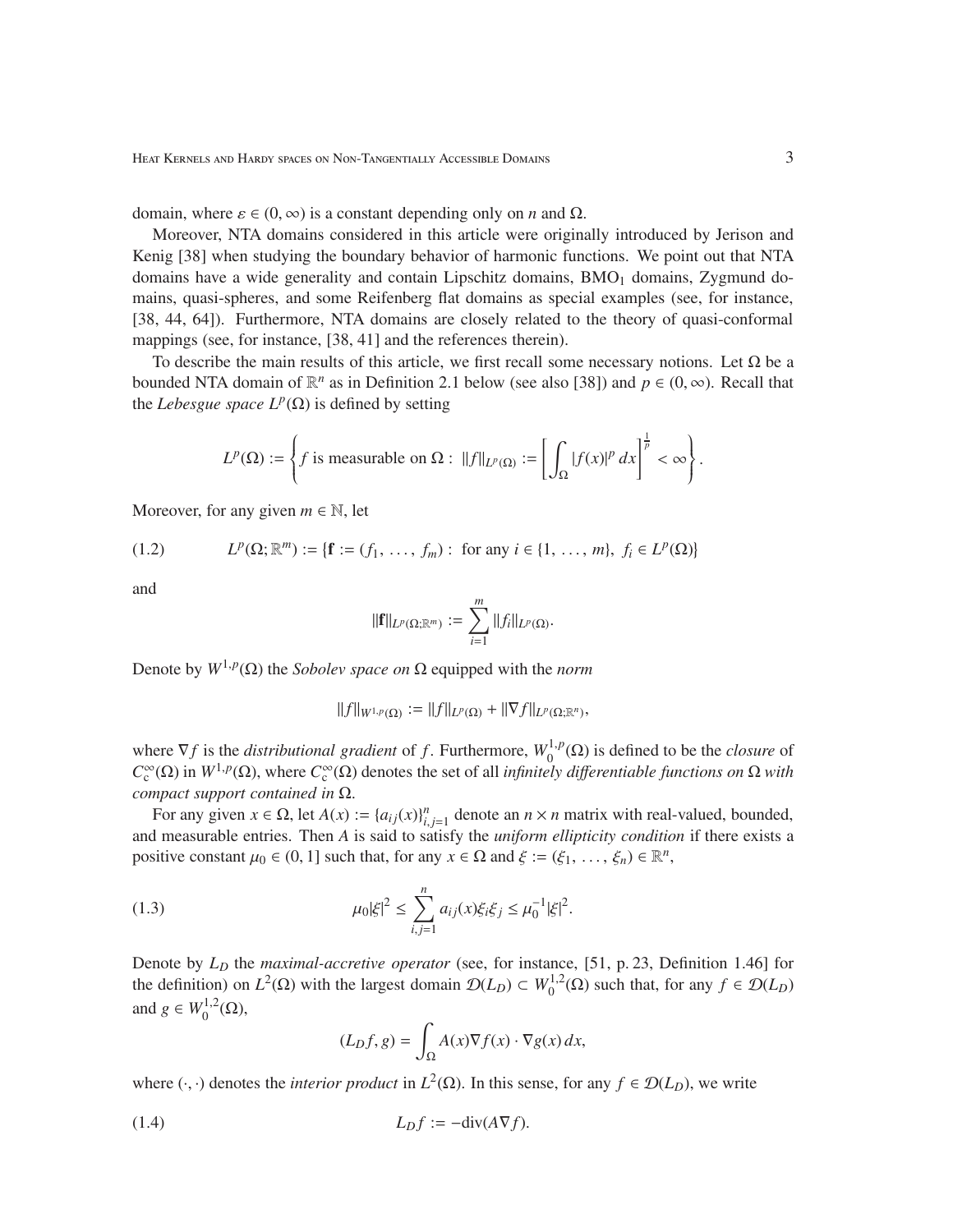Let  $\{K_t^{L_D}\}_{t>0}$  be the kernels of the semigroup  $\{e^{-tL_D}\}_{t>0}$ . By [19, Corollary 3.2.8] (see also [3]), we find that there exist positive constants *C* and *c* such that, for any  $t \in (0, \infty)$  and  $x, y \in \Omega$ ,

(1.5) 
$$
\left|K_t^{L_D}(x, y)\right| \leq \frac{C}{t^{n/2}} \exp\left\{-\frac{|x - y|^2}{ct}\right\}.
$$

Furthermore, it is worth pointing out that the upper and the lower bound estimates, and the Hölder continuity of the heat kernels play a key roles in the study of the well-posedness of some parabolic partial differential equations, real-variable characterizations of some function spaces, and some Sobolev-type inequalities (see, for instance, [19, 33, 55]).

Now, we state the main results of this article as follows; see Definitions 2.6 and 2.4 below, respectively, for the definitions of both the  $(\gamma, R)$ -BMO condition and the  $(\gamma, \sigma, R)$  quasi-convex domain.

**Theorem 1.1.** Let  $n \geq 2$ ,  $\Omega$  be a bounded NTA domain of  $\mathbb{R}^n$ , the real-valued, bounded, and *measurable matrix A satisfy* (1.3)*, and*  $L_D$  *be as in* (1.4)*. Denote by*  $\{K_t^{L_D}\}_{t>0}$  *the heat kernels generated by LD.*

(i) *Then there exists a constant*  $\delta_0 \in (0,1]$ *, depending only on n, A, and*  $\Omega$ *, such that, for any given*  $\delta \in (0, \delta_0)$ *, there exist constants C*,  $c \in (0, \infty)$  *such that, for any*  $t \in (0, \infty)$  *and*  $f(x, y_1, y_2) \in \Omega$  *with*  $|y_1 - y_2| \leq \sqrt{t}/2$ ,

(1.6) 
$$
\left|K_t^{L_D}(x,y_1) - K_t^{L_D}(x,y_2)\right| \leq \frac{C}{t^{n/2}} \left[\frac{|y_1 - y_2|}{\sqrt{t}}\right]^\delta \exp\left\{-\frac{|x - y_1|^2}{ct}\right\}.
$$

(ii) *For any given*  $\delta_0 \in (0, 1]$ *, there exists a constant*  $\gamma_0 \in (0, \infty)$ *, depending only on*  $\delta_0$ *, n, and*  $\Omega$ *, such that, if A satisfies the*  $(\gamma, R)$ -BMO *condition and*  $\Omega$  *is a*  $(\gamma, \sigma, R)$  *quasi-convex domain for some*  $\gamma \in (0, \gamma_0)$ ,  $\sigma \in (0, 1)$ *, and*  $R \in (0, \infty)$ *, then, for any given*  $\delta \in (0, \delta_0)$ *, there exist constants C*,  $c \in (0, \infty)$  *such that, for any t*  $\in (0, \infty)$  *and x*, *y*<sub>1</sub>, *y*<sub>2</sub>  $\in \Omega$  *with*  $|y_1 - y_2| \le \sqrt{t}/2$ , (1.6) *holds true.*

**Remark 1.2.** We point out that, when  $\Omega$  is a bounded Lipschitz domain of  $\mathbb{R}^n$ , the conclusion of Theorem 1.1(i) is well known (see, for instance, [3]). Moreover, when  $\Omega$  is a bounded semi-convex domain of  $\mathbb{R}^n$  (see, for instance, [48, 49] or Remark 2.5(ii) below for the details), and  $L_D := -\Delta_D$ with Δ<sub>*D*</sub> being the Laplace operator with the Dirichlet boundary condition on Ω, Theorem 1.1(ii) was obtained in [26, Lemma 2.7]. Recall that the bounded semi-convex domain  $\Omega$  is a  $(\gamma, \sigma, R)$ quasi-convex domain for any  $\gamma \in (0, 1)$ , some  $\sigma \in (0, 1)$ , and some  $R \in (0, \infty)$  (see, for instance, [69]). Thus, Theorem 1.1(ii) essentially improves [26, Lemma 2.7] by weakening the assumptions on both the matrix *A* and the domain Ω.

When  $n \geq 3$ , we prove Theorem 1.1(i) by using an upper estimate for the Green function associated with *L<sub>D</sub>* in terms of distance functions (see, for instance, [35, Remark 4.9]), the Harnack inequality (see, for instance, [31, Theorem 8.22]), and the functional calculus associated with *LD*. Precisely, using the upper estimate for the Green function of  $L<sub>D</sub>$  in terms of distance functions, and the Harnack inequality, and borrowing some ideas from the proof of Grüter and Widman [32,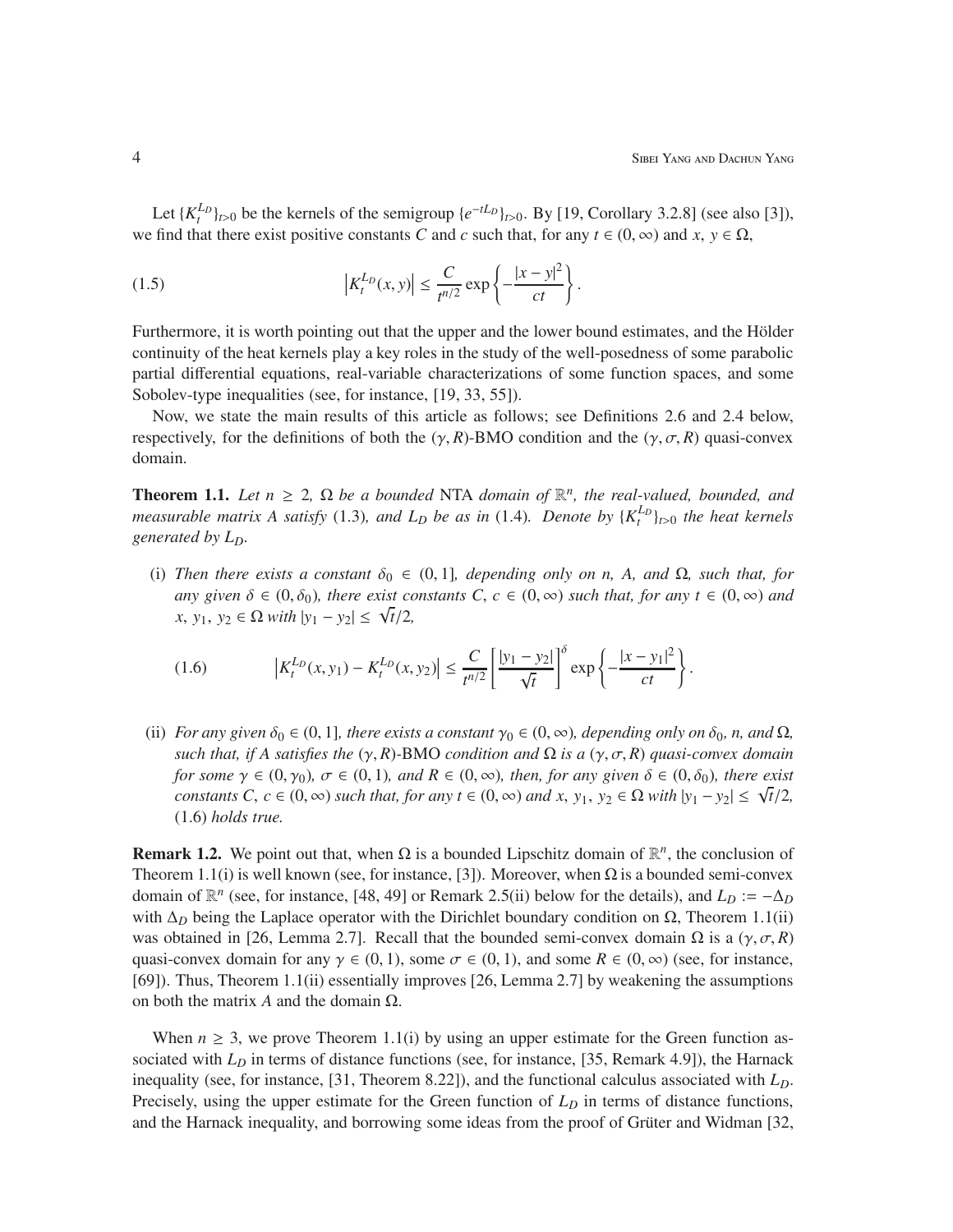Theorem (1.9)], we prove the Hölder continuity of the Green function associated with  $L<sub>D</sub>$ . Moreover, applying the Hölder continuity of the Green function, and the functional calculus associated with *L<sub>D</sub>*, and borrowing some ideas from the proofs of Duong et al. [26, Lemmas 2.6 and 2.7], we prove Theorem 1.1(i) in the case of  $n \ge 3$ . When  $n = 2$ , we show Theorem 1.1(i) via establishing the global gradient estimate for the Dirichlet problem (1.1) in  $L^p(\Omega)$  with some  $p \in (2, \infty)$  (see Lemma 3.6 below), and using the Sobolev embedding theorem. Furthermore, we prove Theorem 1.1(ii) by establishing the global gradient estimate for the Dirichlet problem (1.1) in  $L^p(\Omega)$ for sufficiently large  $p \in (n, \infty)$  (see Lemma 3.9 below), and applying the Sobolev embedding theorem.

Next, we recall the definitions of the Hardy space  $H^p(\mathbb{R}^n)$ , the 'geometrical' Hardy spaces  $H_z^p(\Omega)$  and  $H^p(\Omega)$ , the Hardy space  $H^p(\Omega)$ , and the Hardy space  $H_L^p$  $L_D^p(\Omega)$  associated with  $L_D$ .

Denote by  $\mathcal{S}(\mathbb{R}^n)$  the *space of all Schwartz functions* equipped with the well-known topology determined by a countable family of norms, and by  $S'(\mathbb{R}^n)$  its *dual space* (namely, the space of all *tempered distributions*) equipped with the weak-∗ topology. Let D(Ω) denote the *space of all infinitely differentiable functions with compact support in*  $\Omega$  equipped with the inductive topology, and D′ (Ω) its *topological dual* equipped with the weak-∗ topology, which is called the *space of distributions on* Ω.

In what follows, for any  $x \in \mathbb{R}^n$  and  $r \in (0, \infty)$ , we always let  $B(x, r) := \{y \in \mathbb{R}^n : |y - x| < r\}$ .

**Definition 1.3.** Let  $p \in (0, 1]$  and  $\Omega$  be a domain of  $\mathbb{R}^n$ .

(i) The *Hardy space*  $H^p(\mathbb{R}^n)$  is defined to be the set of all  $f \in S'(\mathbb{R}^n)$  such that  $f^+ \in L^p(\mathbb{R}^n)$ equipped with the *quasi-norm*  $||f||_{H^p(\mathbb{R}^n)} := ||f^+||_{L^p(\mathbb{R}^n)}$ , where the *radial maximal function f*<sup>+</sup> of *f* is defined by setting, for any  $x \in \mathbb{R}^n$ ,

$$
f^+(x) := \sup_{t \in (0,\infty)} \left| e^{-t\Delta}(f)(x) \right|.
$$

Here,  $\{e^{-t\Delta}\}_{t>0}$  denotes the heat semigroup generated by the *Laplace operator*  $\Delta$  on  $\mathbb{R}^n$ . (ii) The *Hardy space*  $H_z^p(\Omega)$  is defined by setting

$$
H_z^p(\Omega) := \left\{ f \in H^p(\mathbb{R}^n) : f = 0 \text{ on } \overline{\Omega}^{\mathbb{C}} \right\} / \{ f \in H^p(\mathbb{R}^n) : f = 0 \text{ on } \Omega \}.
$$

Here and thereafter,  $\overline{\Omega}$  and  $\overline{\Omega}^{\mathbb{C}}$  denote, respectively, the *closure* of  $\Omega$  in  $\mathbb{R}^n$ , and the *complementary set* of  $\overline{\Omega}$  in  $\mathbb{R}^n$ . Moreover, the *quasi-norm* of the element in  $H_z^p(\Omega)$  is defined to be the quotient norm, namely, for any  $f \in H_z^p(\Omega)$ ,

$$
||f||_{H^p_{z}(\Omega)} := \inf \left\{ ||F||_{H^p(\mathbb{R}^n)} : F \in H^p(\mathbb{R}^n), F = 0 \text{ on } \overline{\Omega}^{\mathbb{C}}, \text{ and } F|_{\Omega} = f \right\},\
$$

where the infimum is taken over all  $F \in H^p(\mathbb{R}^n)$  satisfying  $F = 0$  on  $\overline{\Omega}^{\mathbb{C}}$ , and  $F = f$  on  $\Omega$ .

(iii) A distribution  $f \in \mathcal{D}'(\Omega)$  is said to belong to the *Hardy space*  $H_r^p(\Omega)$  if *f* is the restriction to  $\Omega$  of a distribution *F* in  $H^p(\mathbb{R}^n)$ , namely,

$$
H_r^p(\Omega) := \{ f \in \mathcal{D}'(\Omega) : \text{ there exists an } F \in H^p(\mathbb{R}^n) \text{ such that } F|_{\Omega} = f \}
$$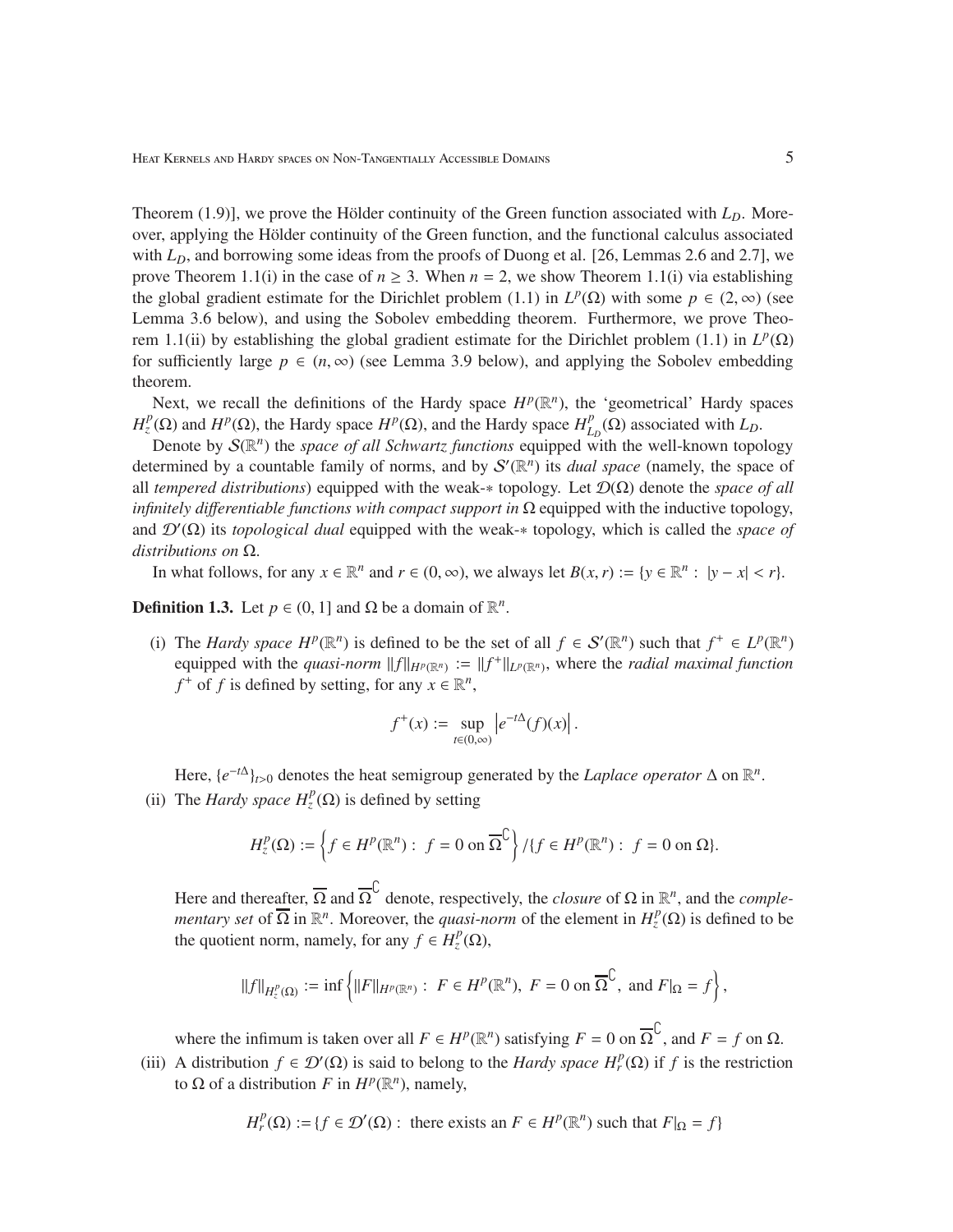$$
=H^p(\mathbb{R}^n)/\{F\in H^p(\mathbb{R}^n): F=0 \text{ on } \Omega\}.
$$

Moreover, for any  $f \in H_r^p(\Omega)$ , the *quasi-norm*  $||f||_{H_r^p(\Omega)}$  of *f* in  $H_r^p(\Omega)$  is defined by setting

$$
||f||_{H_r^p(\Omega)} := \inf \{ ||F||_{H^p(\mathbb{R}^n)} : F \in H^p(\mathbb{R}^n) \text{ and } F|_{\Omega} = f \},
$$

where the infimum is taken over all  $F \in H^p(\mathbb{R}^n)$  satisfying  $F = f$  on  $\Omega$ .

(iv) Let  $\phi \in C_c^{\infty}(\mathbb{R}^n)$  be a nonnegative function such that

$$
supp (\phi) := \{ x \in \mathbb{R}^n : \phi(x) \neq 0 \} \subset B(0,1)
$$

and  $\int_{\mathbb{R}^n} \phi(x) dx = 1$ , here and thereafter, 0 denotes the *origin* of  $\mathbb{R}^n$ . For any  $f \in \mathcal{D}'(\Omega)$ , the *radial maximal function*  $f_{\Omega}^+$  is defined by setting, for any  $x \in \Omega$ ,

$$
f_{\Omega}^{+}(x) := \sup_{t \in (0,\delta(x)/2)} |\phi_t * f(x)|,
$$

where, for any  $x \in \Omega$ ,  $\delta(x) := \text{dist}(x, \Omega^{\mathbb{C}})$  and, for any  $t \in (0, \infty)$ ,  $\phi_t(\cdot) := \frac{1}{t^n} \phi(\frac{1}{t})$ . Then the *Hardy space*  $H^p(\Omega)$  is defined by setting

$$
H^p(\Omega):=\left\{f\in\mathcal{D}'(\Omega):\,\,\|f\|_{H^p(\Omega)}:=\left\|f_\Omega^+\right\|_{L^p(\Omega)}<\infty\right\}.
$$

Let  $p \in (0, 1]$ . From the definitions of both  $H_r^p(\Omega)$  and  $H_z^p(\Omega)$ , it follows that  $H_z^p(\Omega) \subset H_r^p(\Omega)$ . Moreover, by [15], we find that  $H_z^p(\Omega) \subsetneq H_r^p(\Omega)$ .

**Definition 1.4.** Let  $n \ge 2$ ,  $\Omega$  be a bounded NTA domain of  $\mathbb{R}^n$ ,  $p \in (0, 1]$ , and  $L_D$  be as in (1.4). For any  $f \in L^2(\Omega)$ , the *Lusin area function*,  $S_{L_D}(f)$ , *associated with L<sub>D</sub>*, is defined by setting, for any  $x \in \Omega$ ,  $1/2$ 

$$
S_{L_D}(f)(x) := \left[ \int_{\Gamma(x)} \left| t^2 L_D e^{-t^2 L_D}(f)(y) \right|^2 \frac{dy \, dt}{|B_{\Omega}(x, t)| t} \right]^{1/2},
$$

where

$$
\Gamma(x) := \{(y, t) \in \Omega \times (0, \infty) : |x - y| < t\}
$$

and  $B_{\Omega}(x, t) := B(x, t) \cap \Omega$ .

A function  $f \in L^2(\Omega)$  is said to be in the *set*  $\mathbb{H}_L^p$  $L_D^p(\Omega)$  if  $S_{L_D}(f) \in L^p(\Omega)$ ; moreover, for any  $f \in \mathbb{H}_{L}^{p}$  $L_D^p(\Omega)$ , define  $||f||_{H_{L_D}^p(\Omega)} := ||S_{L_D}(f)||_{L^p(\Omega)}$ . Then the *Hardy space H*<sup>*p*</sup><sub>L<sub>*D*</sub></sub>( $\Omega$ ) is defined to be the completion of  $\mathbb{H}_I^p$  $L_D^p(\Omega)$  with respect to the *quasi-norm*  $\|\cdot\|_{H_{L_D}^p(\Omega)}$ .

It is well known that the real-variable theory of Hardy spaces on  $\mathbb{R}^n$ , initiated by Stein and Weiss [62] and then systematically developed by Fefferman and Stein [29], plays important roles in various fields of analysis and partial differential equations. In recent years, the study on the real-variable theory of Hardy spaces on  $\mathbb{R}^n$  or its domains, associated with different differential operators, has aroused great interests (see, for instance, [10, 28, 36, 37, 60] for Hardy spaces on R *n* , and [2, 7, 9, 12, 26, 46, 65, 66, 68] for Hardy spaces on domains). Moreover, the Hardy space *H<sup>p</sup>*(Ω) on the domain Ω of  $\mathbb{R}^n$  was introduced and studied by Miyachi [50]. Furthermore, when Ω is a Lipschitz domain of  $\mathbb{R}^n$ , the 'geometrical' Hardy spaces  $H_r^p(\Omega)$  and  $H_z^p(\Omega)$  on domains were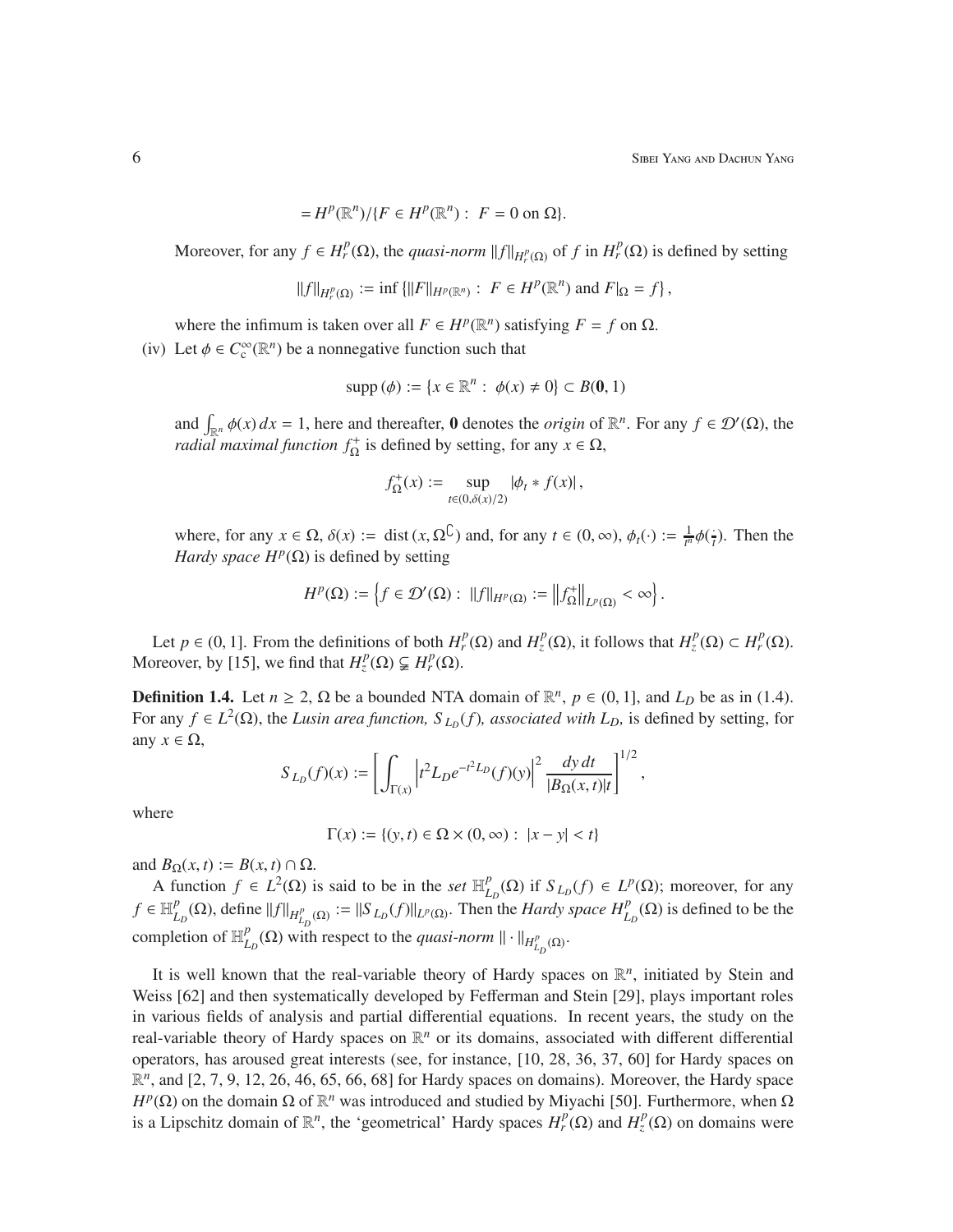introduced by Chang et al. [15, 16] which naturally appear in the study of the regularity of the Dirichlet and the Neumann boundary value problems of second-order elliptic equations (see, for instance, [2, 13, 15, 26]).

Then we have the following equivalence relation between  $H_r^p(\Omega)$ ,  $H^p(\Omega)$ , and  $H_L^p$  $_{L_{D}}^{p}(\Omega).$ 

**Theorem 1.5.** *Let*  $n \geq 2$ ,  $\Omega \subset \mathbb{R}^n$  *be a bounded* NTA *domain, and*  $\delta_0 \in (0, 1]$  *as in Theorem 1.1. Then, for any given*  $p \in (\frac{n}{n+1}, 1]$ *,*  $H_r^p(\Omega) = H^p(\Omega)$  *with equivalent quasi-norms. Moreover, for any given*  $p \in (\frac{n}{n+\delta_0}, 1]$ ,  $H_{L_D}^p(\Omega) = H_r^p(\Omega) = H^p(\Omega)$  *with equivalent quasi-norms.* 

**Remark 1.6.** Let  $\delta_0 \in (0, 1]$  be as in Theorem 1.1. When  $\Omega$  is a bounded Lipschitz domain of  $\mathbb{R}^n$ , the equivalence of the Hardy spaces  $H^1_{L_D}(\Omega)$  and  $H^1_r(\Omega)$  in Theorem 1.5 was obtained by Auscher and Russ [2, Theorem 1 and Proposition 5]. Moreover, when  $\Omega$  is a bounded Lipschitz domain of  $\mathbb{R}^n$ , the operator  $L_D$  is non-negative and adjoint, and  $p \in (\frac{n}{n+\delta_0}, 1]$ , the equivalence of the spaces *H p*  $L_D^p(\Omega)$ , *H*<sup>*p*</sup>( $\Omega$ ), and *H<sup>p</sup>*( $\Omega$ ) in Theorem 1.5 was established by Bui et al. [9, Theorem 4.4 and Remark 4.5(c)] (see also [68, Corollary 4.5]). Thus, Theorem 1.5 improves the results of Auscher and Russ [2, Theorem 1 and Proposition 5] and Bui et al. [9, Theorem 4.4 and Remark 4.5(c)] by weakening the assumptions on both the domain  $\Omega$  and the operator  $L<sub>D</sub>$ .

Furthermore, when Ω is a bounded Lipschitz domain, the equivalence of  $H_r^p(\Omega)$  and  $H^p(\Omega)$ for any given  $p \in \left(\frac{n}{n+1}, 1\right]$  was essentially proved by Chang et al. [15, Theorem 2.7]. Recall that NTA domains contain Lipschitz domains as special examples (see, for instance, [38, 64] or Remark 2.5(iii) below). Therefore, the equivalence of  $H_r^p(\Omega)$  and  $H^p(\Omega)$  for any given  $p \in (\frac{n}{n+1}, 1]$ obtained in Theorem 1.5 improves [15, Theorem 2.7] via weakening the assumption on the domain Ω under consideration.

By subtly using some geometrical properties of NTA domains, obtained in Lemma 2.2 below, the reflection technology related to NTA domains, the atomic characterizations of both  $H^p(\mathbb{R}^n)$ and  $H^p(\Omega)$ , and the Hölder continuity of the heat kernels  $\{K_t^{L_p}\}_{t>0}$  given in Theorem 1.1, we show Theorem 1.5.

Let *n*  $\ge$  2, *p* ∈ (1, ∞), and  $\Omega \subset \mathbb{R}^n$  be a bounded NTA domain. Assume that

(1.7) 
$$
p_* := \begin{cases} \frac{np}{n+p} & \text{when } p \in \left(\frac{n}{n-1}, \infty\right), \\ 1+\epsilon & \text{when } p \in \left(1, \frac{n}{n-1}\right], \end{cases}
$$

where  $\epsilon \in (0, \infty)$  is an arbitrary given constant. Let  $p \in (1, \infty)$ ,  $f \in L^{p^*}(\Omega)$ , and the real-valued, bounded, and measurable matrix *A* satisfy (1.3). Then a function *u* is called a *weak solution* of the *Dirichlet boundary value problem* (1.1) if  $u \in W_0^{1,p}$  $O_0^{(1,p)}(\Omega)$  and, for any  $\varphi \in C_c^{\infty}(\Omega)$ ,

(1.8) 
$$
\int_{\Omega} A(x) \nabla u(x) \cdot \nabla \varphi(x) dx = \int_{\Omega} f(x) \varphi(x) dx.
$$

Moreover, the Dirichlet problem (1.1) is said to be *uniquely solvable* if, for any  $f \in L^{p*}(\Omega)$ , there exists a unique  $u \in W_0^{1,p}$  $\mathcal{O}_0^{1,p}(\Omega)$  such that (1.8) holds true for any  $\varphi \in C_c^{\infty}(\Omega)$ .

**Remark 1.7.** Assume that  $f \in L^{2*}(\Omega)$ , where  $2_*$  is as in (1.7) with *p* replaced by 2. Then, by the Sobolev inequality (see, for instance, [5, Theorem 1.1]) and the Lax–Milgram theorem (see, for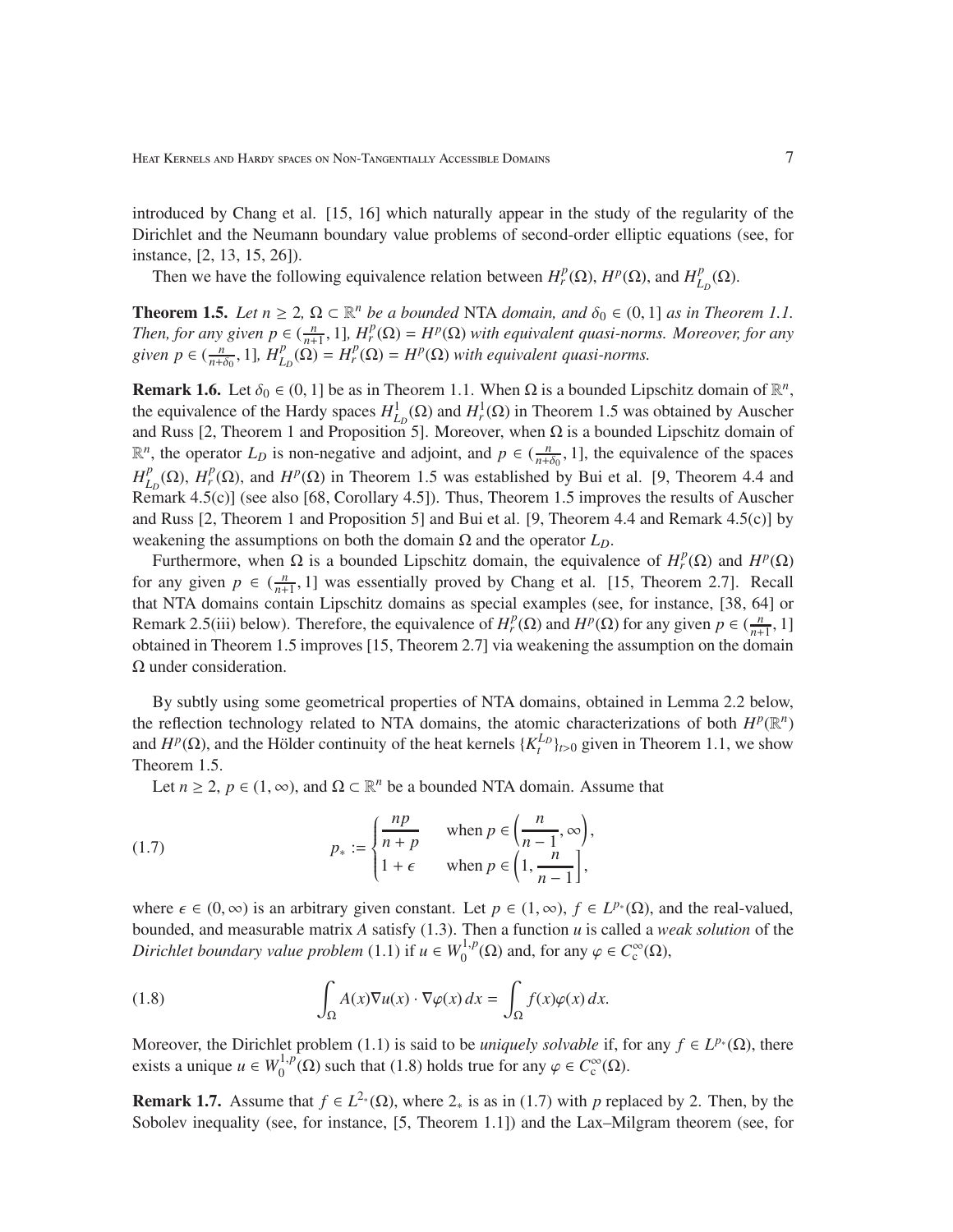instance, [31, Theorem 5.8]), we find that the Dirichlet problem (1.1) is uniquely solvable and the weak solution *u* satisfies

$$
||\nabla u||_{L^2(\Omega;\mathbb{R}^n)} \leq C||f||_{L^{2*}(\Omega)},
$$

where *C* is a positive constant independent of *u* and *f* .

For the Dirichlet problem (1.1) on bounded NTA domains, we have the following global regularity estimates in both Lebesgue spaces  $L^q(\Omega)$  with  $q \in (1, p_0)$ , and Hardy spaces  $H^q_{z}(\Omega)$  with  $q \in (\frac{n}{n+1}, 1]$ , where  $p_0 \in (2, \infty)$  is a constant depending only on *n*, the domain  $\Omega$ , and the matrix *A*.

**Theorem 1.8.** *Let*  $n \geq 2$ ,  $\Omega$  *be a bounded* NTA *domain of*  $\mathbb{R}^n$ *, and the real-valued, bounded, and measurable matrix A satisfy* (1.3)*.*

(i) *Then there exists a*  $p_0 \in (2, \infty)$ *, depending only on n, A, and*  $\Omega$ *, such that, for any given*  $q \in \left(\frac{n}{n}\right)$  $\frac{n}{n-1}$ , *p*<sub>0</sub>) *and p* ∈ (1, *n*) *satisfying*  $\frac{1}{p} - \frac{1}{q}$  $\frac{1}{q} = \frac{1}{n}$  $\frac{1}{n}$ *, and any*  $f \in L^p(\Omega) \cap L^2(\Omega)$ *, the weak solution u of the problem* (1.1) *uniquely exists and satisfies*  $\nabla u \in L^q(\Omega; \mathbb{R}^n)$  *and* 

 $\|\nabla u\|_{L^q(\Omega;\mathbb{R}^n)} \leq C \|f\|_{L^p(\Omega)},$ 

*where C is a positive constant independent of u and f .*

(ii) *Let*  $q \in (1, \frac{n}{n-1})$  $\frac{n}{p-1}$  *and p*  $\in (\frac{n}{n+1}, 1]$  *satisfy*  $\frac{1}{p} - \frac{1}{q} = \frac{1}{n}$ *, and f*  $\in H^p$  $L_D^p(\Omega) \cap L^2(\Omega)$ . Then the weak *solution u of the problem* (1.1) *uniquely exists and satisfies*  $\nabla_u^D \in L^q(\Omega; \mathbb{R}^n)$  *and* 

$$
\|\nabla u\|_{L^q(\Omega;\mathbb{R}^n)} \leq C \|f\|_{H^p_{L_D}(\Omega)},
$$

*where C is a positive constant independent of u and f .*

(iii) Let  $q \in (\frac{n}{n+1}, 1]$  and  $p \in (\frac{n}{n+2}, \frac{n}{n+1}]$  satisfy  $\frac{1}{p} - \frac{1}{q} = \frac{1}{n}$ , and  $f \in H_L^p$  $L_D^p(\Omega) \cap L^2(\Omega)$ . Then the *weak solution u of the problem* (1.1) *uniquely exists and satisfies*  $\nabla u \in H_z^q(\Omega; \mathbb{R}^n)$  *and* 

$$
\|\nabla u\|_{H_z^q(\Omega;\mathbb{R}^n)} \leq C \|f\|_{H_{L_D}^p(\Omega)},
$$

*where C is a positive constant independent of u and f . Here and thereafter, the space*  $H_z^q(\Omega; \mathbb{R}^n)$  *is defined as*  $L^p(\Omega; \mathbb{R}^n)$  *via*  $L^p(\Omega)$  *replaced by*  $H_z^q(\Omega)$  *[see* (1.2)*]*.

We prove Theorem 1.8 by the following strategy. We first obtain the global gradient estimate for the problem (1.1) in  $L^q(\Omega)$  with  $q \in (2, p_0)$ , by using (1.9), a reverse Hölder inequality for the gradient of the weak solution of some local Dirichlet boundary value problems (see Lemma 3.8 below for the details), and a real-variable argument for  $L^q(\Omega)$  estimates, essentially established by Shen [58, Theorem 3.4] (see also [57, Theorem 4.2.6] and [59, Theorem 3.3]). Then we show (i) by the global gradient estimate in  $L^q(\Omega)$  with  $q \in (2, p_0)$ , the conclusion of (ii), and the complex interpolation theory of Hardy spaces (see, for instance, [42, Theorem 8.1 and (9.3)]). Moreover, we prove (ii) via establishing some fine estimate for the kernels  $\{K_t^{L_D}\}_{t>0}$  (see Lemma 5.1 below), and using the global gradient estimate in  $L^q(\Omega)$  with  $q \in (2, p_0)$ , and the molecular characterization of  $H_I^p$  $L_D^p$  (Ω). Finally, we show (iii) via using the global gradient estimate in *L*<sup>*q*</sup>(Ω) with *q* ∈ (2, *p*<sub>0</sub>), and the molecular characterization of both  $H_I^p$  $L_D^p(\Omega)$  and  $H^p(\mathbb{R}^n)$ .

As a corollary of Theorems 1.5 and 1.8, we have the following conclusion.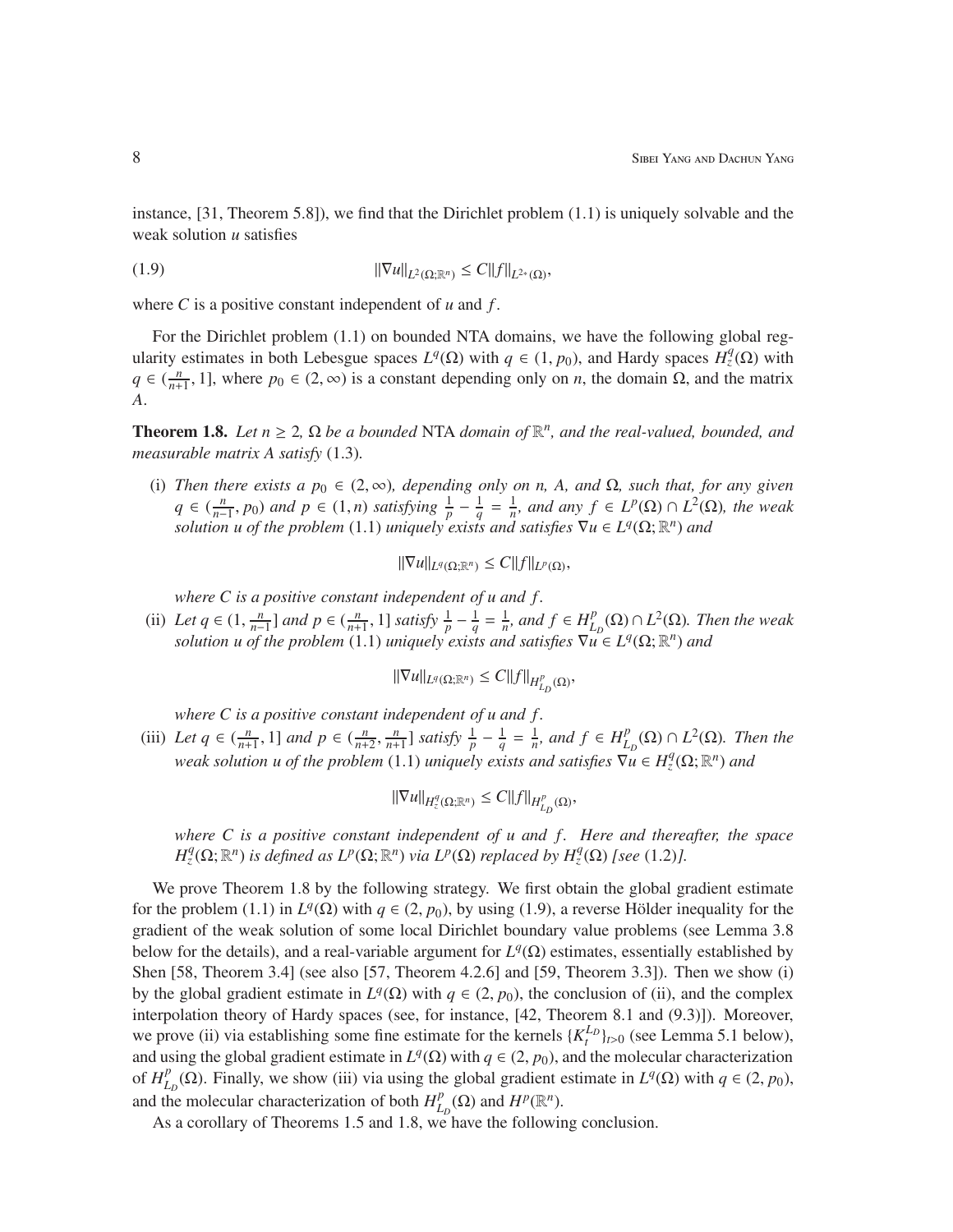**Corollary 1.9.** *Let*  $n \geq 2$ ,  $\Omega$  *be a bounded* NTA *domain of*  $\mathbb{R}^n$ *, and*  $\delta_0 \in (0, 1]$  *as in Theorem 1.1. Assume that*  $q \in (1, \frac{n}{n-1})$  $\frac{n}{n-1}$  *and*  $p \in (\frac{n}{n+\delta_0}, 1]$  *satisfy*  $\frac{1}{p} - \frac{1}{q} = \frac{1}{n}$ *. Let*  $f \in H_r^p(\Omega) \cap L^2(\Omega)$ *. Then the weak solution u of the problem* (1.1) *uniquely exists and satisfies*  $\nabla u \in L^q(\Omega; \mathbb{R}^n)$  *and* 

$$
\|\nabla u\|_{L^q(\Omega;\mathbb{R}^n)} \leq C \|f\|_{H^p_r(\Omega)},
$$

*where C is a positive constant independent of u and f .*

- Remark 1.10. (i) By an example given in [4, p. 120] (which is essentially due to C. E. Kenig, as was pointed out in [4, p. 119, Theorem 7]), we find that, even when  $\Omega \subset \mathbb{R}^2$  is a bounded smooth domain, there exists a real-valued, bounded, and measurable matrix *A* satisfying (1.3) such that, for any given  $p \in (2,\infty)$ , the weak solution *u* of the problem (1.1) with some  $f \in L^2(\Omega)$  satisfies  $|\nabla u| \notin L^p(\Omega)$ . Therefore, the range  $q \in (\frac{n}{n-1})$  $\frac{n}{n-1}$ , *p*<sub>0</sub>) of *q* obtained in Theorem 1.8(i) is sharp.
	- (ii) When  $A := I$  (the identity matrix) and  $\Omega$  is a bounded Lipschitz domain of  $\mathbb{R}^n$ , Dahlberg [18, Theorem 1] obtained Theorem 1.8(i) with  $p_0 := 3 + \epsilon_0$  when  $n \ge 3$ , and with  $p_0 := 4 + \epsilon_0$ when  $n = 2$ , where  $\epsilon_0 \in (0, \infty)$  is a constant depending only on *n* and Ω. Meanwhile, Dahlberg [18] also showed that the range  $q \in (\frac{n}{n-1})$  $\frac{n}{n-1}$ , *p*<sub>0</sub>) of *q* is sharp in this case. Thus, Theorem 1.8(i) extends the results of Dahlberg [18, Theorem 1] via weakening the assumptions on both the coefficient matrix *A* and the domain Ω.

Moreover, to the best of our knowledge, the global gradient estimates obtained in (ii) and (iii) of Theorem 1.8 and Corollary 1.9 are new even when  $\Omega \subset \mathbb{R}^n$  is a bounded Lipschitz domain.

The organization of the remainder of this article is as follows.

In Section 2, we present the definitions of both NTA domains and quasi-convex domains, some geometrical properties of NTA domains, the definition of the  $(\gamma, R)$ -BMO condition, and the atomic and the molecular characterizations of the Hardy spaces  $H^p(\mathbb{R}^n)$ ,  $H^p(\Omega)$ , and  $H^p_I$  $_{L_{D}}^{p}(\Omega)$ associated with *LD*.

Section 3 is devoted to the proof of Theorem 1.1. The proofs of Theorems 1.5 and 1.8 are presented, respectively, in Sections 4 and 5.

Finally, we make some conventions on notation. Throughout the whole article, we always denote by *C* or *c* a *positive constant* which is independent of the main parameters, but it may vary from line to line. We also use  $C_{(\gamma,\beta,\ldots)}$  to denote a *positive constant* depending on the indicated parameters  $\gamma$ ,  $\beta$ , .... The *symbol*  $f \le g$  means that  $f \le Cg$ . If  $f \le g$  and  $g \le f$ , then we write *f* ∼ *g*. If *f*  $\leq$  *Cg* and *g* = *h* or *g*  $\leq$  *h*, we then write *f*  $\leq$  *g*  $\sim$  *h* or *f*  $\leq$  *g*  $\leq$  *h*, *rather than f*  $\leq$  *g* = *h* or  $f \le g \le h$ . For each ball  $B := B(x_B, r_B)$  in  $\mathbb{R}^n$ , with  $x_B \in \mathbb{R}^n$  and  $r_B \in (0, \infty)$ , and  $\alpha \in (0, \infty)$ , let  $\alpha B := B(x_B, \alpha r_B)$ ; furthermore, denote by  $B_{\Omega}$  the ball  $B \cap \Omega$  in  $\Omega$  with *B* being a ball of  $\mathbb{R}^n$ . For any subset *E* of  $\mathbb{R}^n$ , we denote by  $E^C$  the *set*  $\mathbb{R}^n \setminus E$ , and by  $\mathbf{1}_E$  its *characteristic function*. We also let  $\mathbb{N} := \{1, 2, \ldots\}$  and  $\mathbb{Z}_+ := \mathbb{N} \cup \{0\}$ . The *symbol*  $\lfloor s \rfloor$  for any  $s \in \mathbb{R}$  denotes the largest integer not greater than *s*. For any multi-index  $\alpha := (\alpha_1, \dots, \alpha_n) \in \mathbb{Z}_+^n := (\mathbb{Z}_+)^n$ , let  $|\alpha| := \alpha_1 + \dots + \alpha_n$ . For any ball *B* of  $\mathbb{R}^n$  or of  $\Omega$ , let  $S_j(B) := (2^{j+1}B) \setminus (2^jB)$  for any  $j \in \mathbb{N}$ , and  $S_0(B) := 2B$ . Moreover, for any  $q \in [1, \infty]$ , we denote by  $q'$  its *conjugate exponent*, namely,  $1/q + 1/q' = 1$ . Finally, for any measurable set  $E \subset \mathbb{R}^n$  with  $|E| < \infty$ , and any  $f \in L^1(E)$ , we let

$$
\oint_E f(x) dx := \frac{1}{|E|} \int_E f(x) dx.
$$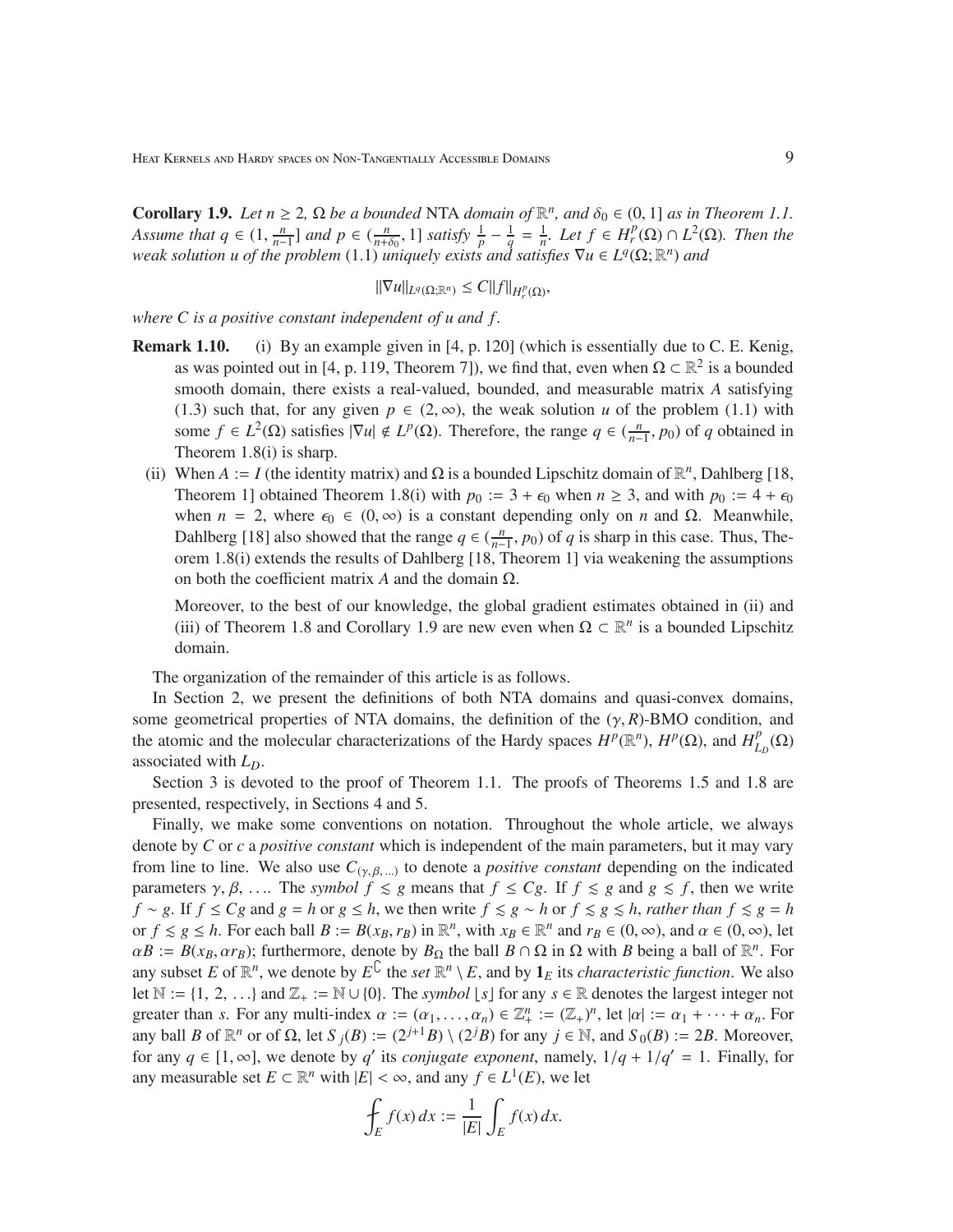### 2 Preliminaries

In this section, we first recall the definitions of NTA domains, quasi-convex domains, and the  $(\gamma, R)$ -BMO condition, and then give some geometrical properties of NTA domains. Moreover, we present the atomic and the molecular characterizations of the Hardy spaces  $H^p(\mathbb{R}^n)$ ,  $H^p(\Omega)$ , and *H p*  $L_D^p(\Omega)$  associated with  $L_D$ .

#### 2.1 NTA Domains

In this subsection, we first recall the definitions of NTA domains introduced by Jerison and Kenig [38] (see also [44, 64]) and quasi-convex domains introduced by Jia et al. [40], and then state some geometrical properties of NTA domains. We begin with recalling several notions. For any given  $x \in \mathbb{R}^n$  and measurable subset  $E \subset \mathbb{R}^n$ , let dist  $(x, E) := \inf\{|x - y| : y \in E\}$ . Meanwhile, for any measurable subsets  $E, F \subset \mathbb{R}^n$ , let dist  $(E, F) := \inf\{|x - y| : x \in E, y \in F\}$  and diam  $(E) := \sup\{|x - y| : x, y \in E\}.$ 

**Definition 2.1.** Let *n* ≥ 2, Ω ⊂ ℝ<sup>*n*</sup> be a *domain* which means that Ω is a connected open set, and  $\Omega^{\mathbb{C}} := \mathbb{R}^n \backslash \Omega.$ 

- (i) The domain Ω is said to satisfy the *interior* [resp., *exterior*] *corkscrew condition* if there exist constants  $R \in (0, \infty)$  and  $\sigma \in (0, 1)$  such that, for any  $x \in \partial \Omega$  and  $r \in (0, R)$ , there exists a point  $x_0 \in \Omega$  [resp.,  $x_0 \in \Omega^{\hat{C}}$ ], depending on *x*, such that  $B(x_0, \sigma r) \subset \Omega \cap B(x, r)$  $[\text{resp., } B(x_0, \sigma r) \subset \Omega^{\mathbb{C}} \cap B(x, r)].$
- (ii) The domain  $\Omega$  is said to satisfy the *Harnack chain condition* if there exist a constant  $m_1 \in$ (1, ∞) and a constant  $m_2$  ∈ (0, ∞) such that, for any  $x_1, x_2 \in \Omega$  satisfying

$$
M := \frac{|x_1 - x_2|}{\min\{\text{dist}(x_1, \partial \Omega), \text{dist}(x_2, \partial \Omega)\}} > 1,
$$

there exists a chain  ${B_i}_{i=1}^N$  of open Harnack balls, with  $B_i \subset \Omega$  for any  $i \in \{1, ..., N\}$ , that connects *x*<sub>1</sub> to *x*<sub>2</sub>; namely, *x*<sub>1</sub> ∈ *B*<sub>1</sub>, *x*<sub>2</sub> ∈ *B<sub>N</sub>*, *B<sub>i</sub>* ∩ *B*<sub>*i*+1</sub> ≠  $\emptyset$  for any *i* ∈ {1, ..., *N* − 1}, and, for any  $i \in \{1, ..., N\}$ ,

$$
m_1^{-1}
$$
diam  $(B_i) \leq$  dist  $(B_i, \partial \Omega) \leq m_1$ diam  $(B_i)$ ,

where the integer *N* satisfies  $N \le m_2 \log_2 M$ .

(iii) The domain Ω is called a *non-tangentially accessible domain* (for short, NTA *domain*) if Ω satisfies the interior and the exterior corkscrew conditions, and the Harnack chain condition.

We point out that NTA domains include Lipschitz domains,  $BMO<sub>1</sub>$  domains, Zygmund domains, quasi-spheres, and some Reifenberg flat domains as special examples (see, for instance, [38, 44, 64]). Moreover, it is well known that NTA domains are  $W^{1,p}$ -extension domains with  $p \in [1, \infty)$  (see, for instance, [34, 41]). Meanwhile, NTA domains have the following geometrical properties.

**Lemma 2.2.** *Let*  $n \geq 2$  *and*  $\Omega$  *be a bounded* NTA *domain of*  $\mathbb{R}^n$ *.*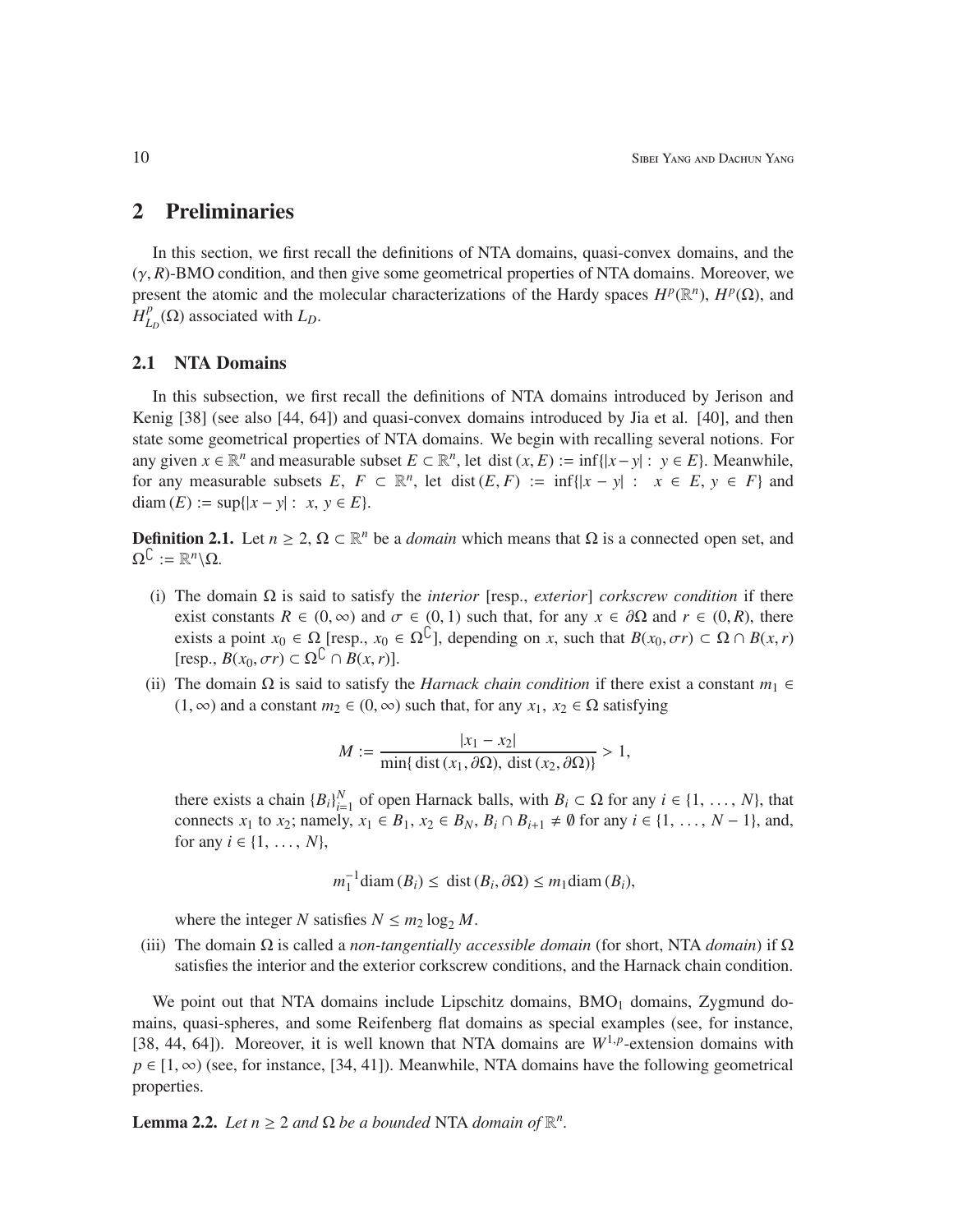(i) *Then there exists a constant*  $C \in (0, 1]$ *, depending only on n and*  $\Omega$ *, such that, for any ball*  $B \subset \mathbb{R}^n$  *with the center*  $x_B \in \overline{\Omega}$  *and the radius*  $r_B \in (0, \text{diam}(\Omega))$ *,* 

$$
|B \cap \Omega| \ge C|B|.
$$

- (ii) *Let*  $B := B(x_B, r_B) \subset \mathbb{R}^n$  *be a ball satisfying that*  $2B \subset \Omega$  *and*  $4B \cap \Omega^{\mathbb{C}} \neq \emptyset$ *. Then there exists a ball*  $\widetilde{B} \subset \Omega^{\mathbb{C}}$  *such that*  $r_{\widetilde{B}} \sim r_B$  *and* dist  $(B, \widetilde{B}) \sim r_B$ *, where the positive equivalence constants are independent of both B and B.*
- (iii) *For any ball*  $B \subset \mathbb{R}^n$  *with the center*  $x_B \in \partial\Omega$  *and the radius*  $r_B \in (0, \text{diam}(\Omega))$ *, there exists a ball*  $\widetilde{B} \subset \Omega^C \cap B$  *such that*  $r_{\widetilde{B}} \sim r_B$ *, where the positive equivalence constants are independent of both B and*  $\widetilde{B}$ *. In particular, there exists a constant*  $C \in (0, 1]$ *, depending only on n and*  $\Omega$ *, such that, for any ball*  $B \subset \mathbb{R}^n$  *with the center*  $x_B \in \partial \Omega$  *and the radius*  $r_B \in (0, \text{diam}(\Omega))$ *,*

$$
|B \cap \Omega^{\complement}| \ge C|B|.
$$

*Proof.* We first show (i). By the fact that  $\Omega$  is a  $W^{1,p}$ -extension domain with  $p \in [1, \infty)$ , and [34, Theorem 2], we conclude that there exist constants  $R_0 \in (0, \infty)$  and  $C_1 \in (0, 1]$  such that, for any given ball  $B := B(x_B, r_B)$  of  $\mathbb{R}^n$  with  $x_B \in \overline{\Omega}$  and  $r_B \in (0, R_0]$ ,

$$
(2.1) \t\t |B \cap \Omega| \ge C_1|B|.
$$

If diam ( $\Omega$ )  $\le R_0$ , then, from (2.1), it follows that (i) holds true in this case. If diam ( $\Omega$ ) >  $R_0$ , then, for any ball  $B := B(x_B, r_B)$  of  $\mathbb{R}^n$  with  $x_B \in \overline{\Omega}$  and  $r_B \in (R_0, \text{diam}(\Omega)),$ 

$$
|B \cap \Omega| \ge |B(x_B, R_0) \cap \Omega| \ge C_1 |B(x_B, R_0)|
$$
  
=  $C_1 \left[ \frac{R_0}{\text{diam}(\Omega)} \right]^n |B(x_B, \text{diam}(\Omega))| \ge C_1 \left[ \frac{R_0}{\text{diam}(\Omega)} \right]^n |B|,$ 

which, together with  $(2.1)$ , further implies that (i) holds true in this case. This finishes the proof of (i).

Now, we prove (ii). Let  $y_B \in \partial \Omega$  be such that  $|x_B - y_B| = \text{dist}(x_B, \partial \Omega)$ . Define  $\ell := |x_B - y_B|$ . Then  $\ell \in (2r_B, 4r_B)$ . By the exterior corkscrew condition of  $\Omega$ , we find that there exists a ball  $\widetilde{B}$  :=  $B(x_0, \sigma r) \subset [\Omega^{\mathbb{C}} \cap B(y_B, r)]$ , where  $r \in (\frac{1}{2} \min\{R, \ell\}, \min\{R, \ell\})$ , and  $\sigma$  and *R* are as in Definition 2.1. From this, we deduce that

$$
\frac{r_B}{r_{\widetilde{B}}} \le \max\left\{\frac{\text{diam}\left(\Omega\right)}{2\sigma R}, \frac{1}{\sigma}\right\}
$$

and

$$
\frac{r_B}{r_{\widetilde{B}}} \ge \frac{1}{4\sigma},
$$

which implies that  $r_B \sim r_{\overline{B}}$ . Moreover, it is easy to see that dist  $(B, \overline{B}) \ge r_B$  and

$$
\text{dist}\left(B,\widetilde{B}\right) \leq |x_B - y_B| + r = \ell + \frac{1}{\sigma}r_{\widetilde{B}} \lesssim r_B.
$$

Therefore, dist  $(B, \widetilde{B}) \sim r_B$ . This finishes the proof of (ii).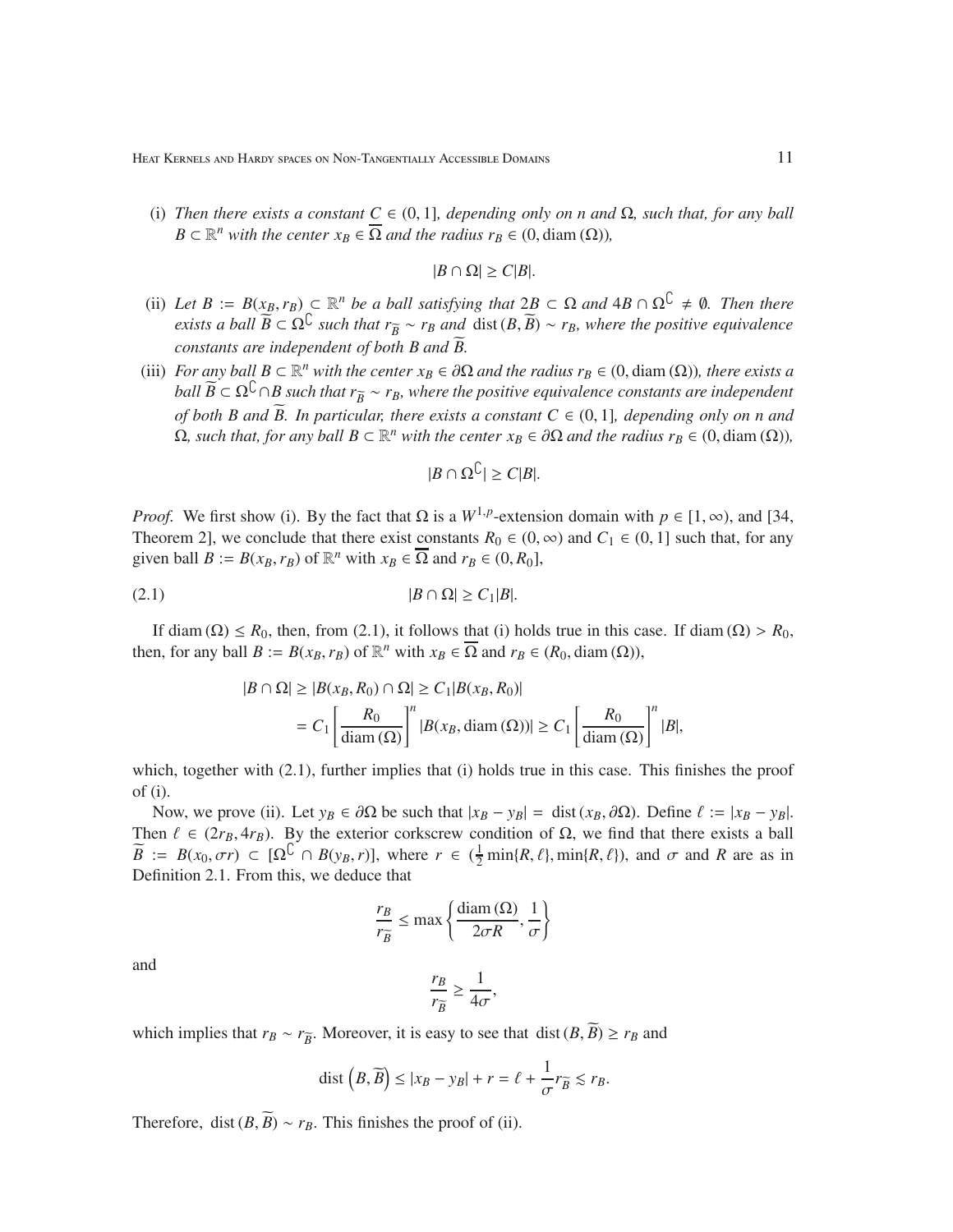Finally, we show (iii). Let *B* := *B*( $x_B$ ,  $r_B$ ) be a ball of  $\mathbb{R}^n$  with the center  $x_B \in \partial\Omega$  and the radius  $r_B \in (0, \text{diam}(\Omega))$ . Then, when  $r_B \in (0, \text{min}\{R, \text{diam}(\Omega)\})$ , where  $R \in (0, \infty)$  is as in Definition 2.1, from the exterior corkscrew condition of  $\Omega$ , we deduce that there exists a ball  $\widetilde{B}$  := *B*(*x*<sub>0</sub>,  $\sigma r_B$ ) ⊂ [ $\Omega^C \cap B(x_B, r_B)$ ], which further implies that  $r_{\widetilde{B}} \sim r_B$  and

$$
\left|B(x_B, r_B) \cap \Omega^{\complement}\right| \geq |B(x_0, \sigma r_B)| \gtrsim |B(x_B, r_B)|.
$$

Thus, (iii) holds true in the case that  $r_B \in (0, \min\{R, \text{diam}(\Omega)\})$ .

Moreover, when  $r_B \in (\min\{R, \text{diam}(\Omega)\}, \text{diam}(\Omega))$ , let  $\ell := \min\{R, \text{diam}(\Omega)\}/2$ . By the exterior corkscrew condition of Ω again, we conclude that there exists a ball  $\widetilde{B} := B(x_0, \sigma \ell)$  ⊂  $[\Omega^{\complement} \cap B(x_B, \ell)]$ , which implies that  $r_{\overline{B}} \sim r_B$  and

$$
\left| B(x_B, r_B) \cap \Omega^{\mathbb{C}} \right| \ge \left| B(x_B, \ell) \cap \Omega^{\mathbb{C}} \right| \ge |B(x_B, \ell)|
$$
  
 
$$
\sim |B(x_B, \text{diam}(\Omega))| \ge |B(x_B, r_B)|.
$$

From this, it follows that (iii) holds true in the case that  $r_B \in (\min\{R, \text{diam}(\Omega)\}, \text{diam}(\Omega))$ . This finishes the proof of (iii) and hence of Lemma 2.2.  $\Box$ 

**Remark 2.3.** Let  $n \ge 2$  and  $\Omega$  be a bounded NTA domain of  $\mathbb{R}^n$ . By Lemma 2.2(i), we find that  $(\Omega, |\cdot|, dx)$  is a space of homogeneous type in the sense of Coifman and Weiss [17], where  $|\cdot|$  denotes the usual norm on  $\mathbb{R}^n$ , and *dx* the Lebesgue measure on  $\mathbb{R}^n$ . Moreover, as a space of homogeneous type, the collection of all balls of  $\Omega$  is given by the set

$$
\left\{B_{\Omega} := B \cap \Omega : \text{ any ball } B \subset \mathbb{R}^n \text{ satisfying } x_B \in \overline{\Omega} \text{ and } r_B \in (0, \text{diam}(\Omega))\right\},\
$$

where  $x_B$  denotes the center of *B* and  $r_B$  the radius of *B*.

Now, we recall the definition of the  $(\gamma, \sigma, R)$  quasi-convex domain as follows.

**Definition 2.4.** Let  $n \ge 2$ ,  $\Omega \subset \mathbb{R}^n$  be a domain,  $\gamma$ ,  $\sigma \in (0, 1)$ , and  $R \in (0, \infty)$ . Then  $\Omega$  is called a (γ, σ, *R*) *quasi-convex domain* if, for any *x* ∈ ∂Ω and *r* ∈ (0, *R*],

- (a) there exists an  $x_0 \in \Omega$ , depending on *x*, such that  $B(x_0, \sigma r) \subset [\Omega \cap B(x, r)];$
- (b) there exists a convex domain  $V := V(x, r)$ , depending on *x* and *r*, such that  $[B(x, r) \cap \Omega] \subset V$ and

$$
d_H(\partial(B(x,r)\cap\Omega),\partial V)\leq \gamma r,
$$

where  $d_H(\cdot, \cdot)$  denotes the *Hausdorff distance* which is defined by setting, for any non-empty measurable subsets  $E_1$  and  $E_2$  of  $\mathbb{R}^n$ ,

$$
d_H(E_1, E_2) := \max \left\{ \sup_{x \in E_1} \inf_{y \in E_2} |x - y|, \sup_{x \in E_2} \inf_{y \in E_1} |x - y| \right\}.
$$

The concept of quasi-convex domains was introduced by Jia et al. [40] to study the global regularity of second-order elliptic equations. Roughly speaking, a quasi-convex domain is a domain satisfying that the local boundary is close to be convex at small scales. It is easy to find that, if  $\Omega$ is a convex domain, then  $\Omega$  is a  $(\gamma, \sigma, R)$  quasi-convex domain for any  $\gamma \in (0, 1)$ , some  $\sigma \in (0, 1)$ , and some  $R \in (0, \infty)$ .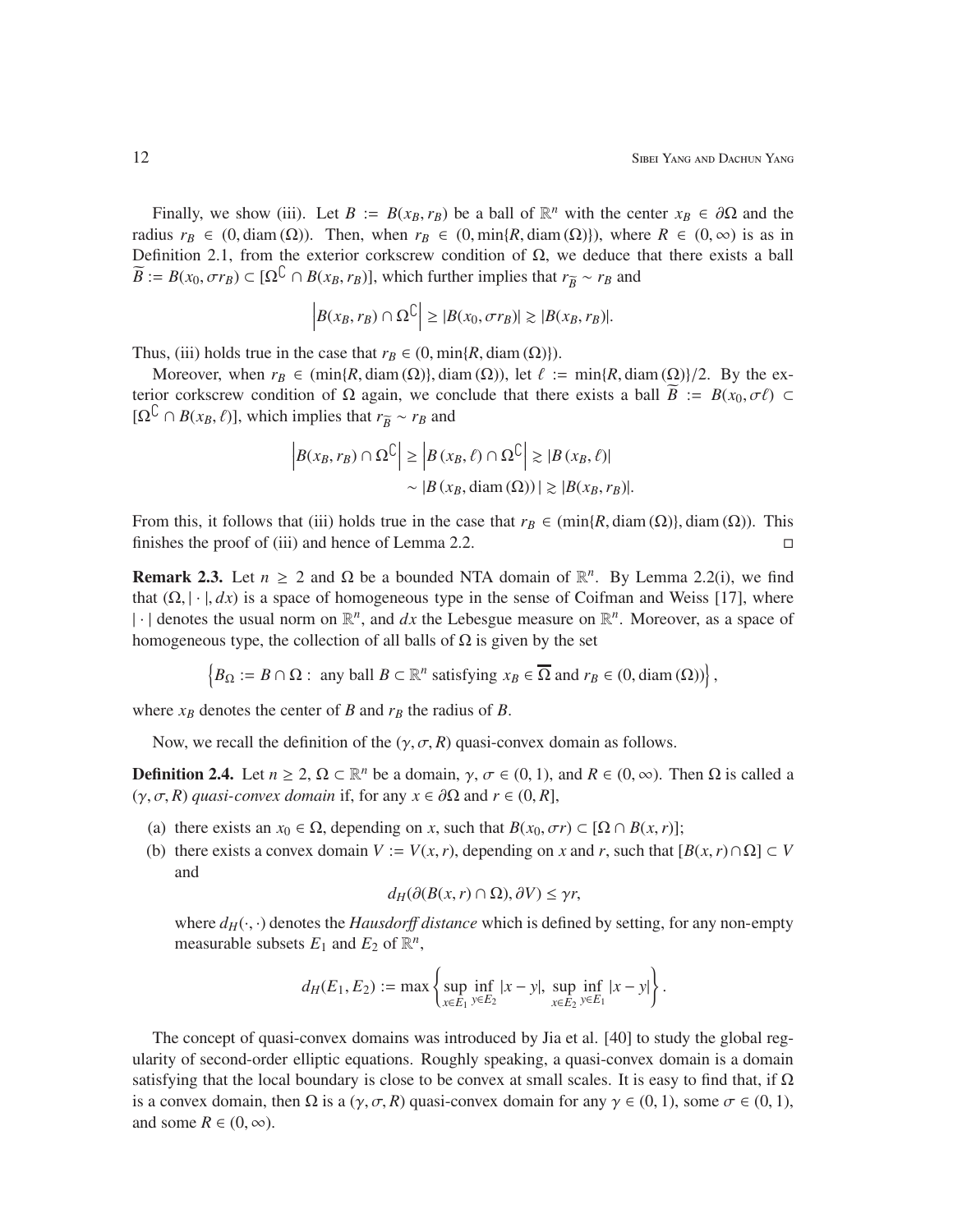- **Remark 2.5.** (i) Let  $n \ge 2$ ,  $\gamma \in (0, 1)$ , and  $R \in (0, \infty)$ . A domain  $\Omega \subset \mathbb{R}^n$  is called a  $(\gamma, R)$ -*Reifenberg flat domain* if, for any  $x_0 \in \partial\Omega$  and  $r \in (0, R_0]$ , there exists a system  $\{y_1, \ldots, y_n\}$ of coordinates, which may depend on  $x_0$  and  $r$ , such that, in this coordinate system,  $x_0 = 0$ and
	- $[B(0, r) \cap \{y \in \mathbb{R}^n : y_n > \gamma r\}] \subset [B(0, r) \cap \Omega] \subset [B(0, r) \cap \{y \in \mathbb{R}^n : y_n > -\gamma r\}]$ .

The Reifenberg flat domain was introduced by Reifenberg [53], which naturally appears in the theory of both minimal surfaces and free boundary problems. A typical example of Reifenberg flat domains is the well-known Van Koch snowflake (see, for instance, [64]). Moreover, it was shown by Kenig and Toro [44, Theorem 3.1] that there exists a  $\gamma_0(n) \in$ (0, 1), depending only on *n*, such that, if  $\Omega$  is a ( $\gamma$ , *R*)-Reifenberg flat domain for some  $\gamma \in (0, \gamma_0(n)]$  and  $R \in (0, \infty)$ , then  $\Omega$  is an NTA domain. Meanwhile, it is easy to see that a  $(\gamma, R)$ -Reifenberg flat domain is also a  $(\gamma, \sigma, R)$  quasi-convex domain for some  $\sigma \in (0, 1)$ . In recent years, boundary value problems of elliptic or parabolic equations on Reifenberg flat domains have been widely concerned and studied (see, for instance, [8, 11, 23, 24, 25]).

- (ii) It is known that, for any open set  $\Omega \subset \mathbb{R}^n$  with compact boundary,  $\Omega$  is a semi-convex domain of  $\mathbb{R}^n$  if and only if  $\Omega$  is a Lipschitz domain satisfying a uniform exterior ball condition (see, for instance, [48, 49, 67] for the definitions of both the semi-convex domain and the uniform exterior ball condition). It is worth pointing out that convex domains of  $\mathbb{R}^n$  are semi-convex domains and (semi-)convex domains are special cases of Lipschitz domains (see, for instance, [48, 49, 67]). Furthermore, a (semi-)convex domain is also a  $(\gamma, \sigma, R)$ quasi-convex domain for any  $\gamma \in (0, 1)$ , some  $\sigma \in (0, 1)$ , and some  $R \in (0, \infty)$  (see, for instance, [69]).
- (iii) On NTA domains, Lipschitz domains, quasi-convex domains, Reifenberg flat domains, *C* 1 domains, and (semi-)convex domains, we have the following relations (see, for instance, [38, 40, 44, 64, 67, 69]).
	- (a) class of  $C<sup>1</sup>$  domains
		- $\subsetneq$  class of Lipschitz domains with small Lipschitz constants
		- $\subsetneq$  class of Lipschitz domains
		- $\subsetneq$  class of NTA domains;
	- (b) class of  $C^1$  domains
		- $\subsetneq$  class of Lipschitz domains with small Lipschitz constants
		- $\subsetneq$  class of Reifenberg flat domains
		- $\subsetneq$  class of quasi-convex domains;
	- (c) class of (semi-)convex domains  $\subsetneq$  class of quasi-convex domains.

Next, we recall the definition of the  $(\gamma, R)$ -BMO condition (see, for instance, [11]). For any given domain  $\Omega \subset \mathbb{R}^n$ , denote by  $L^1_{loc}(\Omega)$  the *set of all locally integrable functions on*  $\Omega$ .

**Definition 2.6.** Let  $n \ge 2$ ,  $\Omega \subset \mathbb{R}^n$  be a domain, and  $\gamma$ ,  $R \in (0, \infty)$ . A function  $f \in L^1_{loc}(\Omega)$  is said to satisfy the (γ, *R*)*-*BMO *condition* if

$$
||f||_{*,R} := \sup_{B(x,r)\in\Omega, r\in(0,R)} \int_{B(x,r)} |f(y) - f_{B(x,r)}| dy \le \gamma,
$$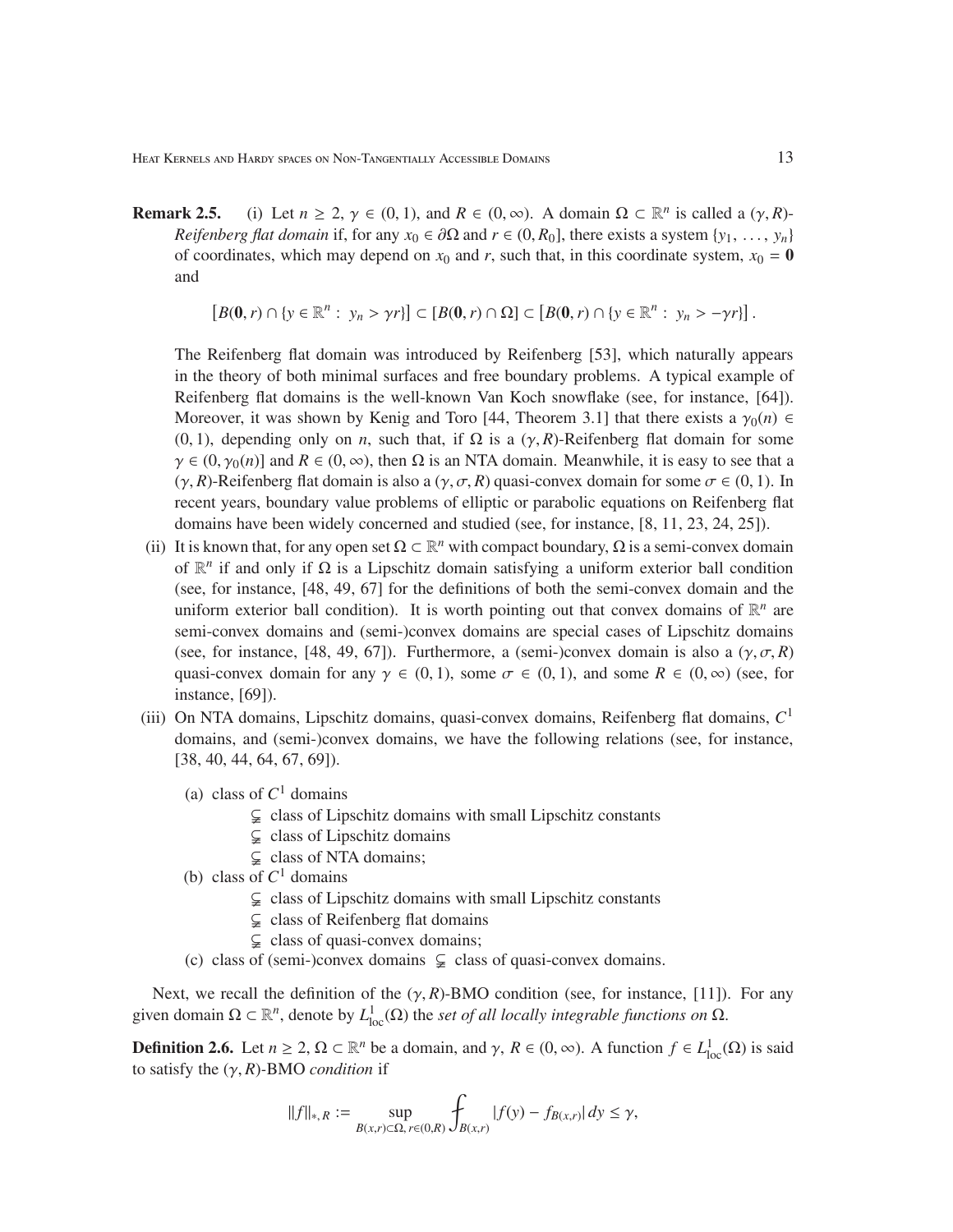where the supremum is taken over all balls  $B(x, r) \subset \Omega$  with  $r \in (0, R)$ , and  $f_{B(x,r)} := \int_{B(x,r)} f(z) dz$ .

Moreover, a matrix  $A := \{a_{ij}\}_{i,j=1}^n$  is said to satisfy the  $(\gamma, R)$ -BMO *condition* if, for any *i*,  $j \in$  $\{1, \ldots, n\}$ ,  $a_{ij}$  satisfies the  $(\gamma, R)$ -BMO condition.

#### 2.2 Hardy Spaces

In this subsection, we recall the atomic and the molecular characterizations of the Hardy spaces  $H^p(\mathbb{R}^n)$ ,  $H^p(\Omega)$ , and  $H^p_I$  $_{L_D}^{p}(\Omega)$  associated with  $L_D$ .

**Definition 2.7.** Let  $p \in (0, 1]$ ,  $q \in (1, \infty]$ , and  $s \in \mathbb{Z}_+$  with  $s \geq \lfloor n(\frac{1}{p} - 1) \rfloor$ .

- (i) A function  $a \in L^q(\mathbb{R}^n)$  is called a  $(p, q, s)$ *-atom* if there exists a ball *B* of  $\mathbb{R}^n$  such that
	- $(i)_1$  supp  $(a) \subset B$ ;
	- $(i)_2$   $||a||_{L^q(\mathbb{R}^n)} \leq |B|^{1/q-1/p};$
	- (i)<sub>3</sub>  $\int_{\mathbb{R}^n} a(x) x^{\alpha} dx = 0$  for any  $\alpha \in \mathbb{Z}_+^n$  with  $|\alpha| \leq s$ .
- (ii) The *atomic Hardy space*  $H_{\text{at}}^{p,q,s}(\mathbb{R}^n)$  is defined to be the set of all  $f \in \mathcal{S}'(\mathbb{R}^n)$  satisfying that  $f = \sum_{j=1}^{\infty} \lambda_j a_j$  in  $S'(\mathbb{R}^n)$ , where  $\{a_j\}_{j=1}^{\infty}$  is a sequence of  $(p, q, s)$ -atoms, and  $\{\lambda_j\}_{j=1}^{\infty} \subset \mathbb{C}$ satisfies  $\sum_{j=1}^{\infty} |\lambda_j|^p < \infty$ . Moreover, for any  $f \in H^{p,q,s}_{\text{at}}(\mathbb{R}^n)$ , the *quasi-norm*  $||f||_{H^{p,q,s}_{\text{at}}(\mathbb{R}^n)}$  of *f* is defined by setting

$$
||f||_{H^{p,q,s}_{\mathfrak{a}}(\mathbb{R}^n)} := \inf \left\{ \left( \sum_{j=1}^{\infty} |\lambda_j|^p \right)^{1/p} \right\},\
$$

where the infimum is taken over all decompositions of *f* as above.

**Definition 2.8.** Let  $p \in (0, 1]$ ,  $q \in (1, \infty]$ ,  $s \in \mathbb{Z}_+$  with  $s \geq \lfloor n(\frac{1}{p} - 1) \rfloor$ , and  $\varepsilon \in (0, \infty)$ .

- (i) A function  $\alpha \in L^q(\mathbb{R}^n)$  is called a  $(p, q, s, \varepsilon)$ *-molecule* associated with the ball *B* of  $\mathbb{R}^n$  if (i)<sub>1</sub> for any  $j \in \mathbb{Z}_+$ ,  $||\alpha||_{L^q(S_j(B))} \leq 2^{-j\varepsilon} |2^j B|^{1/q} |B|^{-1/p}$ .
	- (i)<sub>2</sub>  $\int_{\mathbb{R}^n} \alpha(x) x^{\beta} dx = 0$  for any  $\beta \in \mathbb{Z}_+^n$  with  $|\beta| \leq s$ .
- (ii) The *molecular Hardy space*  $H^{p,q,s,\varepsilon}_{\text{mol}}(\mathbb{R}^n)$  is defined to be the set of all  $f \in \mathcal{S}'(\mathbb{R}^n)$  satisfying that  $f = \sum_{j=1}^{\infty} \lambda_j \alpha_j$  in  $S'(\mathbb{R}^n)$ , where  $\{\alpha_j\}_{j=1}^{\infty}$  is a sequence of  $(p, q, s, \varepsilon)$ -molecules, and  $\{\lambda_j\}_{j=1}^{\infty}$  ⊂  $\mathbb C$  satisfies  $\sum_{j=1}^{\infty} |\lambda_j|^p < \infty$ . Moreover, define

$$
\|f\|_{H^{p,q,s,\varepsilon}_{\text{mol}}} := \inf \left\{ \left( \sum_{j=1}^{\infty} |\lambda_j|^p \right)^{1/p} \right\},\,
$$

where the infimum is taken over all decompositions of *f* as above.

Then we have the following atomic and molecular characterizations of the Hardy space  $H^p(\mathbb{R}^n)$ , respectively (see, for instance, [45, 61, 63]).

**Lemma 2.9.** *Let*  $p \in (0, 1]$ *,*  $q \in (1, \infty]$ *, and*  $s \in \mathbb{Z}_+$  *with*  $s \geq \lfloor n(\frac{1}{p} - 1) \rfloor$ *, and*  $\varepsilon \in (\max\{n + \frac{1}{p}\})$ s,  $n/p$ ,  $\infty$ ). Then the spaces  $H^p(\mathbb{R}^n) = H^{p,q,s}_{\text{at}}(\mathbb{R}^n) = H^{p,q,s,\varepsilon}_{\text{mol}}(\mathbb{R}^n)$  with equivalent quasi-norms.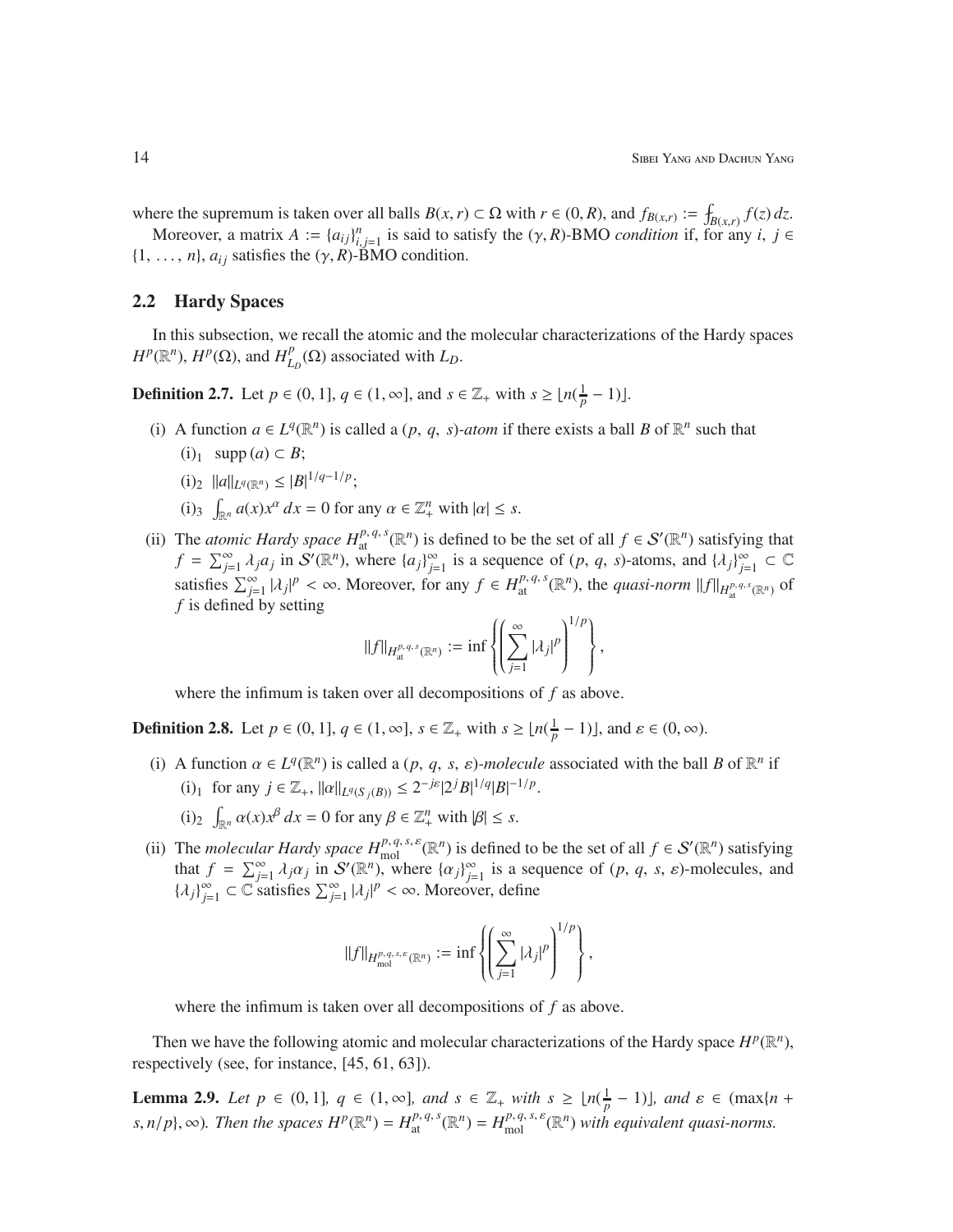**Definition 2.10.** Let  $n \ge 2$ ,  $\Omega$  be a domain of  $\mathbb{R}^n$ ,  $p \in (0, 1]$ ,  $q \in (1, \infty]$ , and  $s \in \mathbb{Z}_+$  with  $s \geq \lfloor n(\frac{1}{p} - 1) \rfloor$ .

- (i) A ball  $B \subset \Omega$  is called a *type* (*a*) *ball* of  $\Omega$  if  $4B \subset \Omega$ , and a ball  $B \subset \Omega$  is called a *type* (*b*) *ball* of  $\Omega$  if  $2B \cap \Omega^{\mathbb{C}} = \emptyset$  but  $4B \cap \Omega^{\mathbb{C}} \neq \emptyset$ .
- (ii) A function  $a \in L^q(\Omega)$  is called a *type* (*a*) (*p*, *q*, *s*) $\Omega$ *-atom* if there exists a type (*a*) ball  $B \subset \Omega$ such that  $\text{supp}(a) \subset B$  and *a* is a  $(p, q, s)$ -atom. Moreover, a function  $b \in L^q(\Omega)$  is called a *type* (*b*) (*p*, *q*) $\Omega$ *-atom* if there exists a type (*b*)

ball *B* ⊂  $\Omega$  such that supp (*b*) ⊂ *B* and  $||b||_{L^q(\Omega)} \leq |B|^{1/q-1/p}$ . (iii) The *atomic Hardy space*  $H_{at}^{p,q,s}(\Omega)$  is defined to be the set of all distributions  $f \in \mathcal{D}'(\Omega)$ satisfying that there exist two sequences  $\{\lambda_j\}_{j=1}^{\infty} \subset \mathbb{C}$  and  $\{\kappa_j\}_{j=1}^{\infty} \subset \mathbb{C}$ , a sequence  $\{a_j\}_{j=1}^{\infty}$  of type (*a*) (*p*, *q*, *s*) $_{\Omega}$ -atoms, and a sequence  ${b_j}_{j=1}^{\infty}$  of type (*b*) (*p*, *q*) $_{\Omega}$ -atoms such that

(2.2) 
$$
f = \sum_{j=1}^{\infty} \lambda_j a_j + \sum_{j=1}^{\infty} \kappa_j b_j
$$

in  $\mathcal{D}'(\Omega)$ , and

$$
\sum_{j=1}^{\infty} |\lambda_j|^p + \sum_{j=1}^{\infty} |k_j|^p < \infty.
$$

Furthermore, for any given  $f \in H_{\text{at}}^{p,q,s}(\Omega)$ , let

$$
||f||_{H^{p,q,s}_{\text{at}}(\Omega)} := \inf \left\{ \left( \sum_{j=1}^{\infty} |\lambda_j|^p \right)^{1/p} + \left( \sum_{j=1}^{\infty} |\kappa_j|^p \right)^{1/p} \right\},
$$

where the infimum is taken over all decompositions of *f* as in (2.2).

Then we have the following atomic characterization of the Hardy space  $H^p(\Omega)$  on the domain  $\Omega$  (see, for instance, [50, Theorem 1]).

**Lemma 2.11.** *Let*  $n \ge 2$  *and*  $\Omega \subset \mathbb{R}^n$  *be a proper domain,*  $p \in (0, 1]$ *,*  $q \in (1, ∞)$ *, and*  $s \in \mathbb{Z}_+$  *with*  $s \geq \lfloor n(\frac{1}{p})\rfloor$  $\frac{1}{p} - 1$ ) $\blacksquare$ *. Then*  $H^p(\Omega) = H^{p, q, s}_{at}(\Omega)$  *with equivalent quasi-norms.* 

**Definition 2.12.** Let  $n \geq 2$ ,  $\Omega \subset \mathbb{R}^n$  be a bounded NTA domain,  $L_D$  as in (1.4), and  $p \in (0, 1]$ . Assume that  $q \in (1, \infty]$ ,  $M \in \mathbb{N}$ ,  $\epsilon \in (0, \infty)$ ,  $B := B(x_B, r_B)$  with  $x_B \in \Omega$  and  $r_B \in (0, \text{diam}(\Omega))$ , and  $B_{\Omega} := B \cap \Omega$ .

(i) A function  $\alpha \in L^q(\Omega)$  is called a  $(p, q, M, \epsilon)_{L_p}$ *-molecule* associated with the ball  $B_{\Omega}$  if, for any  $k \in \{0, \ldots, M\}$  and  $j \in \mathbb{Z}_+$ , it holds true that

$$
\left\| \left( r_B^{-2} L_D^{-1} \right)^k \alpha \right\|_{L^q (S_j (B_\Omega))} \leq 2^{-j\epsilon} |2^j B_\Omega|^{1/q} |B_\Omega|^{-1/p}.
$$

(ii) For any  $f \in L^2(\Omega)$ ,

$$
(2.3) \t\t f = \sum_{j=1}^{\infty} \lambda_j \alpha_j
$$

 $\mathbf{r}$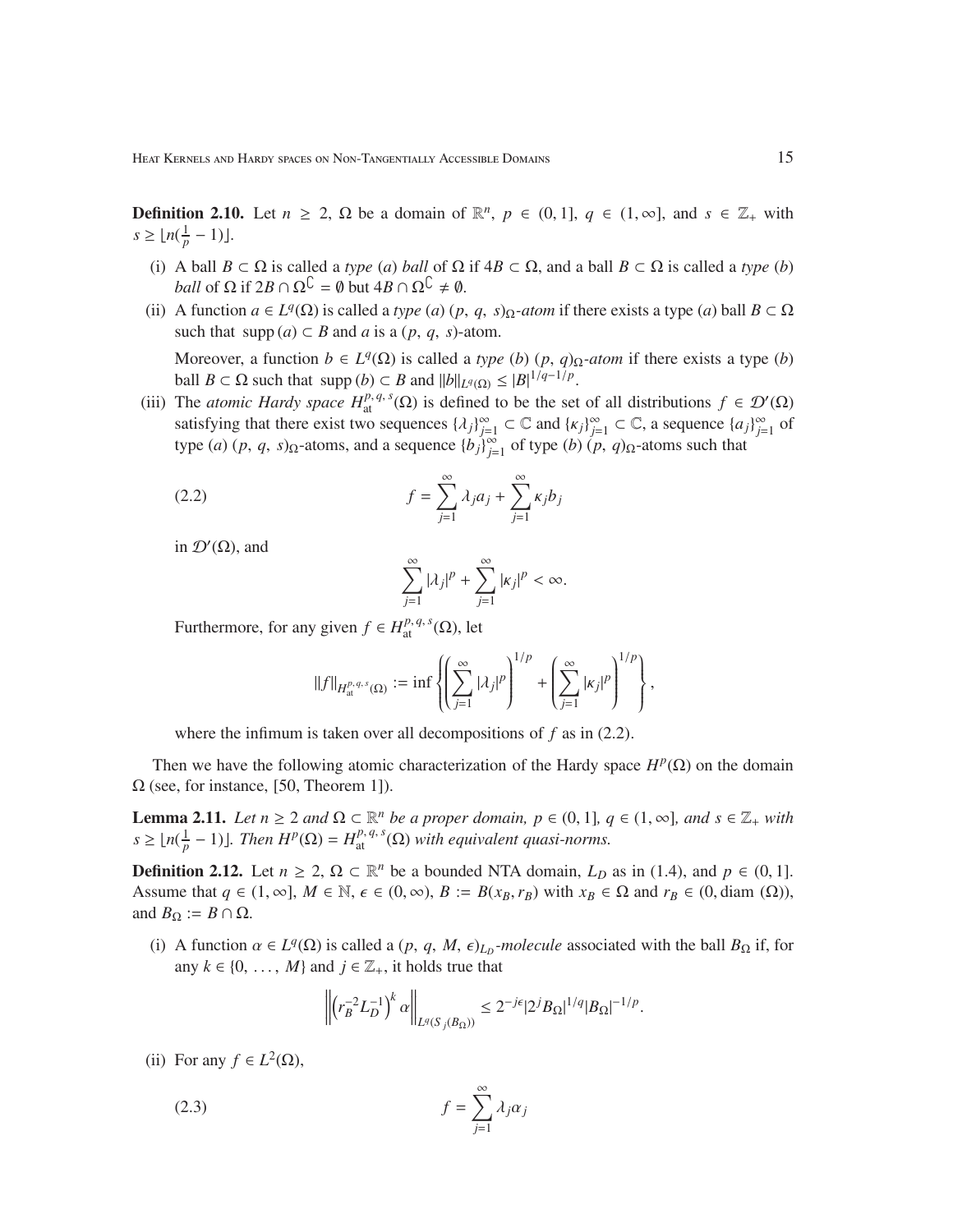is called a *molecular*  $(p, q, M, \epsilon)_{L_p}$ -*representation* of the function  $f$  if, for any  $j \in \mathbb{N}, \alpha_j$  is a  $(p, q, M, \epsilon)_{L_p}$ -molecule associated with the ball  $B_{\Omega, j} \subset \Omega$ , the summation (2.3) converges in  $L^2(\Omega)$ , and  $\{\lambda_j\}_{j=1}^{\infty} \subset \mathbb{C}$  satisfies  $\sum_{j=1}^{\infty} |\lambda_j|^p < \infty$ . | Let

$$
\mathbb{H}_{L_D, \text{mol}}^{p, q, M, \epsilon}(\Omega) := \left\{ f \in L^2(\Omega) : f \text{ has a molecular } (p, q, M, \epsilon)_L \text{-representation} \right\}
$$

equipped with the *quasi-norm*

$$
||f||_{H^{p,q,M,\epsilon}_{L,\text{mol}}} := \inf \left\{ \left( \sum_{j=1}^{\infty} |\lambda_j|^p \right)^{1/p} : \sum_{j=1}^{\infty} \lambda_j \alpha_j \text{ is a } (p, q, M, \epsilon)_{L_p}\text{-representation of } f \right\},\
$$

where the infimum is taken over all molecular  $(p, q, M, \epsilon)_{L_D}$ -representations of  $f$  as above. Then the *molecular Hardy space*  $H_{L_p, \text{mol}}^{p, q, M, \epsilon}(\Omega)$  is then defined as the completion of the set  $\mathbb{H}_{L_D, \text{mol}}^{p, q, M, \epsilon}(\Omega)$  with respect to the *quasi-norm*  $\|\cdot\|_{H_{L_D, \text{mol}}^{p, q, M, \epsilon}(\Omega)}$ .

By Remark 2.3, we find that bounded NTA domains of  $\mathbb{R}^n$  are spaces of homogeneous type. Thus, for the Hardy space  $H_I^p$  $L_D^p(\Omega)$ , we have the following molecular characterization (see, for instance, [6]).

**Lemma 2.13.** *Let*  $n \ge 2$ ,  $\Omega \subset \mathbb{R}^n$  *be a bounded* NTA *domain, L<sub>D</sub> as in* (1.4)*, and p* ∈ (0, 1]*. Then, for any*  $q \in (1, \infty)$ ,  $M \in \mathbb{N} \cap (\frac{n}{2})$  $\frac{n}{2p}$ , ∞), and  $\epsilon \in (\frac{n}{p})$  $\frac{p}{p}$ ,  $\infty$ )*,*  $H_{L_p}^p(\Omega) = H_{L_p, \text{mol}}^{p, q, M, \epsilon}(\Omega)$  *with equivalent quasi-norms.*

## 3 Proof of Theorem 1.1

In this section, we show Theorem 1.1. Let  $L<sub>D</sub>$  be as in (1.4). It was shown by Grüter and Widman [32] that, when  $n \geq 3$ , the Green function associated with the operator  $L<sub>D</sub>$  exists; in this case, denote by  $G(\cdot, \cdot)$  the Green function associated with  $L<sub>D</sub>$ . Then we have the following estimates for  $G(\cdot, \cdot)$  which are known (see, for instance, [35, Remark 4.9]).

**Lemma 3.1.** *Let*  $n \geq 3$  *and*  $\Omega$  *be a bounded* NTA *domain of*  $\mathbb{R}^n$ *. Then there exist constants*  $C \in (0, \infty)$  *and*  $\beta \in (0, 1]$ *, depending only on n, the matrix A appeared in the definition of L<sub>D</sub>, and*  $Ω$ *, such that, for any x, y* ∈  $Ω$ *,* 

(3.1) 
$$
G(x, y) \leq C[\delta(y)]^{\beta} |x - y|^{2-n-\beta},
$$

*here and thereafter,*  $\delta(y) := \text{dist}(y, \partial \Omega)$  *with*  $\partial \Omega$  *being the boundary of*  $\Omega$ *.* 

Now, we prove the following Hölder continuity of the Green function  $G$  via using Lemma 3.1 and the Harnack inequality (see, for instance, [31, Theorem 8.22]).

**Lemma 3.2.** *Let*  $n \geq 3$  *and*  $\Omega$  *be a bounded* NTA *domain of*  $\mathbb{R}^n$ *. Then there exist constants*  $C \in (0, \infty)$  *and*  $\beta \in (0, 1]$ *, depending only on n, the matrix A appeared in the definition of L<sub>D</sub>, and*  $Ω$ *, such that, for any x, y<sub>1</sub>, y<sub>2</sub> ∈ Ω<sub><i>,*</sub></sub>

$$
|G(x,y_1)-G(x,y_2)|\leq C\,|y_1-y_2|^\beta\left[|x-y_1|^{2-n-\beta}+|x-y_2|^{2-n-\beta}\right].
$$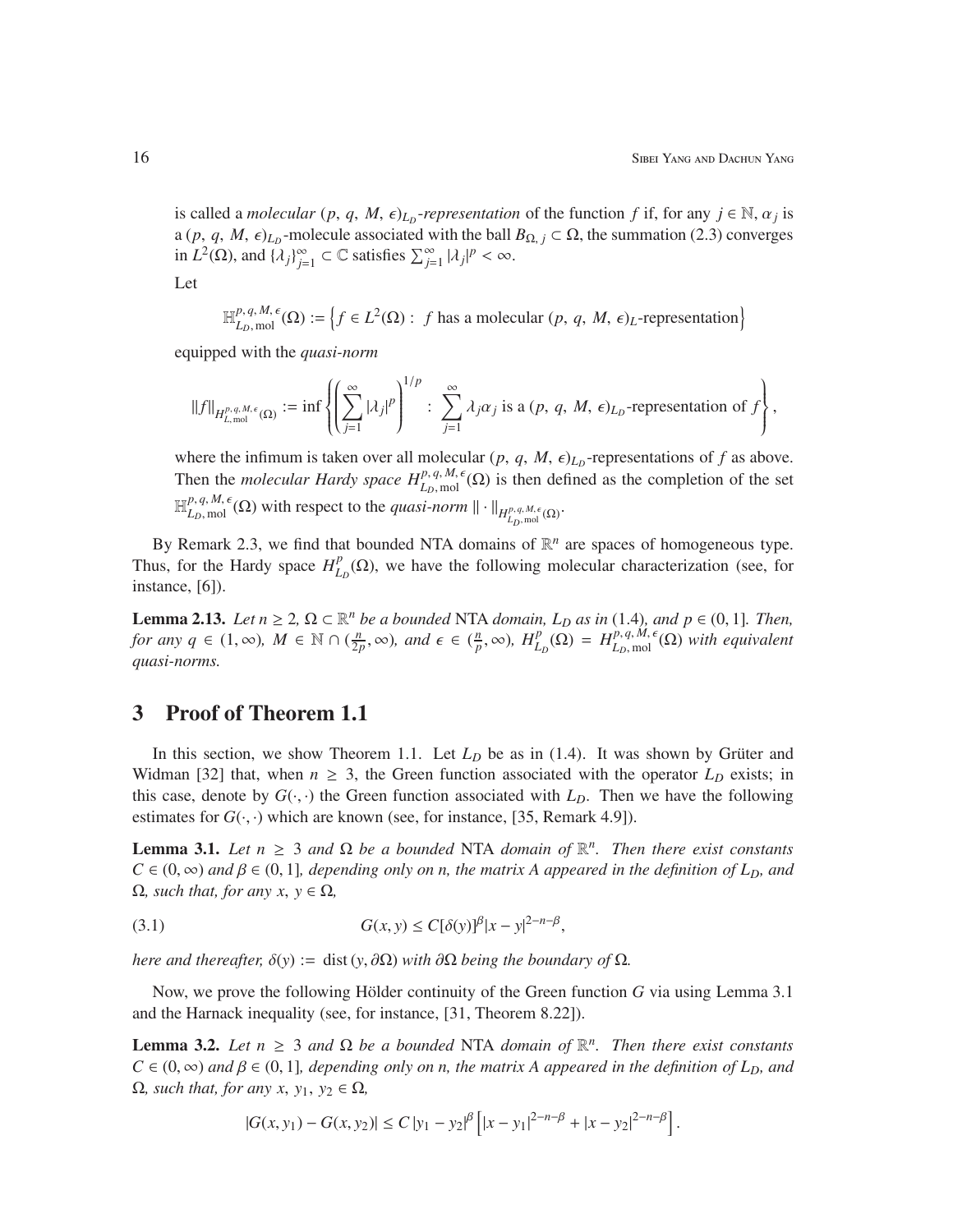*Proof.* We show the present lemma via borrowing some ideas from the proof of [32, Theorem (1.9)]. Fix *x*, *y*<sub>1</sub>, *y*<sub>2</sub>  $\in \Omega$ . Without loss of generality, we may assume that  $G(x, y_1) \ge G(x, y_2)$ . Now, we prove the present lemma by considering the following three cases on  $|y_1 - y_2|$ .

*Case 1*)  $|y_1 - y_2| \ge |x - y_1|/2$ . In this case, by the upper estimate that  $G(x, z) \le |x - z|^{2-n}$  for any  $x, z \in \Omega$  (see, for instance, [32, (1.8)]) and  $1 \le |y_1 - y_2||x - y_1|^{-1}$ , we conclude that, for any given  $\beta \in (0, 1]$ ,

(3.2) 
$$
|G(x, y_1) - G(x, y_2)| = G(x, y_1) - G(x, y_2) \le G(x, y_1) \le |x - y_1|^{2 - n}
$$

$$
\le |y_1 - y_2|^{\beta} |x - y_1|^{2 - n - \beta}
$$

$$
\le |y_1 - y_2|^{\beta} \left[ |x - y_1|^{2 - n - \beta} + |x - y_2|^{2 - n - \beta} \right].
$$

*Case 2)*  $|y_1 - y_2|$  <  $|x - y_1|/2$  and  $\delta(y_1) \le |y_1 - y_2|$ . In this case, from Lemma 3.1 and  $\delta(y_1)$  ≤  $|y_1 - y_2|$ , it follows that there exists a  $\beta \in (0, 1]$  such that

(3.3) 
$$
|G(x, y_1) - G(x, y_2)| \le G(x, y_1) \lesssim [\delta(y_1)]^{\beta} |x - y_1|^{2 - n - \beta} \lesssim |y_1 - y_2|^{\beta} \left[ |x - y_1|^{2 - n - \beta} + |x - y_2|^{2 - n - \beta} \right].
$$

*Case 3*)  $|y_1 - y_2| < |x - y_1|/2$  and  $\delta(y_1) > |y_1 - y_2|$ . In this case, let  $R := \min{\delta(y_1), |x - y_1|/2}$ . It is easy to see that  $L_D^*G(x, \cdot) = 0$  in  $B(y_1, R)$ . Applying the Harnack inequality (see, for instance, [31, Theorem 8.22]), we find that there exists a  $\beta \in (0, 1]$  such that, for any  $0 < r_1 \le r_2 \le R$ ,

$$
\max_{B(y_1,r_1)} G(x,\cdot) - \min_{B(y_1,r_1)} G(x,\cdot) \lesssim \left(\frac{r_1}{r_2}\right)^{\beta} \left[\max_{B(y_1,r_2)} G(x,\cdot)\right],
$$

which further implies that

(3.4) 
$$
|G(x,y_1) - G(x,y_2)| \lesssim |y_1 - y_2|^{\beta} R^{-\beta} \max_{B(y_1,R)} G(x,\cdot).
$$

If  $R = |x_1 - y|/2$ , then, by (3.4) and the upper estimate  $G(x, y_1) \le |x - y_1|^{2-n}$ , we conclude that

(3.5) 
$$
|G(x, y_1) - G(x, y_2)| \lesssim |y_1 - y_2|^{\beta} |x - y_1|^{2 - n - \beta} \lesssim |y_1 - y_2|^{\beta} \left[ |x - y_1|^{2 - n - \beta} + |x - y_2|^{2 - n - \beta} \right].
$$

If  $R = \delta(y_1)$ , then  $\delta(y_1) \le |x-y_1|/2$ . From this and Lemma 3.1, we deduce that, for any  $z \in B(y_1, R)$ ,

$$
G(x, z) \lesssim [\delta(z)]^{\beta} |x - z|^{2-n-\beta} \lesssim [|z - y_1| + \delta(y_1)]^{\beta} [|x - y_1| - |y_1 - z|]^{2-n-\beta}
$$
  

$$
\lesssim [\delta(y_1)]^{\beta} |x - y_1|^{2-n-\beta},
$$

which, combined with  $(3.4)$ , further implies that

$$
|G(x,y_1) - G(x,y_2)| \lesssim |y_1 - y_2|^{\beta} \left[ |x - y_1|^{2-n-\beta} + |x - y_2|^{2-n-\beta} \right].
$$

This, together with  $(3.2)$ ,  $(3.3)$ , and  $(3.5)$ , then finishes the proof of Lemma 3.2.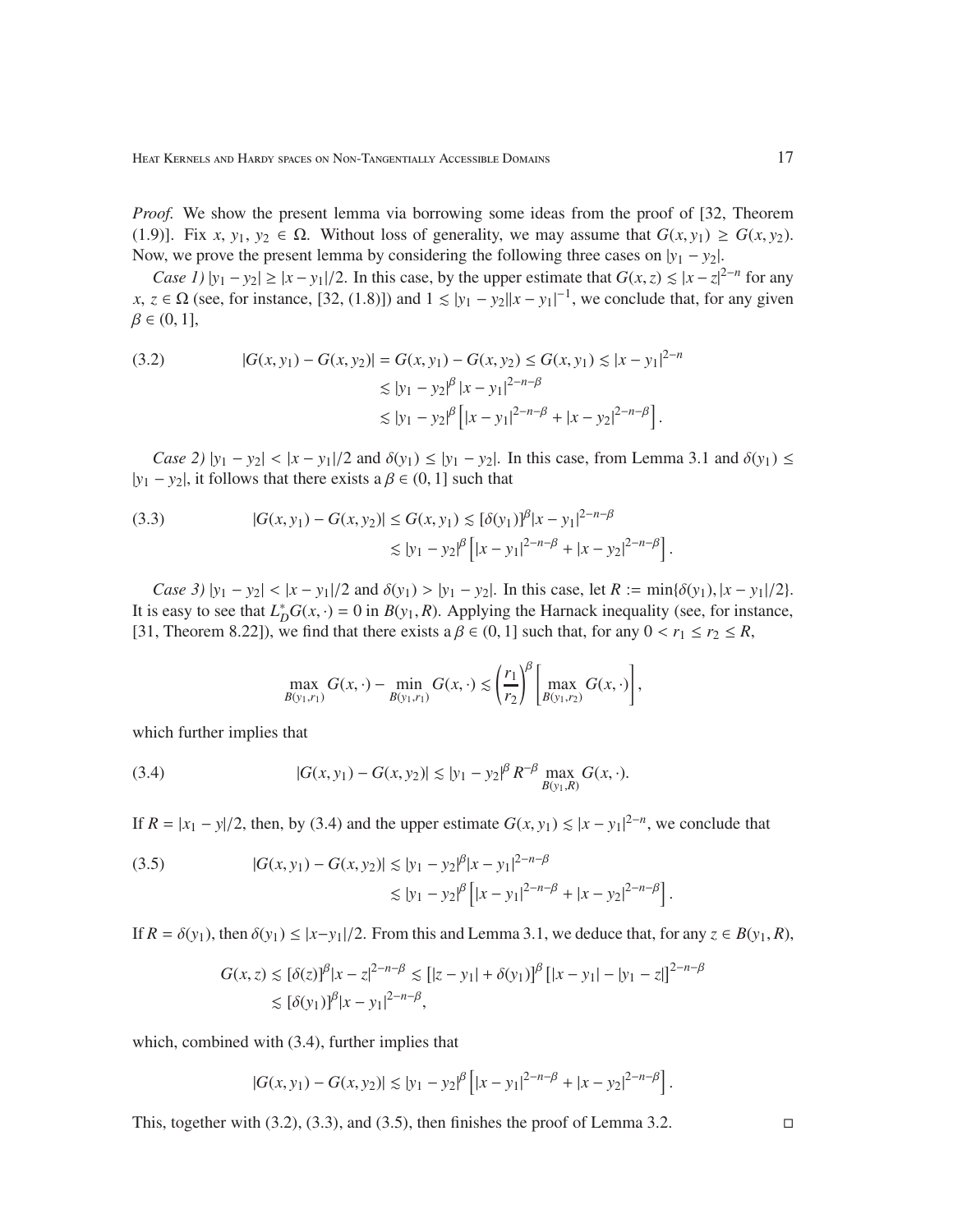In what follows, for any given  $z \in \mathbb{C}$ , denote by  $\Re(z)$  and arg *z*, respectively, the real part of *z* and the argument in  $(-\pi, \pi]$  of *z*. Recall that  $L_D$  is a  $\omega_0$ -accretive operator on  $L^2(\Omega)$  with some  $\omega_0 \in [0, \pi/2)$  (see, for instance, [4] for the definition of the  $\omega_0$ -accretive operator). For any given  $\theta \in [0, \pi)$ , let  $\Gamma_{\theta} := \{z \in \mathbb{C} \setminus \{0\}$ ,  $|\arg z| < \theta\}$ . It is well known that  $-L_D$  generates a holomorphic semigroup  $\{e^{-zL_D}\}_{z \in \mathbb{C}, |\arg z| < \frac{\pi}{2} - \omega_0}$  in  $\Gamma_{\frac{\pi}{2} - \omega_0}$  (see, for instance, [4, 51]).

Moreover, it is known that, for any  $\lambda \in \Gamma_{\pi-\omega_0}$ , the operator  $L_D + \lambda I$  is bounded on  $L^2(\Omega)$ , and has the integral kernel  $G_\lambda$ , where *I* denotes the identity operator. Namely, for any given  $f \in L^2(\Omega)$ and  $x \in \Omega$ ,

$$
(L_D + \lambda I)^{-1} f(x) = \int_{\Omega} G_{\lambda}(x, y) f(y) \, dy.
$$

**Lemma 3.3.** *Assume that*  $n \geq 3$  *and*  $\Omega$  *is a bounded* NTA *domain of*  $\mathbb{R}^n$ *. Let*  $\mu \in (\omega_0, \pi/2)$ *. Then there exists a*  $\delta \in (0, 1]$  *such that, for any*  $\lambda \in \Gamma_{\pi-\mu}$  *and*  $x, y_1, y_2 \in \Omega$  *with*  $x \neq y_i$  *for*  $i \in \{1, 2\}$ *,* 

$$
|G_{\lambda}(x,y_1)-G_{\lambda}(x,y_2)|\leq C\left[\max_{i\in\{1,2\}}e^{-\gamma\sqrt{|\lambda|}|x-y_i|}\right]|y_1-y_2|^{\delta}\left[\frac{1}{|x-y_1|^{n-2+\delta}}+\frac{|\lambda|^{{\delta/2}}}{|x-y_2|^{n-2}}\right],
$$

*where C is a positive constant depending only on*  $\mu$ *, n, and*  $\Omega$ *, and*  $\gamma$  *<i>is a positive constant depend* $ing$  *only on*  $\mu$  *and*  $\delta$ .

*Proof.* Let  $\lambda \in \Gamma_{\pi-\mu}$ . By the resolvent identity (see, for instance, [52, p. 36, (9.1)]), we conclude that, for any *y*,  $z \in \Omega$  with  $y \neq z$ ,

(3.6) 
$$
G_{\lambda}(y, z) = G(y, z) + \lambda \int_{\Omega} G(t, z) G_{\lambda}(y, t) dt.
$$

Moreover, since  $L_D$  generates a holomorphic semigroup  $\{e^{-zL_D}\}_{z \in \Gamma_{\frac{\pi}{2} - \omega_0}}$  (see, for instance, [51, Theorem 1.52]), and the kernels  $\{K_t^{L_D}\}_{t>0}$  of the semigroup  $\{e^{-tL_D}\}_{t>0}$  satisfy the Gaussian upper bound estimate (1.5), similarly to the proof of [26, Lemma 2.3], it follows that there exists a positive constant *c* such that, for any  $y, z \in \Omega$  with  $y \neq z$ ,

(3.7) 
$$
|G_{\lambda}(y,z)| \lesssim e^{-c\sqrt{|\lambda|}|y-z|}\frac{1}{|y-z|^{n-2}}.
$$

Thus, by (3.6), (3.7), and Lemma 3.2, we find that there exists a  $\beta \in (0, 1]$  such that, for any given *x*, *y*<sub>1</sub>, *y*<sub>2</sub> ∈  $\Omega$  with *x* ≠ *y<sub>i</sub>* for any *i* ∈ {1, 2},

$$
(3.8) \qquad |G_{\lambda}(x, y_1) - G_{\lambda}(x, y_2)|
$$
  
\n
$$
\leq |G(x, y_1) - G(x, y_2)| + |\lambda| \int_{\Omega} |G(z, y_1) - G(z, y_2)| |G_{\lambda}(x, z)| dz
$$
  
\n
$$
\lesssim |y_1 - y_2|^{\beta} \left[ |x - y_1|^{2 - n - \beta} + |x - y_2|^{2 - n - \beta} \right]
$$
  
\n
$$
+ |\lambda| |y_1 - y_2|^{\beta} \int_{\Omega} \frac{e^{-c\sqrt{|\lambda|} |x - z|}}{|x - z|^{n - 2}} \left[ |z - y_1|^{2 - n - \beta} + |z - y_2|^{2 - n - \beta} \right] dz.
$$

For any *i* ∈ {1, 2}, let  $Ω_1 := {z ∈ Ω : |x − z| ≤ |z − y_i|}$  and  $Ω_2 := {z ∈ Ω : |x − z| > |z − y_i|}$ . Then, for any  $i \in \{1, 2\}$ , we have

(3.9) 
$$
\int_{\Omega} \frac{e^{-c\sqrt{|\lambda|}|x-z|}}{|x-z|^{n-2}} \frac{1}{|z-y_i|^{n-2+\beta}} dz
$$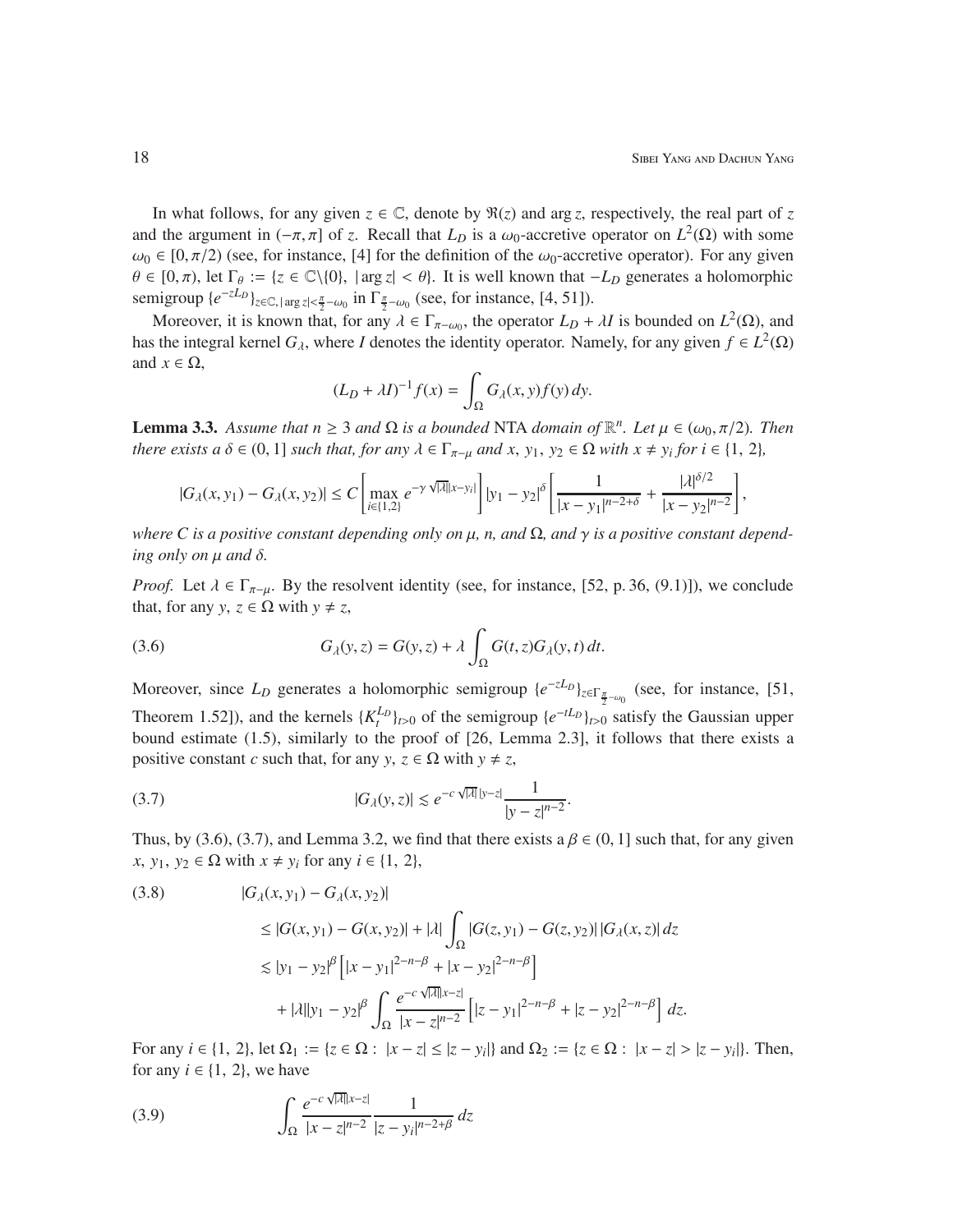$$
= \int_{\Omega_1} \frac{e^{-c\sqrt{|\lambda|}|x-z|}}{|x-z|^{n-2}} \frac{1}{|z-y_i|^{n-2+\beta}} dz + \int_{\Omega_2} \cdots =: I_1 + I_2.
$$

For I<sub>1</sub>, from the fact that, for any  $z \in \Omega_1$ ,  $2|z - y_i| \ge |x - z| + |z - y_j| \ge |x - y_i|$ , we deduce that

$$
(3.10) \tI1 \leq \frac{2}{|x - y_i|^{n - 2 + \beta}} \int_{\Omega_1} \frac{e^{-c\sqrt{|\lambda|}|x - z|}}{|x - z|^{n - 2}} dz \lesssim \frac{1}{|x - y_i|^{n - 2 + \beta}} \frac{1}{|\lambda|}.
$$

Moreover, it is easy to see that, for any  $z \in \Omega_2$ ,  $2|x - z| \ge |x - z| + |z - y_i| \ge |x - y_i|$ . By this, we find that

$$
(3.11) \tI_2 \leq \frac{2}{|x - y_i|^{n-2}} \int_{\Omega_2} \frac{e^{-c\sqrt{|\lambda|}|z - y_i|}}{|z - y_i|^{n-2+\beta}} dz \lesssim \frac{1}{|x - y_i|^{n-2}} \frac{1}{|\lambda|^{1-\beta/2}}.
$$

To finish the proof of the present lemma, we fix *x*,  $y_1, y_2 \in \Omega$  with  $x \neq y_i$  for any  $i \in \{1, 2\}$ , and, without loss of generally, we may assume that  $|x - y_1| \le |x - y_2|$ . Thus, from (3.8), (3.9), (3.10), (3.11), and  $|x - y_1| \le |x - y_2|$ , it follows that

$$
(3.12)
$$
\n
$$
|G_{\lambda}(x, y_1) - G_{\lambda}(x, y_2)|
$$
\n
$$
\leq |y_1 - y_2|^{\beta} \left[ \frac{1}{|x - y_1|^{n - 2 + \beta}} + \frac{1}{|x - y_2|^{n - 2 + \beta}} \right]
$$
\n
$$
+ |y_1 - y_2|^{\beta} \left[ \frac{|\lambda|^{\beta/2}}{|x - y_1|^{n - 2}} + \frac{|\lambda|^{\beta/2}}{|x - y_2|^{n - 2}} \right]
$$
\n
$$
\leq |y_1 - y_2|^{\beta} \left[ \frac{1}{|x - y_1|^{n - 2 + \beta}} + \frac{|\lambda|^{\beta/2}}{|x - y_1|^{n - 2}} \right].
$$

Furthermore, by (3.7) and  $|x - y_1| \le |x - y_2|$ , we conclude that

$$
|G_{\lambda}(x,y_1)-G_{\lambda}(x,y_2)|\leq \sum_{i=1}^2 e^{-c\sqrt{|\lambda|}|x-y_i|}\frac{1}{|x-y_i|^{n-2}}\leq e^{-c\sqrt{|\lambda|}|x-y_1|}\frac{1}{|x-y_1|^{n-2}},
$$

which, together with (3.12), further implies that, for any  $\delta \in (0,\beta)$ ,

$$
|G_{\lambda}(x, y_1) - G_{\lambda}(x, y_2)|
$$
  
\n
$$
\leq \left\{ |y_1 - y_2|^{\beta} \left[ \frac{1}{|x - y_1|^{n-2+\beta}} + \frac{|\lambda|^{\beta/2}}{|x - y_1|^{n-2}} \right] \right\}^{\frac{\delta}{\beta}} \left[ e^{-c\sqrt{|\lambda|}|x - y_1|} \frac{1}{|x - y_1|^{n-2}} \right]^{1 - \frac{\delta}{\beta}}
$$
  
\n
$$
\leq e^{-\gamma \sqrt{|\lambda|}|x - y_1|} |y_1 - y_2|^{\delta} \left[ \frac{1}{|x - y_1|^{n-2+\beta}} + \frac{|\lambda|^{\beta/2}}{|x - y_1|^{n-2}} \right]^{\frac{\delta}{\beta}} \left[ \frac{1}{|x - y_1|^{n-2}} \right]^{1 - \frac{\delta}{\beta}}
$$
  
\n
$$
\sim e^{-\gamma \sqrt{|\lambda|}|x - y_1|} |y_1 - y_2|^{\delta} \left[ \frac{|x - y_1|^{-\beta}}{|x - y_1|^{n-2}} + \frac{|\lambda|^{\beta/2}}{|x - y_1|^{n-2}} \right]^{\frac{\delta}{\beta}} \left[ \frac{1}{|x - y_1|^{n-2}} \right]^{1 - \frac{\delta}{\beta}}
$$
  
\n
$$
\sim e^{-\gamma \sqrt{|\lambda|}|x - y_1|} |y_1 - y_2|^{\delta} \frac{1}{|x - y_1|^{n-2}} \left[ \frac{1 + |x - y_1|^{\beta} |\lambda|^{\beta/2}}{|x - y_1|^{\beta}} \right]^{\frac{\delta}{\beta}}
$$
  
\n
$$
\leq e^{-\gamma \sqrt{|\lambda|}|x - y_1|} |y_1 - y_2|^{\delta} \frac{1}{|x - y_1|^{n-2+\delta}} \left[ 1 + |x - y_1|^{\delta} |\lambda|^{\delta/2} \right]
$$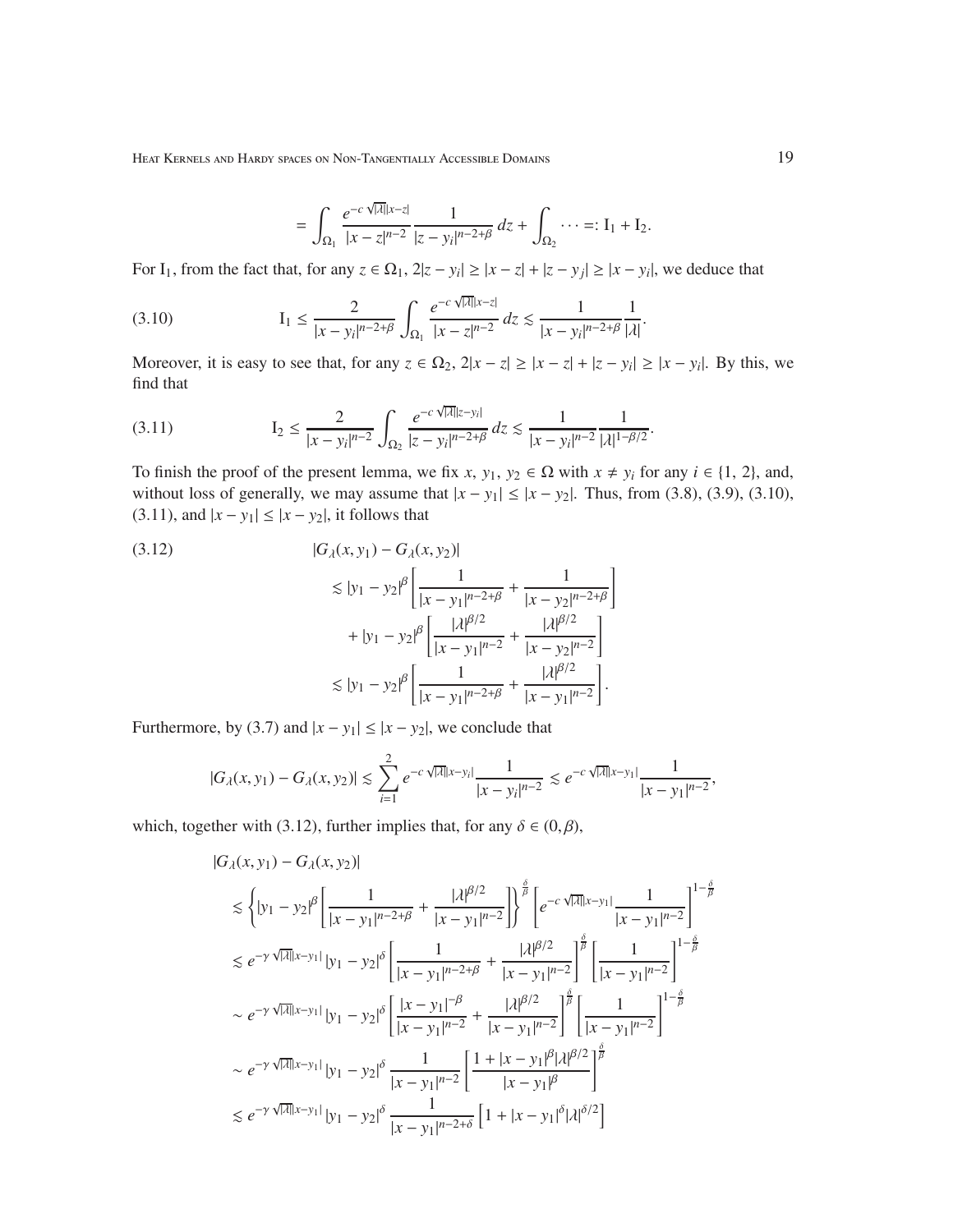20 Sibel Yang and Dachun Yang and Dachun Yang and Dachun Yang and Dachun Yang and Dachun Yang and Dachun Yang and Dachun Yang and Dachun Yang and Dachun Yang and Dachun Yang and Dachun Yang and Dachun Yang and Dachun Yang

$$
\sim e^{-\gamma \sqrt{|\lambda|}|x-y_1|} |y_1-y_2|^\delta \left[ \frac{1}{|x-y_1|^{n-2+\delta}} + \frac{|\lambda|^{\delta/2}}{|x-y_1|^{n-2}} \right]
$$

This finishes the proof of Lemma 3.3.

**Lemma 3.4.** *Let*  $n \geq 3$ ,  $\Omega$  *be a bounded* NTA *domain of*  $\mathbb{R}^n$ ,  $\mu \in (\omega_0, \pi/2)$ , and  $\lambda \in \Gamma_{\pi-\mu}$ . Then, *for any*  $m \in \mathbb{N}$  *with*  $m > (n + 2)/2$ , the operator  $(L_D + \lambda I)^{-m}$  has a kernel  $R_{\lambda,m}$  and there exists a *constant*  $\delta \in (0, 1)$  *such that, for any x, y*<sub>1</sub>, *y*<sub>2</sub>  $\in \Omega$  *with*  $x \neq y_i$  *for*  $i \in \{1, 2\}$ *,* 

.

$$
\left| R_{\lambda,m}(x,y_1) - R_{\lambda,m}(x,y_2) \right| \leq C |\lambda|^{-m + \frac{n}{2} + \frac{\delta}{2}} |y_1 - y_2|^\delta \left[ \max_{i \in \{1,2\}} e^{-c \sqrt{|\lambda|} |x - y_i|} \right],
$$

*where C is a positive constant depending only on* µ*,* δ*, n, and* Ω*, and c is a positive constant depending only on* µ *and* δ*.*

*Proof.* We prove the present lemma via borrowing some ideas from the proof of [26, Lemma 2.6]. Similarly to the proof of [27, Theorem 1], using (1.5), we find that, for any  $m \in \mathbb{N}$  with  $m > n/2$ ,  $(L_D + \lambda I)^{-m}$  has a kernel  $R_{\lambda,m}$  and there exists a positive constant  $\kappa$  such that, for any  $x, y \in \Omega$ with  $x \neq y$ ,

$$
|R_{\lambda,m}(x,y)| \lesssim |\lambda|^{-m+\frac{n}{2}} e^{-\kappa \sqrt{|\lambda|}|x-y|}.
$$

Let *m* ∈ N and *m* > (*n* + 2)/2. Then, from  $(L_D + \lambda I)^{-(m+1)} = (L_D + \lambda I)^{-m}(L_D + \lambda I)^{-1}$ , we deduce that, for any *x*,  $y \in \Omega$  with  $x \neq y$ ,

(3.14) 
$$
R_{\lambda,m+1}(x,y) = \int_{\Omega} R_{\lambda,m}(x,z) G_{\lambda}(z,y) dz.
$$

Therefore, by (3.13), (3.14), and Lemma 3.3, we find that there exists a  $\delta \in (0,1)$  such that, for any *x*,  $y_1, y_2 \in \Omega$  with  $x \neq y_i$  for any  $i \in \{1, 2\}$ ,

$$
(3.15) \qquad |R_{\lambda,m+1}(x,y_1) - R_{\lambda,m+1}(x,y_2)|
$$
  
\n
$$
\leq \int_{\Omega} |R_{\lambda,m}(x,z)| |G_{\lambda}(z,y_1) - G_{\lambda}(z,y_2)| dz
$$
  
\n
$$
\leq |\lambda|^{-m+\frac{n}{2}} |y_1 - y_2|^\delta \int_{\Omega} e^{-\kappa \sqrt{|\lambda|}|x-z|} e^{-\gamma \sqrt{|\lambda|}|z-y_1|} \frac{1}{|z-y_1|^{n-2+\delta}} dz
$$
  
\n
$$
+ |\lambda|^{-m+\frac{n}{2}} |y_1 - y_2|^\delta \int_{\Omega} e^{-\kappa \sqrt{|\lambda|}|x-z|} e^{-\gamma \sqrt{|\lambda|}|z-y_1|} \frac{|\lambda|^{ \delta/2}}{|x-y_1|^{n-2}} dz
$$
  
\n
$$
+ |\lambda|^{-m+\frac{n}{2}} |y_1 - y_2|^\delta \int_{\Omega} e^{-\kappa \sqrt{|\lambda|}|x-z|} e^{-\gamma \sqrt{|\lambda|}|z-y_2|} \frac{1}{|z-y_2|^{n-2+\delta}} dz
$$
  
\n
$$
+ |\lambda|^{-m+\frac{n}{2}} |y_1 - y_2|^\delta \int_{\Omega} e^{-\kappa \sqrt{|\lambda|}|x-z|} e^{-\gamma \sqrt{|\lambda|}|z-y_2|} \frac{|\lambda|^{ \delta/2}}{|x-y_2|^{n-2}} dz
$$
  
\n
$$
=: II_1 + II_2 + II_3 + II_4.
$$

Let *c* := min{ $\kappa$ ,  $\gamma$ /2}, where  $\kappa$  is as in (3.13). From the fact that, for any  $z \in \Omega$ ,  $|x-z| + |z-y_1| \ge$  $|x - y_1|$ , it follows that

$$
\int_{\Omega} e^{-\kappa \sqrt{|\lambda|}|x-z|} e^{-\gamma \sqrt{|\lambda|}|z-y_1|} \frac{1}{|z-y_1|^{n-2+\delta}} dz
$$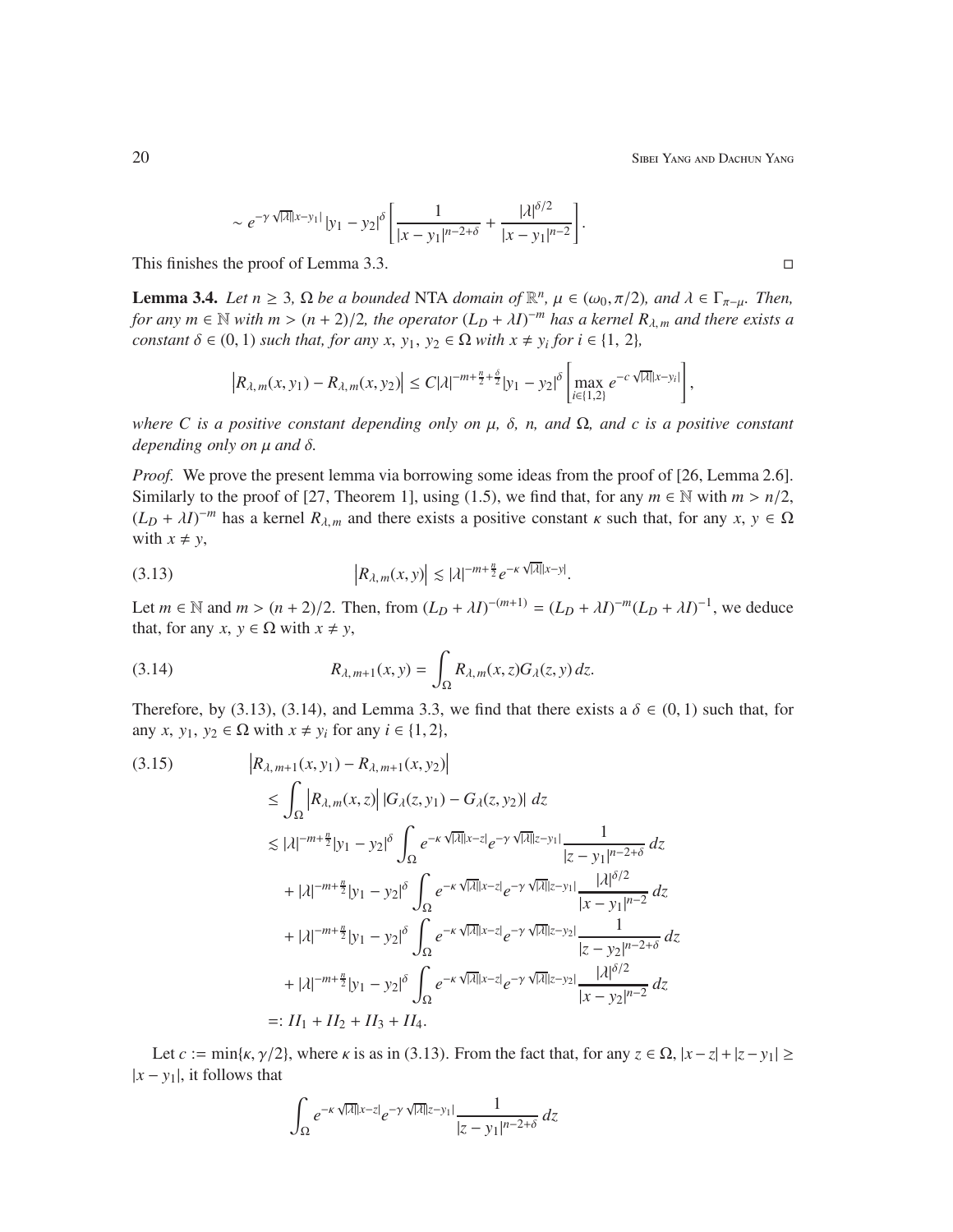$$
\leq \int_{\Omega} e^{-c\sqrt{|\lambda|}(|x-z|+|z-y_1|)} e^{-\frac{\gamma}{2}\sqrt{|\lambda|}|z-y_1|} \frac{1}{|z-y_1|^{n-2+\delta}} dz
$$
  
\n
$$
\leq e^{-c\sqrt{|\lambda|}|x-y_1|} \int_{\Omega} e^{-\frac{\gamma}{2}\sqrt{|\lambda|}|z-y_1|} \frac{1}{|z-y_1|^{n-2+\delta}} dz
$$
  
\n
$$
\leq e^{-c\sqrt{|\lambda|}|x-y_1|} |\lambda|^{-1+\frac{\delta}{2}} \int_{\Omega} e^{-\frac{\gamma}{2}|z-y_1|} \frac{1}{|z-y_1|^{n-2+\delta}} dz
$$
  
\n
$$
\leq e^{-c\sqrt{|\lambda|}|x-y_1|} |\lambda|^{-1+\frac{\delta}{2}},
$$

which further implies that

$$
(3.16) \t\t I I1 \lesssim |\lambda|^{-(m+1)+\frac{n}{2}+\frac{\delta}{2}} |y_1 - y_2|^{\delta} e^{-c\sqrt{|\lambda|}|x - y_1|}.
$$

Similarly to the estimation of (3.16), for any  $j \in \{2, 3, 4\}$ , we also have

$$
II_j \lesssim |\lambda|^{-(m+1)+\frac{n}{2}+\frac{\delta}{2}} |y_1-y_2|^{\delta} e^{-c\sqrt{|\lambda|}|x-y_1|},
$$

which, combined with (3.16) and (3.15), implies that

$$
\left|R_{\lambda,m+1}(x,y_1)-R_{\lambda,m+1}(x,y_2)\right|\lesssim |\lambda|^{-(m+1)+\frac{n}{2}+\frac{\delta}{2}}|y_1-y_2|^{\delta}e^{-c\sqrt{|\lambda|}|x-y_1|}.
$$

This finishes the proof of Lemma 3.4.

**Lemma 3.5.** *Let*  $n \geq 3$ ,  $\Omega$  *be a bounded* NTA *domain of*  $\mathbb{R}^n$ *, the real-valued, bounded, and measurable matrix A satisfy* (1.3)*, and*  $L<sub>D</sub>$  *be as in* (1.4)*. Then there exists a constant*  $\delta_0 \in (0, 1]$ *, depending only on n, A, and* Ω, such that, for any given  $\delta$  ∈ (0,  $\delta$ <sub>0</sub>), there exist constants C, c ∈ (0, ∞) *such that, for any t* ∈ (0, ∞) *and x*,  $y_1$ ,  $y_2$  ∈  $\Omega$  *with*  $|y_1 - y_2| \le \sqrt{t}/2$ ,

$$
\left|K_t^{L_D}(x,y_1) - K_t^{L_D}(x,y_2)\right| \leq \frac{C}{t^{n/2}} \left[\frac{|y_1 - y_2|}{\sqrt{t}}\right]^\delta \exp\left\{-\frac{|x - y_1|^2}{ct}\right\}.
$$

*Proof.* For any given  $\mu \in (\pi/2, \pi - \omega_0)$  and  $R \in (0, \infty)$ , define

$$
\Gamma_1 := \{ re^{-i\mu} : r \ge R \}, \quad \Gamma_2 := \{ Re^{-i\phi} : |\phi| \le \mu \},
$$
  

$$
\Gamma_3 := \{ re^{i\mu} : r \ge R \}, \quad \text{and} \quad \Gamma_R := \Gamma_1 \cup \Gamma_2 \cup \Gamma_3.
$$

Let  $m \in \mathbb{N}$  and  $m \geq \frac{n+3}{2}$  $\frac{+3}{2}$ . Using the inverse Laplace transform (see, for instance, [52, p. 30, Theorem 7.7]), we find that, for any given  $t \in (0, \infty)$  and any  $x, y \in \Omega$  with  $x \neq y$ ,

(3.17) 
$$
K_t^{L_D}(x,y) = (-1)^m \frac{(m-1)!}{2\pi i t^{m-1}} \int_{\Gamma_R} e^{\lambda t} R_{\lambda,m}(x,y) d\lambda,
$$

where  $R \in [R(x, y, t), \infty)$  and

(3.18) 
$$
R(x, y, t) := \max \left\{ \frac{1}{t}, \frac{|x - y|^2}{t^2} \right\}.
$$

$$
\Box
$$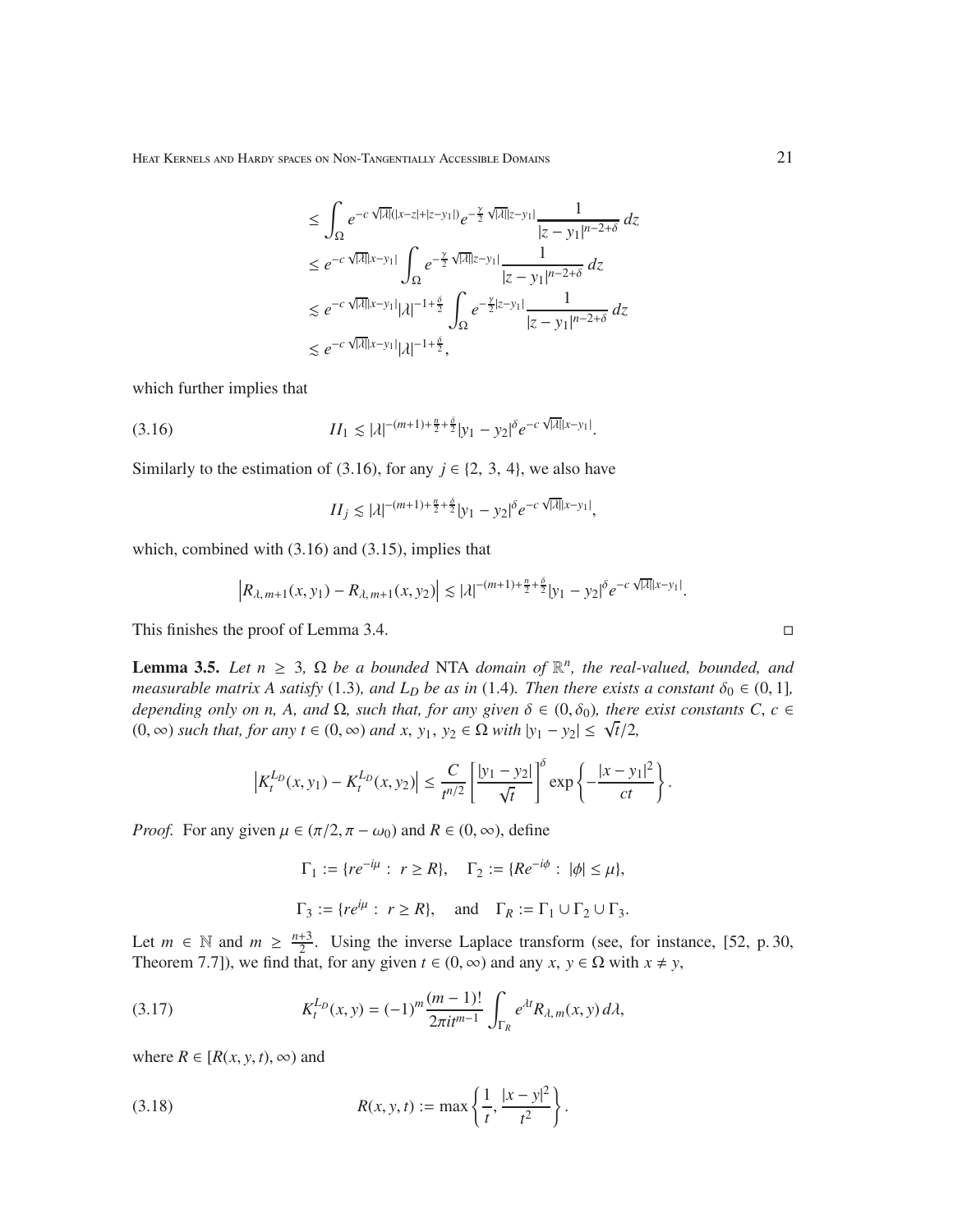Fix *x*,  $y_1, y_2 \in \Omega$  with  $x \neq y_i$  for any  $i \in \{1, 2\}$ , a  $t \in (0, \infty)$ , and an

$$
R \in [\max\{R(x, y_1, t), R(x, y_2, t)\}, \infty),
$$

where  $R(x, y_1, t)$  and  $R(x, y_2, t)$  are as in (3.18). Then, by (3.17) and Lemma 3.4, we conclude that

(3.19) 
$$
\begin{aligned} \left| K_t^{L_D}(x, y_1) - K_t^{L_D}(x, y_2) \right| \\ &\le \sum_{i=1}^2 \frac{1}{t^{m-1}} |y_1 - y_2|^\delta \int_{\Gamma_R} e^{\Re(\lambda t)} |\lambda|^{-m + \frac{n}{2} + \frac{\delta}{2}} e^{-c\sqrt{|\lambda|}|x - y_i|} d|\lambda| \\ &=: E + F, \end{aligned}
$$

where  $\delta \in (0, 1)$  is as in Lemma 3.4. From the assumption that  $R \ge \max\{\frac{1}{t}\}$  $\frac{|x-y_1|^2}{t^2}$  $\frac{y_{11}}{t^2}$ , it follows that there exists a positive constant  $\tilde{c}$  such that

$$
(3.20) \qquad \frac{1}{t^{m-1}} \int_{\Gamma_1 \cup \Gamma_2} e^{\Re(\lambda t)} |\lambda|^{-m + \frac{n}{2} + \frac{\delta}{2}} e^{-c\sqrt{|\lambda|}|x - y_1|} d|\lambda|
$$
  

$$
\lesssim t^{-\frac{n+\delta}{2}} \int_R^{\infty} e^{-\tilde{c}|\lambda| t} (|\lambda| t)^{-m + \frac{n}{2} + \frac{\delta}{2} + 1} e^{-c\sqrt{|\lambda|}|x - y_1|} \frac{d|\lambda|}{|\lambda|}
$$
  

$$
\lesssim t^{-\frac{n+\delta}{2}} e^{-c\sqrt{R}|x - y_1|} e^{-\frac{\tilde{c}}{2}Rt} \int_1^{\infty} e^{-\frac{\tilde{c}}{2} s} s^{-m + \frac{n}{2} + \frac{\delta}{2}} ds
$$
  

$$
\lesssim t^{-\frac{n+\delta}{2}} e^{-c\sqrt{R}|x - y_1|} e^{-\frac{\tilde{c}}{2}Rt} \lesssim t^{-\frac{n+\delta}{2}} e^{-c_1 \frac{|x - y_1|^2}{t}},
$$

where *c* is as in Lemma 3.4, and  $c_1 := c + \frac{\tilde{c}}{2}$ . Moreover, by the assumptions that  $-m + \frac{n}{2}$  $\frac{n}{2}+\frac{\delta}{2}$  $\frac{6}{2}+1 < 0$ and *R*  $\geq$  max $\{\frac{1}{t}, \frac{|x-y_1|^2}{t^2}\}$  $\frac{y_1}{t^2}$  again, we find that

$$
\begin{split} &\frac{1}{t^{m-1}}\int_{\Gamma_3}e^{\Re(\lambda t)}|\lambda|^{-m+\frac{n}{2}+\frac{\delta}{2}}e^{-c\sqrt{|\lambda|}|x-y_1|}d|\lambda| \\ &\lesssim t^{-\frac{n+\delta}{2}}\int_{\{\lambda\in\mathbb{C}:\;|\lambda|=R\}}e^{-\overline{c}Rt}(Rt)^{-m+\frac{n}{2}+\frac{\delta}{2}+1}e^{-c\sqrt{R}|x-y_1|}\frac{d|\lambda|}{|\lambda|} \\ &\lesssim t^{-\frac{n+\delta}{2}}(Rt)^{-m+\frac{n}{2}+\frac{\delta}{2}+1}e^{-c_1\frac{|x-y_1|^2}{t}}\lesssim t^{-\frac{n+\delta}{2}}e^{-c_1\frac{|x-y_1|^2}{t}}, \end{split}
$$

which, together with  $(3.20)$ , further implies that

(3.21) 
$$
E \lesssim t^{-\frac{n}{2}} e^{-c_1 \frac{|x - y_1|^2}{t}} \left[ \frac{|y_1 - y_2|}{t^{1/2}} \right]^{\delta}.
$$

Similarly to the estimation of (3.21), we also have

$$
F \lesssim t^{-\frac{n}{2}} e^{-c_1 \frac{|x-y_2|^2}{t}} \left[ \frac{|y_1 - y_2|}{t^{1/2}} \right]^{\delta}.
$$

From this, (3.21), and (3.19), we deduce that, for any  $t \in (0, \infty)$  and  $x, y_1, y_2 \in \Omega$  satisfying  $|y_1 - y_2| \leq \sqrt{t/2},$ 

$$
\left|K_t^{L_D}(x,y_1)-K_t^{L_D}(x,y_2)\right|\lesssim t^{-\frac{n}{2}}\left(\max_{i\in\{1,2\}}e^{-c_1\frac{|x-y_i|^2}{t}}\right)\left[\frac{|y_1-y_2|}{t^{1/2}}\right]^\delta\lesssim t^{-\frac{n}{2}}e^{-c_1\frac{|x-y_1|^2}{t}}\left[\frac{|y_1-y_2|}{t^{1/2}}\right]^\delta.
$$

This finishes the proof of Lemma 3.5.  $\Box$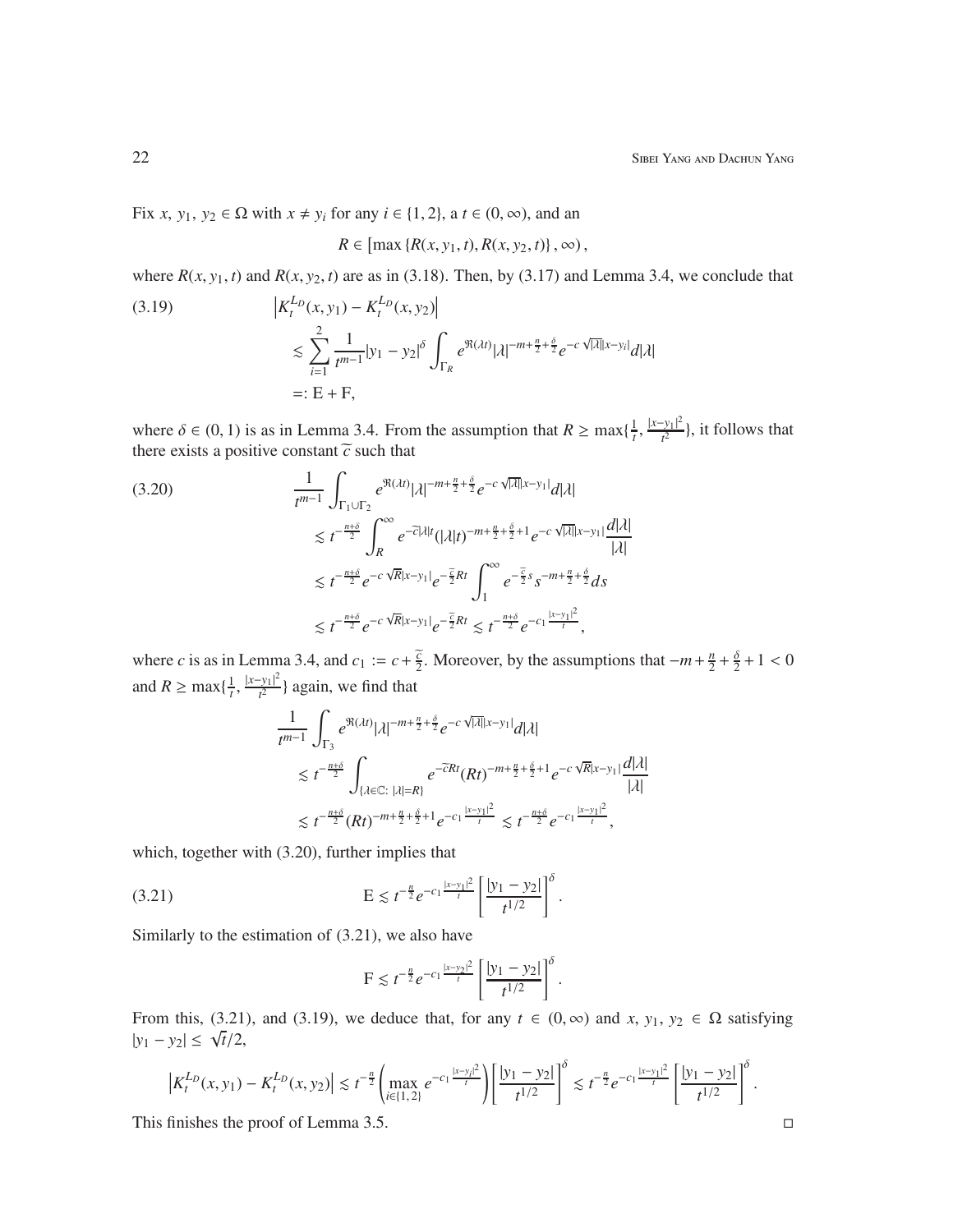To show Theorem 1.1, we also need the following global regularity estimate for the Dirichlet problem (1.1).

**Lemma 3.6.** *Let*  $n \geq 2$ ,  $\Omega \subset \mathbb{R}^n$  *be a bounded* NTA *domain, and the real-valued, bounded, and measurable matrix A satisfy* (1.3). Then there exists a positive constant  $p_0 \in (2,\infty)$ , depending *only on n, A, and*  $Ω$ *, such that, for any given*  $p ∈ [2, p<sub>0</sub>)$ *, the Dirichlet problem* (1.1)*, with*  $f ∈$  $L^{p^*}(\Omega)$ *, is uniquely solvable and, moreover, for any weak solution u of the problem* (1.1)*, u* ∈  $W_0^{1,p}$  $O_0^{1,p}(\Omega)$  *and there exists a positive constant C, depending only on n, p, and*  $\Omega$ *, such that* 

$$
||\nabla u||_{L^p(\Omega;\mathbb{R}^n)} \leq C||f||_{L^{p_*}(\Omega)}.
$$

To prove Lemma 3.6, we need the global regularity estimate for the following Dirichlet problem (3.23).

Let  $p \in (1, \infty)$  and  $f \in L^p(\Omega; \mathbb{R}^n)$ . Then a function *u* is called a *weak solution* of the following *Dirichlet boundary value problem*

(3.23) 
$$
\begin{cases}\n-\text{div}(A\nabla u) = \text{div}(\mathbf{f}) & \text{in } \Omega, \\
u = 0 & \text{on } \partial\Omega\n\end{cases}
$$

if  $u \in W_0^{1,p}$  $O_0^{(1,p)}(\Omega)$  and, for any  $\varphi \in C_c^{\infty}(\Omega)$ ,

(3.24) 
$$
\int_{\Omega} A(x) \nabla u(x) \cdot \nabla \varphi(x) dx = - \int_{\Omega} \mathbf{f}(x) \cdot \nabla \varphi(x) dx.
$$

Moreover, the Dirichlet problem (3.23) is said to be *uniquely solvable* if, for any  $\mathbf{f} \in L^p(\Omega; \mathbb{R}^n)$ , there exists a unique  $u \in W_0^{1,p}$  $\mathcal{O}_0^{(1,p)}(\Omega)$  such that (3.24) holds true for any  $\varphi \in C_c^{\infty}(\Omega)$ .

By the Lax–Milgram theorem, we conclude that, when  $p = 2$ , the Dirichlet problem (3.23), with  $f \in L^2(\Omega; \mathbb{R}^n)$ , is uniquely solvable and the weak solution *u* satisfies

$$
\|\nabla u\|_{L^2(\Omega;\mathbb{R}^n)} \leq \mu_0^{-1} \|f\|_{L^2(\Omega;\mathbb{R}^n)},
$$

where  $\mu_0$  is as in (1.3).

**Lemma 3.7.** *Let*  $n \geq 2$ ,  $\Omega \subset \mathbb{R}^n$  *be a bounded* NTA *domain, and the real-valued, bounded, and measurable matrix A satisfy* (1.3). Then there exists a positive constant  $p_0 \in (2, \infty)$ , depending *only on n, A, and*  $\Omega$ *, such that, for any given*  $p \in (p'_0, p_0)$  *with*  $1/p'_0 + 1/p_0 = 1$ *, the Dirichlet problem* (3.23), with  $f \in L^p(\Omega; \mathbb{R}^n)$ , is uniquely solvable and, moreover, for any weak solution u *of the problem* (3.23),  $u \in W_0^{1,p}$  $\int_0^{1,p}(\Omega)$  and there exists a positive constant C, depending only on n, p, *and* Ω*, such that*

$$
\|\nabla u\|_{L^p(\Omega;\mathbb{R}^n)} \leq C \|{\bf f}\|_{L^p(\Omega;\mathbb{R}^n)}.
$$

Via replacing [69, Lemma 4.3] by the following Lemma 3.8, using a real-variable argument for  $L^p(\Omega)$  estimates, which was essentially established by Shen [58, Theorem 3.4] (see also [57, Theorem 4.2.6] and [59, Theorem 3.3]), and then repeating the proof of [69, Theorem 1.10], we can prove Lemma 3.7; we omit the details here.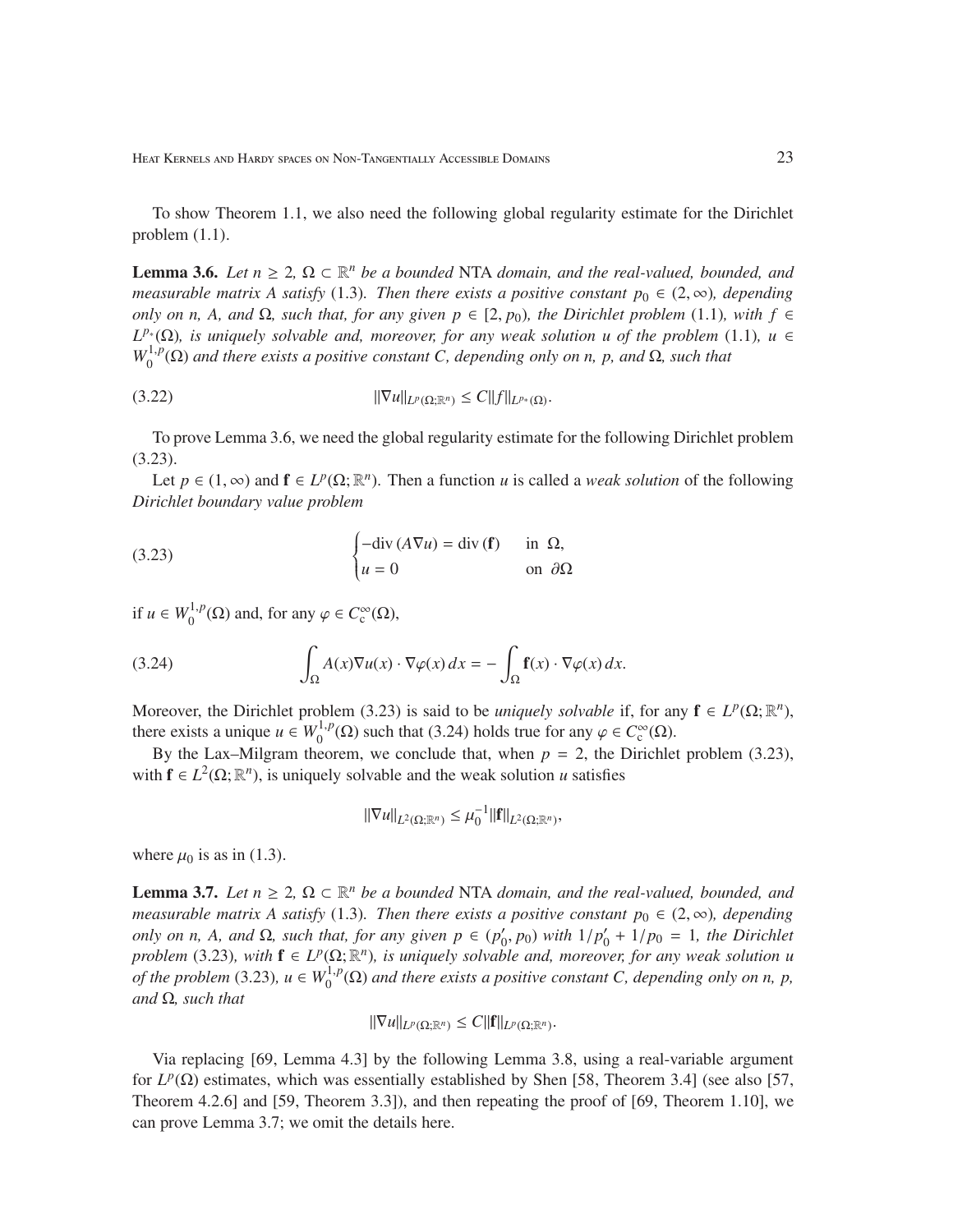**Lemma 3.8.** *Let*  $n \geq 2$ ,  $\Omega \subset \mathbb{R}^n$  *be a bounded* NTA *domain, and*  $B(x_0, r)$  *a ball such that*  $r \in$ (0,*r*0/4) *and either x*<sup>0</sup> ∈ ∂Ω *or B*(*x*0, 2*r*) ⊂ Ω*, where r*<sup>0</sup> ∈ (0, diam (Ω)) *is a constant. Assume that the real-valued, bounded, and measurable matrix A satisfies* (1.3), and  $u \in W^{1,2}(B_{\Omega}(x_0, 2r))$  *is a weak solution of the following Dirichlet problem*

$$
\begin{cases} \text{div}\,(A\nabla u) = 0 & \text{in } B_{\Omega}(x_0, 2r), \\ u = 0 & \text{on } B(x_0, 2r) \cap \partial\Omega. \end{cases}
$$

*Then there exists a constant*  $p_0 \in (2, \infty)$ *, depending on*  $\Omega$ *, n, and*  $\mu_0$  *in* (1.3)*, such that* 

$$
\left[\int_{B_{\Omega}(x_0,r)} |\nabla u(x)|^{p_0} dx\right]^{1/p_0} \leq C \left[\int_{B_{\Omega}(x_0,2r)} |\nabla u(x)|^2 dx\right]^{1/2},
$$

*where C is a positive constant depending only on n,*  $\Omega$ *, and p<sub>0</sub>.* 

Lemma 3.8 was established in [47, Lemma 3.2 and Corollary 4.1]. Now, we show Lemma 3.6 by using Lemma 3.7.

*Proof of Lemma 3.6.* Let  $p_0 \in (2, \infty)$  be as in Lemma 3.8,  $p \in [2, p_0)$ , and  $f \in L^{p_*}(\Omega)$ . Consider the Dirichlet problem

(3.25) 
$$
\begin{cases}\n-\text{div}(A^*\nabla v) = \text{div}(\mathbf{g}) & \text{in } \Omega, \\
v = 0 & \text{on } \partial\Omega\n\end{cases}
$$

with  $\mathbf{g} \in L^{p'}(\Omega; \mathbb{R}^n)$ , where  $\frac{1}{p} + \frac{1}{p'} = 1$ . Then, by Lemma 3.7 and  $\mathbf{g} \in L^{p'}(\Omega; \mathbb{R}^n)$  with  $p' \in (p'_0, p_0)$ , we conclude that the Dirichlet problem (3.25) is uniquely solvable and the weak solution *v* satisfies

$$
||\nabla v||_{L^{p'}(\Omega;\mathbb{R}^n)} \lesssim ||\mathbf{g}||_{L^{p'}(\Omega;\mathbb{R}^n)}.
$$

Moreover, from the assumptions that  $p \ge 2$  and  $f \in L^{p*}(\Omega)$ , and Remark 1.7, we deduce that there exists a weak solution  $u \in W_0^{1,2}$  $(1, 1)$  ( $\Omega$ ) for the Dirichlet problem (1.1) with  $f \in L^{p*}(\Omega)$ . Moreover, we have

$$
\int_{\Omega} \nabla u(x) \cdot \mathbf{g}(x) dx = -\int_{\Omega} A^*(x) \nabla v(x) \cdot \nabla u(x) dx
$$
  
= 
$$
-\int_{\Omega} A(x) \nabla u(x) \cdot \nabla v(x) dx = -\int_{\Omega} f(x) v(x) dx,
$$

which, together with the Hölder inequality, the Sobolev embedding theorem on NTA domains (see, for instance, [5, Theorem 1.1]), and (3.26), further implies that

$$
\|\nabla u\|_{L^p(\Omega;\mathbb{R}^n)} = \sup_{\|\mathbf{g}\|_{L^{p'}(\Omega;\mathbb{R}^n)} \le 1} \left| \int_{\Omega} \nabla u(x) \cdot \mathbf{g}(x) dx \right| = \sup_{\|\mathbf{g}\|_{L^{p'}(\Omega;\mathbb{R}^n)} \le 1} \left| \int_{\Omega} f(x) v(x) dx \right|
$$
  
\n
$$
\le \sup_{\|\mathbf{g}\|_{L^{p'}(\Omega;\mathbb{R}^n)} \le 1} \|f\|_{L^{p_*}(\Omega)} \|v\|_{L^{(p_*)'}(\Omega)}
$$
  
\n
$$
\lesssim \sup_{\|\mathbf{g}\|_{L^{p'}(\Omega;\mathbb{R}^n)} \le 1} \|f\|_{L^{p_*}(\Omega)} \|v\|_{L^{p'}(\Omega;\mathbb{R}^n)}
$$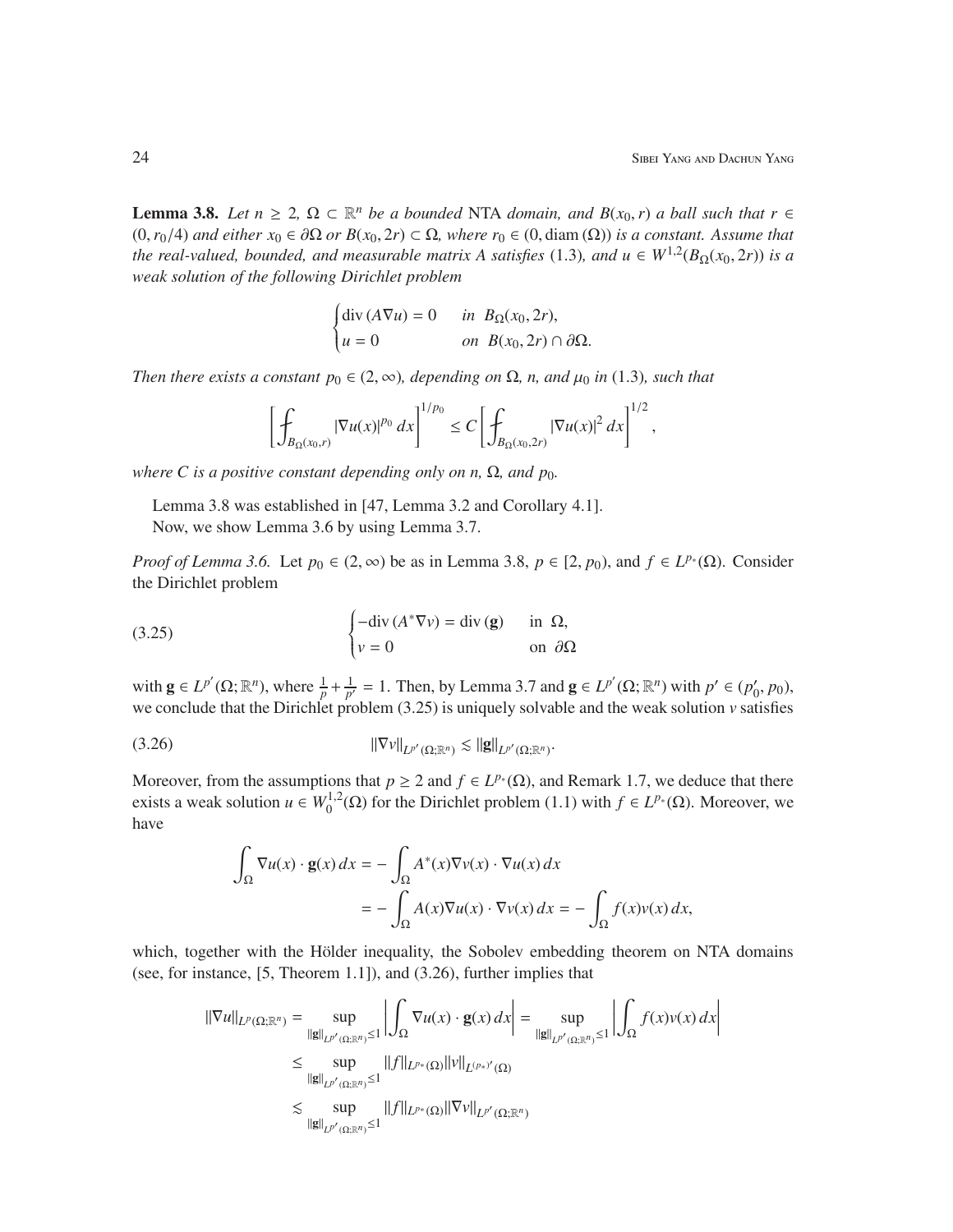$$
\lesssim \sup_{\|{\bf g}\|_{L^{p'}(\Omega;\mathbb{R}^n)}\leq 1}\|f\|_{L^{p_*}(\Omega)}\|{\bf g}\|_{L^{p'}(\Omega;\mathbb{R}^n)}\lesssim \|f\|_{L^{p_*}(\Omega)}.
$$

By this and Remark 1.7, we find that the Dirichlet problem (1.1) with  $f \in L^{p^*}(\Omega)$  is uniquely solvable and  $(3.22)$  holds true. This finishes the proof of Lemma 3.6.

Furthermore, to prove Theorem 1.1, we also need the following global gradient estimate for the problem (1.1) on  $(\gamma, \sigma, R)$  quasi-convex domains.

**Lemma 3.9.** *Let*  $n \geq 2$ ,  $\Omega \subset \mathbb{R}^n$  *be a bounded* NTA *domain, and the real-valued, bounded, and measurable matrix A satisfy* (1.3)*. Assume that*  $p \in (2, \infty)$ *. Then there exists a positive constant* γ<sup>0</sup> ∈ (0, 1)*, depending only on n, p, and* Ω*, such that, if A satisfies the* (γ, *R*)*-*BMO *condition and*  $\Omega$  *is a* ( $\gamma$ ,  $\sigma$ ,  $R$ ) *quasi-convex domain for some*  $\gamma \in (0, \gamma_0)$ ,  $\sigma \in (0, 1)$ *, and*  $R \in (0, \infty)$ *, then the Dirichlet problem* (1.1)*, with*  $f \in L^{p*}(\Omega)$ *, is uniquely solvable and, moreover, for any weak solution u of the problem*  $(1.1)$ *, u*  $\in W_0^{1,p}$  $\int_0^{1,p}(\Omega)$  and there exists a positive constant C, depending only *on n, p, and* Ω*, such that*

$$
\|\nabla u\|_{L^p(\Omega;\mathbb{R}^n)} \leq C \|f\|_{L^{p_*}(\Omega)}.
$$

**Lemma 3.10.** *Let*  $n \geq 2$ ,  $\Omega \subset \mathbb{R}^n$  *be a bounded* NTA *domain, and*  $r_0 \in (0, \text{diam}(\Omega))$ *. Assume that the matrix A is as in Lemma 3.9. Let*  $v \in W^{1,2}(B_{\Omega}(x_0, 4r))$  *be a weak solution of the equation* div (*A*∇*v*) = 0 *in B*Ω(*x*0, 4*r*) *satisfying v* = 0 *on B*(*x*0, 4*r*) ∩ ∂Ω*, where r* ∈ (0,*r*0/4) *and either*  $x_0 \in \partial\Omega$  *or*  $B(x_0, 4r) \subset \Omega$ *. Then, for any given*  $p \in (2, \infty)$ *, there exists a constant*  $\gamma_0 \in (0, 1)$ *, depending only on n*, *p, and* Ω*, such that, if A satisfies the* (γ, *R*)*-*BMO *condition and* Ω *is a*  $(\gamma, \sigma, R)$  *quasi-convex domain for some*  $\gamma \in (0, \gamma_0)$ ,  $\sigma \in (0, 1)$ *, and*  $R \in (0, \infty)$ *, then the weak reverse Hölder inequality* 

$$
\left[\int_{B_{\Omega}(x_0,2r)} |\nabla v(x)|^p dx\right]^{\frac{1}{p}} \leq C \left[\int_{B_{\Omega}(x_0,4r)} |\nabla v(x)|^2 dx\right]^{\frac{1}{2}}
$$

*holds true, where C is a positive constant independent of v, x*0*, and r.*

Lemma 3.10 was established in [69].

*Proof of Lemma 3.9.* Via replacing Lemma 3.8 by Lemma 3.10, and repeating the proof of Lemma 3.6, we prove the present lemma, which completes the proof of Lemma 3.9.

Finally, we prove Theorem 1.1 by using Lemmas 3.5, 3.6, and 3.9.

*Proof of Theorem 1.1.* We first show (i). When  $n \geq 3$ , by Lemma 3.5, we find that the desired conclusion of (i) holds true in this case.

Now, we assume that  $n = 2$ . Denote by  $L_D^*$  the adjoint operator of  $L_D$ . Then  $L_D^* = -\text{div}(A^* \nabla \cdot)$ , where  $A^*$  is the transpose of the matrix *A*. Denote by  $\{e^{-tL_D^*}\}_{t>0}$  the semigroup generated by  $L_D^*$ . Then, for any  $t \in (0, \infty)$ ,  $(e^{-tL_D})^* = e^{-tL_D^*}$  (see, for instance, [52, p. 41, Corollary 10.6]), where  $(e^{-tL_D})^*$  denotes the adjoint operator  $e^{-tL_D}$ , which implies that, for any  $t \in (0, \infty)$  and  $x, y \in \Omega$ ,  $K_t^{L_D}(x, y) = K_t^{L_D^*}(y, x)$ . Here and thereafter,  $\{K_t^{L_D^*}\}_{t>0}$  denote the kernels of the semigroup  $\{e^{-tL_D^*}\}_{t>0}$ . Thus, to prove (i) in the case of  $n = 2$ , it suffices to show that there exists a  $\delta_0 \in (0, 1]$  such that,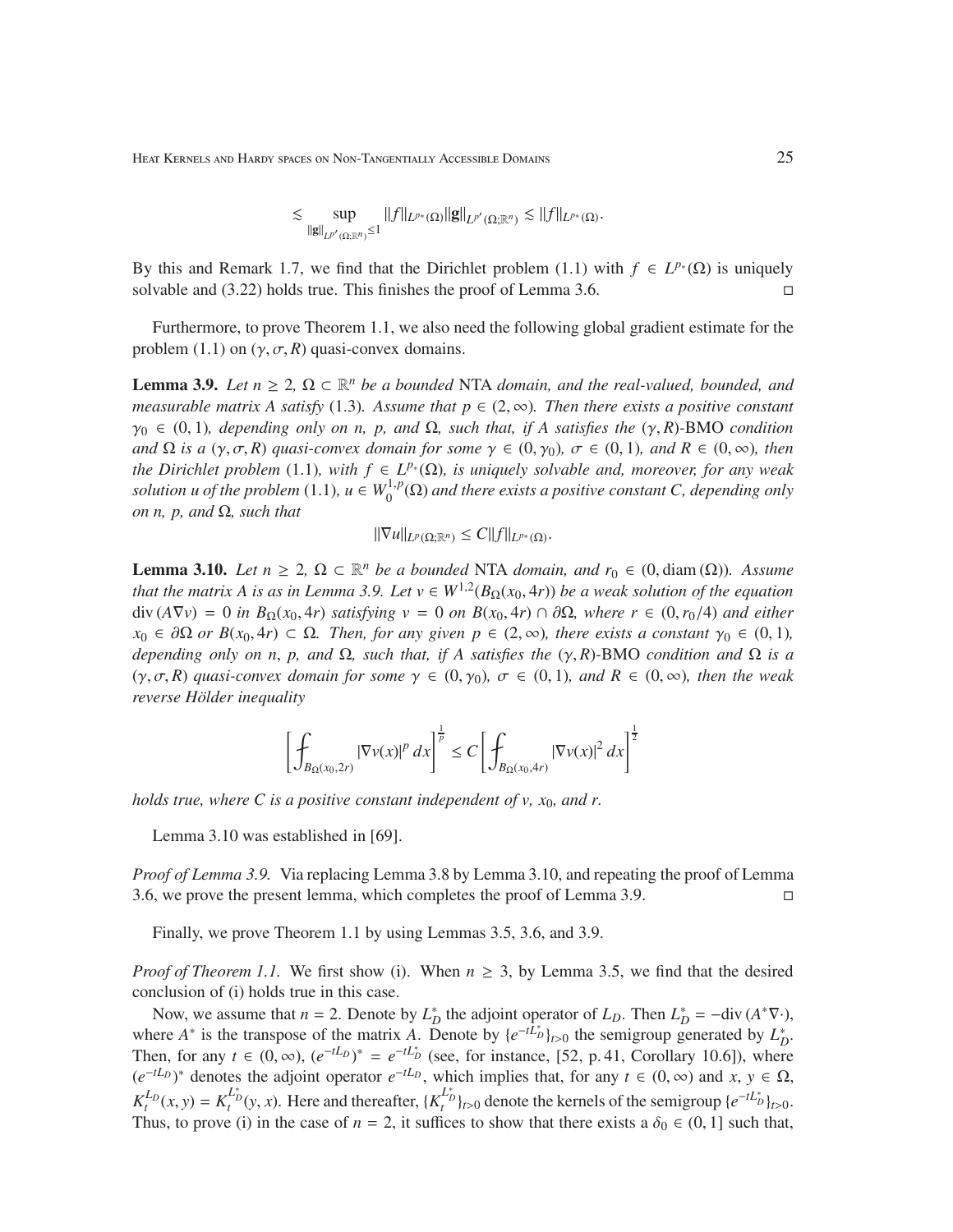for any given  $\delta \in (0, \delta_0)$ , there exists a constant  $c \in (0, \infty)$  such that, for any  $t \in (0, \infty)$  and  $f(x, y_1, y_2 \in Ω \text{ with } |y_1 - y_2| \leq \sqrt{t}/2,$ 

$$
(3.27) \qquad \left| K_t^{L_D^*}(y_1, x) - K_t^{L_D^*}(y_2, x) \right| \lesssim \frac{1}{t^{n/2}} \left[ \frac{|y_1 - y_2|}{\sqrt{t}} \right]^\delta \exp \left\{ - \frac{|x - y_1|^2}{ct} \right\}.
$$

For any given  $t \in (0, \infty)$  and  $x \in \Omega$ , let  $u(\cdot) := K_t^{L_D^*}(\cdot, x)$  and  $f(\cdot) := -\frac{d}{dt} K_t^{L_D^*}(\cdot, x)$ . From the facts that, for any  $t \in (0, \infty)$  and  $x \in \Omega$ ,  $K_t^{L_D^*}(\cdot, x)$ ,  $\frac{d}{dt} K_t^{L_D^*}(\cdot, x) \in \mathcal{D}(L_D^*) \subset W_0^{1,2}$  $_{0}^{1,2}(\Omega)$ , and  $L_D^* e^{-tL_D^*} g = -\frac{d}{dt} e^{-tL_D^*} g$  for any  $g \in L^2(\Omega)$ , we deduce that

(3.28) 
$$
\begin{cases} \text{div} (A^* \nabla u) = f & \text{in } \Omega, \\ u = 0 & \text{on } \partial \Omega. \end{cases}
$$

Let  $p_0 \in (2, \infty)$  be as in Lemma 3.6, and  $\delta_0 := 1 - 2/p_0$ . For any given  $\delta \in (0, \delta_0)$ , take  $\delta_1 \in (\delta, \delta_0)$ sufficiently large such that there exists a  $p_1 \in (2, p_0)$  satisfying  $\delta_1 := 1 - 2/p_1$ . By (3.28) and Lemma 3.6, we conclude that

.

$$
(3.29) \t\t \t\left\| \nabla K_t^{L_D^*}(\cdot, x) \right\|_{L^{p_1}(\Omega; \mathbb{R}^n)} \lesssim \left\| \frac{d}{dt} K_t^{L_D^*}(\cdot, x) \right\|_{L^{(p_1)*}(\Omega)}
$$

Then, from  $n = 2$ , the Sobolev embedding theorem (see, for instance, [31, Theorem 7.26]), the Poincaré inequality (see, for instance, [5, Theorem 1.1]), and (3.29), it follows that  $K_t^{L_D^*}(\cdot, x) \in$  $C^{0,\delta_1}(\overline{\Omega})$  and, for any  $t \in (0, \infty)$  and  $x \in \Omega$ ,

$$
(3.30) \t\t\t\left\|K_t^{L_D^*}(\cdot,x)\right\|_{C^{0,\delta_1}(\overline{\Omega})} \lesssim \left\|K_t^{L_D^*}(\cdot,x)\right\|_{W^{1,p_1}(\Omega)} \lesssim \left\|\nabla K_t^{L_D^*}(\cdot,x)\right\|_{L^{p_1}(\Omega;\mathbb{R}^n)} \lesssim \left\|\frac{d}{dt}K_t^{L_D^*}(\cdot,x)\right\|_{L^{(p_1)_*}(\Omega)}.
$$

Here,  $C^{0,\delta_1}(\overline{\Omega})$  denotes the *Hölder space* on  $\Omega$ , which is defined by setting

$$
C^{0,\delta_1}(\overline{\Omega}) := \left\{ g \text{ is bounded and continuous on } \Omega : ||g||_{C^{0,\delta_1}(\overline{\Omega})} < \infty \right\}
$$

with

$$
||g||_{C^{0,\delta_1}(\overline{\Omega})} := \sup_{x, y \in \Omega, x \neq y} \frac{|g(x) - g(y)|}{|x - y|^{\delta_1}}.
$$

Furthermore, by [51, Theorem 6.17] and (1.5), we find that, for any  $t \in (0, \infty)$  and  $x, y \in \Omega$ ,

$$
\left|\frac{d}{dt}K_t^{L_D^*}(x,y)\right|\lesssim \frac{1}{t^{1+n/2}}\exp\left\{-\frac{|x-y|^2}{ct}\right\},\,
$$

which further implies that

$$
(3.31) \qquad \left\| \frac{d}{dt} K_t^{\mathcal{L}_D^*}(\cdot, x) \right\|_{L^{(p_1)_*}(\Omega)} \lesssim \left[ \int_{\Omega} \frac{1}{t^{1+n/2}} e^{-\frac{(p_1)_*|x-y|^2}{ct}} dy \right]^{1/(p_1)_*} \lesssim \frac{1}{t^{1+\frac{n}{2}[1-\frac{1}{(p_1)_*}]}}.
$$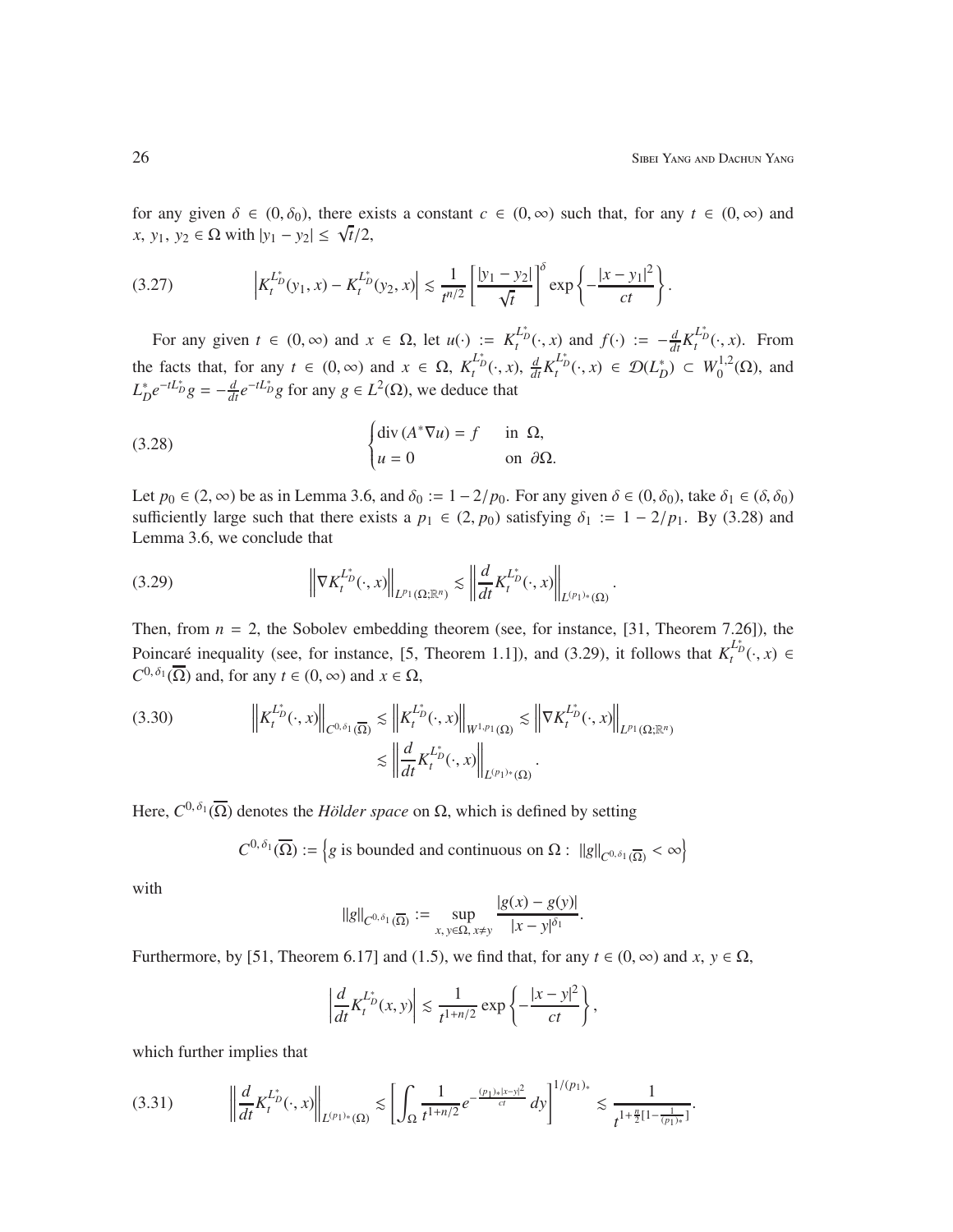From (3.30), (3.31), and  $\frac{1}{(p_1)_*} - \frac{1}{p_1} = \frac{1}{n}$ , we deduce that, for any *t* ∈ (0, ∞) and *x* ∈ Ω,

 *K L* ∗ *D t* (·, *x*) *C* <sup>0</sup>, δ<sup>1</sup> (Ω) . 1 *t n*/2 1 *t* 1 2 (1− *n p*1 ) ∼ 1 *t* (*n*+δ1)/2 (3.32) .

Thus, by (3.32), we conclude that, for any  $t \in (0, \infty)$  and  $x, y_1, y_2 \in \Omega$ ,

(3.33) 
$$
\left|K_t^{L_D^*}(y_1, x) - K_t^{L_D^*}(y_2, x)\right| \lesssim \frac{1}{t^{n/2}} \left[\frac{|y_1 - y_2|}{t^{1/2}}\right]^{\delta_1}.
$$

On the other hand, from (1.5), it follows that, for any  $t \in (0, \infty)$  and  $x$ ,  $y_1, y_2 \in \Omega$  with  $|y_1 - y_2| \le$ √ *t*/2,

$$
\left|K_t^{L_D^*}(y_1, x) - K_t^{L_D^*}(y_2, x)\right| \le \left|K_t^{L_D^*}(y_1, x)\right| + \left|K_t^{L_D^*}(y_2, x)\right| \lesssim \frac{1}{t^{n/2}} \exp\left\{-\frac{|x - y_1|^2}{ct}\right\},\,
$$

which, together with  $(3.33)$ , further implies that

$$
\left|K_t^{L_D^*}(y_1, x) - K_t^{L_D^*}(y_2, x)\right| \lesssim \frac{1}{t^{n/2}} \left[\frac{|y_1 - y_2|}{t^{1/2}}\right]^\delta \exp\left\{-\frac{|x - y_1|^2}{ct}\right\}.
$$

This finishes the proof of (3.27), and hence of (i).

Next, we show (ii). To prove this, similarly to the proof of (i) in the case of  $n = 2$ , it suffices to show that, for any given  $\delta_0 \in (0, 1)$ , there exists a constant  $\gamma_0 \in (0, \infty)$ , depending on  $\delta_0$ , *n*, and  $Ω$ , such that, if *A* satisfies the (γ, *R*)-BMO condition and  $Ω$  is a (γ,  $σ$ , *R*) quasi-convex domain for some  $\gamma \in (0, \gamma_0)$ ,  $\sigma \in (0, 1)$ , and  $R \in (0, \infty)$ , then, for any given  $\delta \in (0, \delta_0)$ , there exists a positive constant  $c \in (0, \infty)$  such that, for any  $t \in (0, \infty)$  and  $x$ ,  $y_1, y_2 \in \Omega$  with  $|y_1 - y_2| \le \sqrt{t}/2$ ,

(3.34) 
$$
\left|K_t^{L_D^*}(y_1, x) - K_t^{L_D^*}(y_2, x)\right| \lesssim \frac{1}{t^{n/2}} \left[\frac{|y_1 - y_2|}{\sqrt{t}}\right]^\delta \exp\left\{-\frac{|x - y_1|^2}{ct}\right\}.
$$

For any given  $\delta_0 \in (0, 1)$ , let  $p \in (n, \infty)$  be such that  $\delta_0 = 1 - n/p$ . By Lemma 3.9, we find that there exists a constant  $\gamma_0 \in (0, 1)$ , depending on p, n, and  $\Omega$ , such that, if A satisfies the (γ, *R*)-BMO condition and  $\Omega$  is a (γ,  $\sigma$ , *R*) quasi-convex domain for some  $\gamma \in (0, \gamma_0)$ ,  $\sigma \in (0, 1)$ , and  $R \in (0, \infty)$ , then

$$
(3.35) \t\t \t\left\| \nabla K_t^{L_D^*}(\cdot, x) \right\|_{L^p(\Omega; \mathbb{R}^n)} \lesssim \left\| \frac{d}{dt} K_t^{L_D^*}(\cdot, x) \right\|_{L^{p_*}(\Omega)}
$$

Replacing  $(3.29)$  by  $(3.35)$ , and repeating the estimation of  $(3.27)$ , we conclude that  $(3.34)$  holds true. This finishes the proof of (ii), and hence of Theorem 1.1.

.

## 4 Proof of Theorem 1.5

In this section, we show Theorem 1.5. We begin with recalling some concepts on the tent space  $T^p(\Omega \times (0, \infty))$  (see, for instance, [54]).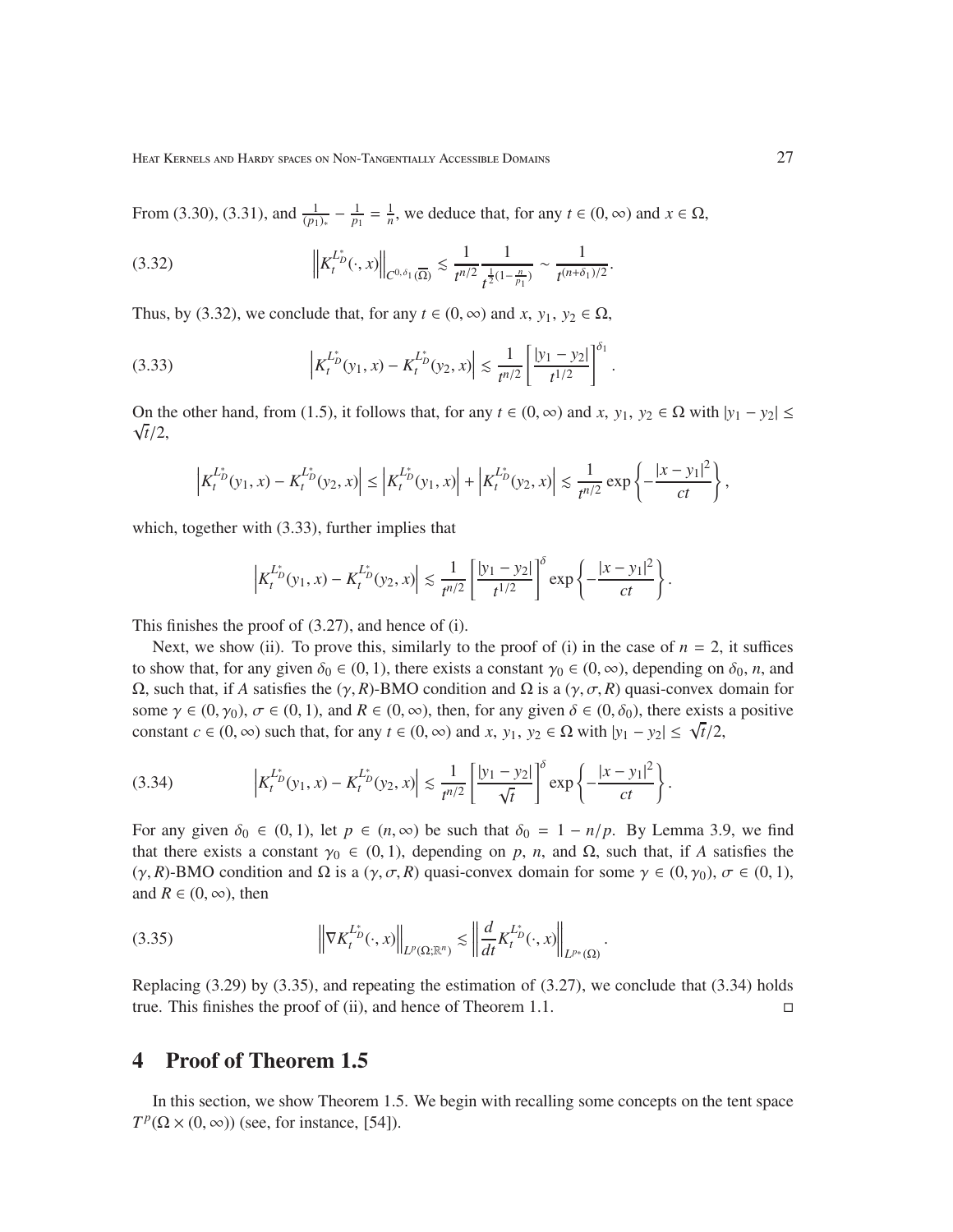**Definition 4.1.** Let  $\Omega \subset \mathbb{R}^n$  be a bounded NTA domain and  $p \in (0, \infty)$ . Then the *tent space*  $T^p(\Omega \times (0, \infty))$  is defined to be the set of all measurable functions *f* on  $\Omega \times (0, \infty)$  such that  $||f||_{T^p(\Omega \times (0,\infty))} := ||\mathcal{A}(f)||_{L^p(\Omega)} < \infty$ , where, for any  $x \in \Omega$ ,

$$
\mathcal{A}(f)(x) := \left[ \int_0^\infty \int_{\Gamma(x)} |f(y, t)|^2 \frac{dy \, dt}{|B_{\Omega}(x, t)|t} \right]^{1/2},
$$

where  $\Gamma(x) := \{ y \in \Omega : |x - y| < t \}.$ 

Moreover, assume that *O* is an open subset of  $Ω$ . Then the *tent* over *O*, denoted by *T*(*O*), is defined by setting

$$
T(O) := \left\{ (x, t) \in \Omega \times (0, \infty) : \text{dist} \left( x, O^{\complement} \cap \Omega \right) \geq t \right\}.
$$

Let  $p \in (0, 1]$  and  $q \in (1, \infty)$ . A measurable function *a* on  $\Omega \times (0, \infty)$  is called a  $(p, q)$ *-atom* if there exists a ball  $B_{\Omega}$  of  $\Omega$ , which means  $B_{\Omega} := B \cap \Omega$  and  $B := B(x_B, r_B)$  is a ball of  $\mathbb{R}^n$  with  $x_B \in \Omega$  and  $r_B \in (0, \text{diam}(\Omega))$ , such that

- (i)  $\text{supp}(a) := \{(x, t) \in \Omega \times (0, \infty) : a(x, t) \neq 0\} \subset T(B_{\Omega});$
- $(iii)$   $||a||_{T^q(\Omega \times (0,\infty))} \leq |B_{\Omega}|^{1/q-1/p}$ .

Then we have the following atomic decomposition of  $T^p(\Omega \times (0, \infty))$ , which is a special case of [54, Theorem 1.1].

**Lemma 4.2.** *Let*  $n \geq 2$ ,  $\Omega \subset \mathbb{R}^n$  *be a bounded* NTA *domain,*  $p \in (0, 1]$ *, and*  $q \in (1, \infty)$ *. Then, for*  $any f \in T^p(\Omega \times (0, \infty))$ , there exist  $\{\lambda_j\}_{j \in \mathbb{N}} \subset \mathbb{C}$  and a sequence  $\{a_j\}_{j \in \mathbb{N}}$  of  $(p, q)$ -atoms such that, *for almost every*  $(x, t) \in \Omega \times (0, \infty)$ ,  $f(x, t) = \sum_{j \in \mathbb{N}} \lambda_j a_j(x, t)$  *and* 

$$
C^{-1}||f||_{T^p(\Omega\times(0,\infty))}\leq \left(\sum_{j=1}^\infty|\lambda_j|^p\right)^{1/p}\leq C||f||_{T^p(\Omega\times(0,\infty))},
$$

*where C is a positive constant independent of f. Moreover, if*  $f \in T^p(\Omega \times (0, \infty)) \cap T^2(\Omega \times (0, \infty))$ *, then*  $f(x,t) = \sum_{j \in \mathbb{N}} \lambda_j a_j(x,t)$  *holds true in both*  $T^p(\Omega \times (0,\infty))$  *and*  $T^2(\Omega \times (0,\infty))$ *.* 

Next, we prove Theorem 1.5 by using Lemmas 2.2, 2.9, 2.11, 2.13, and 4.2.

*Proof of Theorem 1.5.* Let  $p \in (\frac{n}{n+1}, 1]$ . We first prove that

$$
(4.1) \t\t\t H_r^p(\Omega) = H^p(\Omega)
$$

with equivalent quasi-norms. Let  $f \in H_r^p(\Omega)$ . Then there exists an  $F \in H^p(\mathbb{R}^n)$  such that  $F|_{\Omega} = f$ and

(4.2) 
$$
||f||_{H_r^p(\Omega)} \sim ||F||_{H^p(\mathbb{R}^n)}.
$$

Moreover, by Lemma 2.9, we find that there exist a sequence  $\{a_i\}_{i\in\mathbb{N}}$  of  $(p, \infty, 0)$ -atoms, and  $\{\lambda_j\}_{j\in\mathbb{N}}\subset\mathbb{C}$  satisfying  $\sum_{j=1}^{\infty}|\lambda_j|^p<\infty$  such that  $F=\sum_{j=1}^{\infty}\lambda_j a_j$  in  $S'(\mathbb{R}^n)$ , and

(4.3) 
$$
||F||_{H^p(\mathbb{R}^n)} \sim \left(\sum_{j=1}^{\infty} |\lambda_j|^p\right)^{1/p}.
$$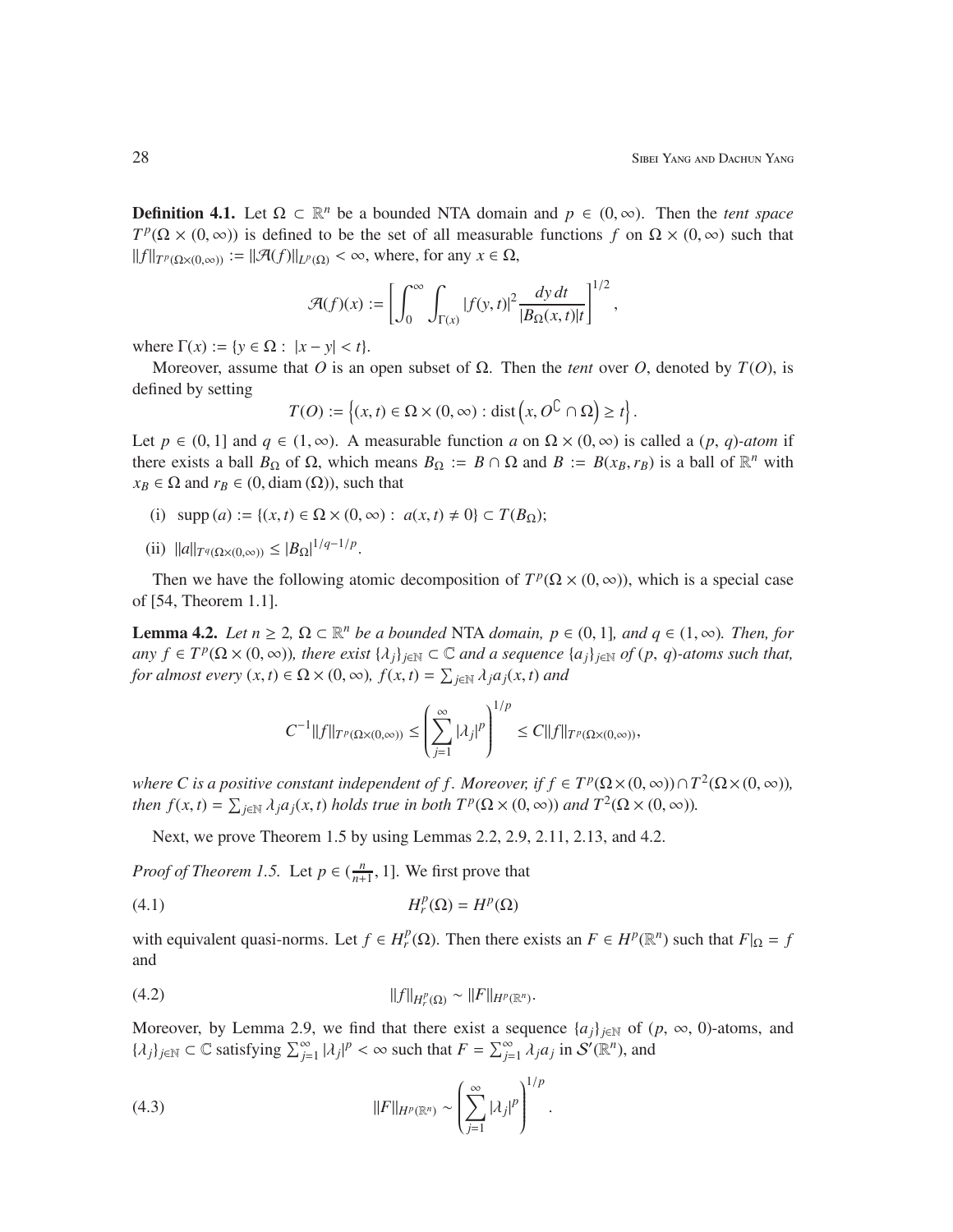To show  $f \in H^p(\Omega)$  and  $||f||_{H^p(\Omega)} \le ||f||_{H^p(\Omega)}$ , it suffices to prove that, for any  $(p, \infty, 0)$ -atom *a* supported in the ball  $B := B(x_B, r_B) \subset \mathbb{R}^n$  with  $x_B \in \mathbb{R}^n$  and  $r_B \in (0, \infty), a \in H^p(\Omega)$  and

$$
||a||_{H^p(\Omega)} \lesssim 1.
$$

Indeed, if (4.4) holds true, from (4.2), (4.3), and (4.4), it follows that  $f \in H^p(\Omega)$  and

$$
||f||_{H^p(\Omega)}^p = ||F||_{H^p(\Omega)}^p \lesssim \sum_{j=1}^{\infty} |\lambda_j|^p ||a_j||_{H^p(\Omega)}^p \lesssim \sum_{j=1}^{\infty} |\lambda_j|^p \sim ||f||_{H^p(\Omega)}^p,
$$

which further implies that  $||f||_{H^p(\Omega)} \lesssim ||f||_{H_r^p(\Omega)}$ .

Now, we prove (4.4) by considering the following two cases on the ball *B*.

*Case 1)*  $4B \subset \Omega$ . In this case, by the definitions of  $(p, \infty, 0)$ -atoms, we conclude that *a* is a type (*a*) (*p*, ∞, 0)<sub>Ω</sub>-atom, which, combined with Lemma 2.11, implies that  $a \in H^p(\Omega)$  and (4.4) holds true.

*Case 2)*  $4B \cap \partial\Omega \neq \emptyset$ . In this case, let  $\phi$  be as in Definition 1.3(iv). We first claim that supp  $(a_{\Omega}^+) \subset 8B_{\Omega}$ . We prove this claim via borrowing some ideas from the proof of [7, Theorem 3.1]. Indeed, for any  $x \in (8B_{\Omega})^{\mathbb{C}}$ ,

(4.5) 
$$
a_{\Omega}^{+}(x) = \sup_{t \in (0,\delta(x)/2)} \left| \int_{B_{\Omega}} \frac{1}{t^{n}} \phi\left(\frac{x-y}{t}\right) a(y) dy \right|
$$

$$
\leq \left[ \sup_{t \in (0,7r_{B})} + \sup_{t \in (7r_{B},\delta(x)/2)} \left| \left| \int_{B_{\Omega}} \frac{1}{t^{n}} \phi\left(\frac{x-y}{t}\right) a(y) dy \right| \right|
$$

$$
=:\mathbf{I}_{1} + \mathbf{I}_{2},
$$

where  $\delta(x) := \text{dist}(x, \partial \Omega)$  with  $\partial \Omega$  being the boundary of  $\Omega$ . From the fact that  $|x - y| > 7r_B$ for any  $y \in B_{\Omega}$  and  $x \in (8B_{\Omega})^{\mathbb{C}}$ , we deduce that, for any  $t \in (0, 7r_B)$ ,  $y \in B_{\Omega}$ , and  $x \in (8B_{\Omega})^{\mathbb{C}}$ ,  $\phi(\frac{x-y}{t}) = 0$ , which implies that I<sub>1</sub> = 0. Moreover, it is easy to see that, when  $\delta(x) \le 14r_B$ , I<sub>2</sub> = 0. We assume that  $\delta(x) > 14r_B$ . In this case, we find that, for any  $y \in B_\Omega$  and  $x \in (8B_\Omega)^{\mathbb{C}}$  with  $\delta(x) > 14r_B$ 

$$
(4.6) \t\t\t |x - y| \ge \delta(x) - \delta(y).
$$

Since  $4B \cap \partial\Omega \neq \emptyset$ , it follows that, for any  $y \in B_{\Omega}$ ,  $\delta(y) \leq 4r_B$ , which, together with (4.6) implies that, for any  $y \in B_{\Omega}$  and  $x \in (8B_{\Omega})^{\mathbb{C}}$  with  $\delta(x) > 14r_B$ ,

$$
|x - y| \ge \delta(x) - \delta(y) \ge \delta(x) - 4r_B > \delta(x) - \delta(x)/2 = \delta(x)/2 > t.
$$

By this, we conclude that, for any  $t \in [7r_B, \delta(x)/2)$ ,  $y \in B_\Omega$ , and  $x \in (8B_\Omega)^{\mathbb{C}}$ ,  $\phi(\frac{x-y}{t}) = 0$ , which further implies that  $I_2 = 0$ . This, combined with (4.5) and  $I_1 = 0$ , concludes that, for any  $x \in (8B_{\Omega})^{\mathbb{C}}, a_{\Omega}^+(x) = 0$ . Thus, supp  $(a_{\Omega}^+) \subset 8B_{\Omega}$ .

Recall that the *Hardy–Littlewood maximal operator*  $M$  on  $\mathbb{R}^n$  is defined by setting, for any  $f \in L^1_{loc}(\mathbb{R}^n)$  and  $x \in \mathbb{R}^n$ ,

$$
\mathcal{M}(f)(x) := \sup_{B \ni x} \int_B |f(y)| dy,
$$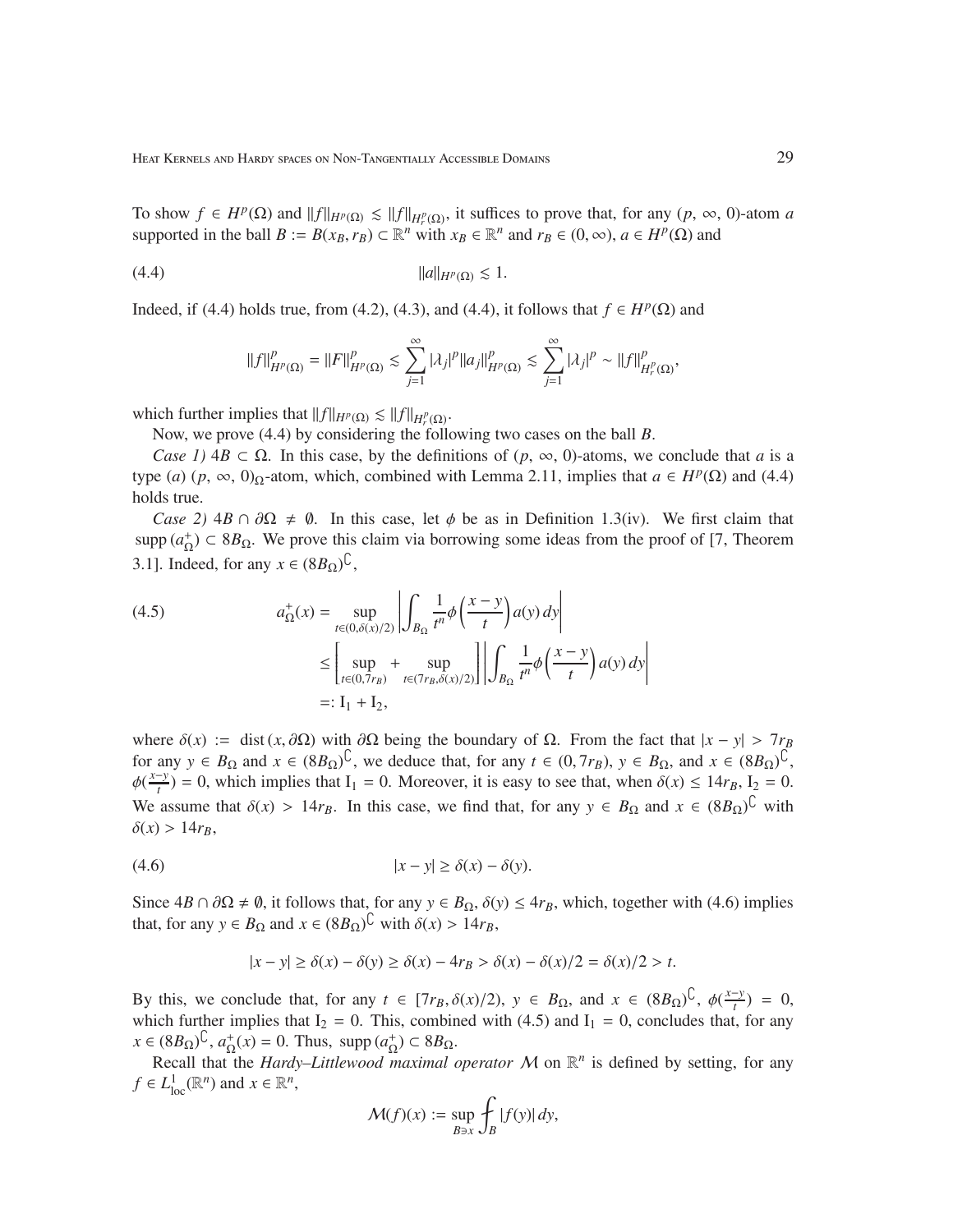where the supremum is taken over all balls  $B \subset \mathbb{R}^n$  containing *x*. Then, from supp  $(a_{\Omega}^+) \subset 8B_{\Omega}$ , the fact that  $a_{\Omega}^+ \leq M(a)$ , the Hölder inequality, and the boundedness of M on  $L^q(\mathbb{R}^n)$  with  $q \in (1, \infty]$ , we deduce that

$$
||a||_{H^{p}(\Omega)} = ||a_{\Omega}^{+}||_{L^{p}(\Omega)} = ||a_{\Omega}^{+}||_{L^{p}(8B_{\Omega})} \lesssim ||\mathcal{M}(a)||_{L^{q}(8B_{\Omega})} |8B_{\Omega}|^{1/p-1/q}
$$
  
\$\lesssim ||a||\_{L^{q}(B\_{\Omega})}|B\_{\Omega}|^{1/p-1/q} \lesssim |B\_{\Omega}|^{1/q-1/p}|B\_{\Omega}|^{1/p-1/q} \sim 1.

Therefore, (4.4) holds true.

Next, we assume that  $f \in H^p(\Omega)$ . By Lemma 2.11, we find that there exist two sequences  ${λ_j}_{j=1}^{\infty}$  ⊂  $\in$  and  ${k_j}_{j=1}^{\infty}$  ⊂  $\in$ , a sequence  ${a_j}_{j=1}^{\infty}$  of type  $(a)$   $(p, \infty, 0)_{\Omega}$ -atoms, and a sequence  ${b_j}_{j=1}^{\infty}$  of type  $(b)$   $(p, \infty)_{\Omega}$ -atoms such that

$$
f = \sum_{j=1}^{\infty} \lambda_j a_j + \sum_{j=1}^{\infty} \kappa_j b_j
$$

in  $\mathcal{D}'(\Omega)$ , and

(4.7) 
$$
||f||_{H^{p}(\Omega)} \sim \left(\sum_{j=1}^{\infty} |\lambda_{j}|^{p}\right)^{1/p} + \left(\sum_{j=1}^{\infty} |\kappa_{j}|^{p}\right)^{1/p}.
$$

Let *b* be a type (*b*) ( $p$ ,  $\infty$ ) $\Omega$ -atom supported in the ball  $B := B(x_B, r_B) \subset \Omega$  with  $x_B \in \Omega$  and  $r_B \in (0, \infty)$ . From Lemma 2.2(ii), it follows that there exists a ball  $\overline{B}(x_{\overline{B}}, r_{\overline{B}}) \subset \Omega^{\mathbb{C}}$  with  $x_{\overline{B}} \in \Omega^{\mathbb{C}}$ and  $r_{\overline{B}} \in (0, \infty)$  such that  $r_{\overline{B}} \sim r_B$  and dist  $(B, \overline{B}) \sim r_B$ . Assume that  $B_0(x_{B_0}, r_{B_0}) \subset \mathbb{R}^n$  with *x*<sub>*B*0</sub> ∈  $\mathbb{R}^n$  and *r*<sub>*B*0</sub> ∈ (0, ∞) is a ball such that *B* ∪  $\widetilde{B}$  ⊂ *B*<sub>0</sub> and *r*<sub>*B*0</sub> ∼ *r*<sub>*B*</sub>. Let

(4.8) 
$$
\widetilde{b} := b - \left[ \frac{1}{|\widetilde{B}|} \int_{B} b(x) dx \right] \mathbf{1}_{\widetilde{B}}.
$$

Then  $\widetilde{b}|_{\Omega} = b$ , supp  $(\widetilde{b}) \subset B_0$ , and  $\int_{\mathbb{R}^n} \widetilde{b}(x) dx = 0$ . Moreover, it is easy to see that

$$
\left\|\overline{b}\right\|_{L^{\infty}(\mathbb{R}^n)} \leq ||b||_{L^{\infty}(B)}\left[1 + \frac{|B|}{|\overline{B}|}\right] \lesssim ||b||_{L^{\infty}(B)} \lesssim |B|^{-1/p} \sim |B_0|^{-1/p}.
$$

Therefore,  $\tilde{b}$  is a harmless constant multiple of a ( $p$ ,  $\infty$ , 0)-atom supported in the ball  $B_0$ .

For any  $j \in \mathbb{N}$ , let  $b_j$  be as in (4.8) with *b* replaced by  $b_j$ . Define

$$
\widetilde{f} := \sum_{j=1}^{\infty} \lambda_j a_j + \sum_{j=1}^{\infty} \kappa_j \widetilde{b}_j.
$$

Then  $\widetilde{f}|_{\Omega} = f$ ,  $\widetilde{f} \in H^p(\mathbb{R}^n)$ , and

$$
\left\|\widetilde{f}\right\|_{H^p(\mathbb{R}^n)} \lesssim \left(\sum_{j=1}^{\infty} |\lambda_j|^p\right)^{1/p} + \left(\sum_{j=1}^{\infty} |\kappa_j|^p\right)^{1/p},
$$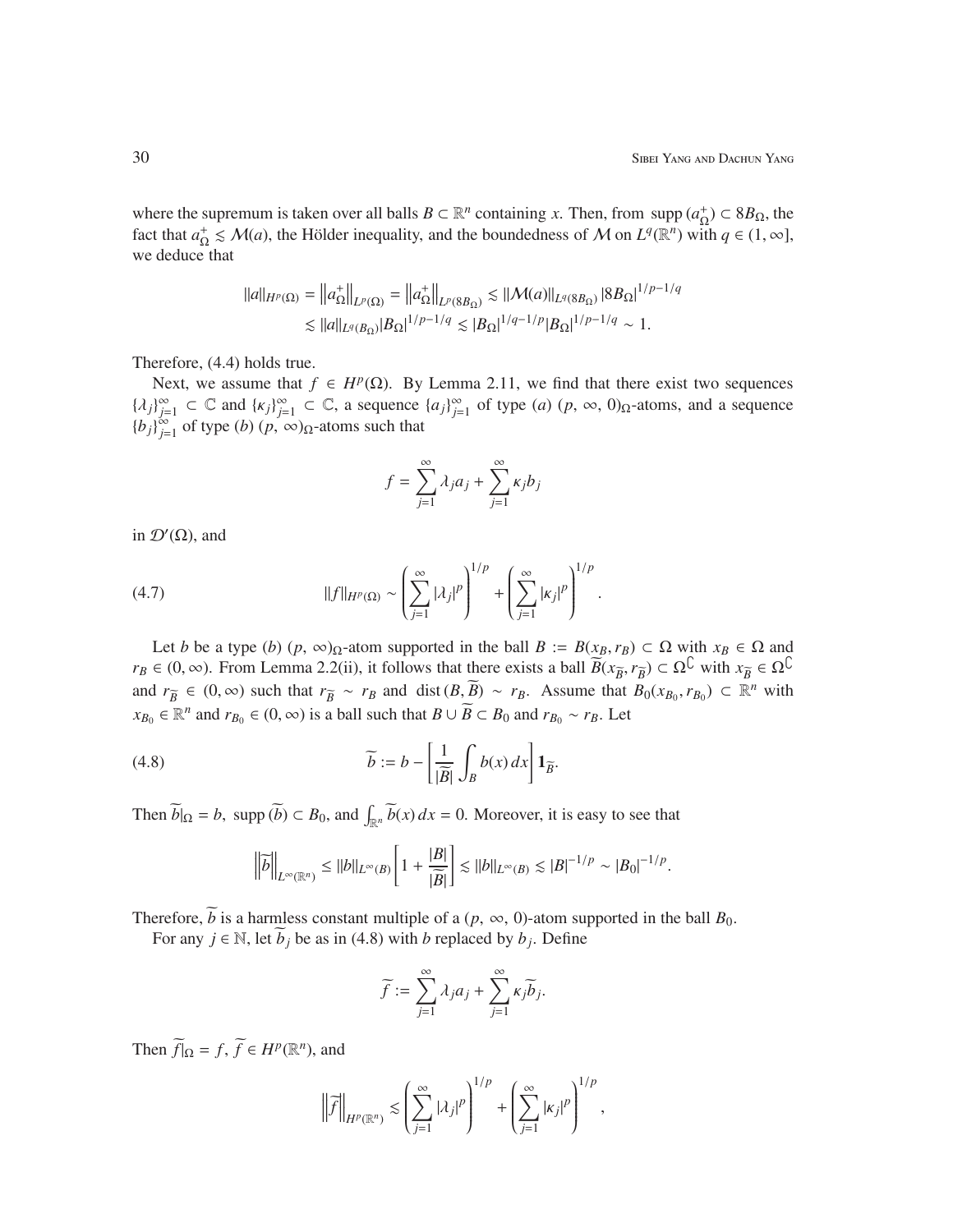which, together with (4.7), further implies that  $f \in H_r^p(\Omega)$  and  $||f||_{H_r^p(\Omega)} \le ||f||_{H^p(\Omega)}$ . This finishes the proof of  $(4.1)$ .

Let  $p \in (\frac{n}{n+\delta_0}, 1]$ , where  $\delta_0 \in (0, 1]$  is as in Theorem 1.1. Now, we prove that  $H_r^p(\Omega) = H_L^p$  $_{L_{D}}^{p}(\Omega)$ with equivalent quasi-norms. To this end, we first show that

(4.9) 
$$
\left[H_r^p(\Omega) \cap L^2(\Omega)\right] \subset \left[H_{L_p}^p(\Omega) \cap L^2(\Omega)\right].
$$

Let  $f \in [H^p_{\mathcal{I}}(\Omega) \cap L^2(\Omega)]$ . By the definition of  $H^p_{r}(\Omega)$ , we conclude that there exists an  $\widetilde{f} \in H^p(\mathbb{R}^n)$ such that  $\hat{f}|_{\Omega} = f$  and

.

(4.10) e*f H<sup>p</sup>* (R*<sup>n</sup>* ) . <sup>k</sup> *<sup>f</sup>* <sup>k</sup>*<sup>H</sup> p r* (Ω)

Then there exist a sequence  $\{a_j\}_{j\in\mathbb{N}}$  of  $(p, \infty, 0)$ -atoms, and  $\{\lambda_j\}_{j\in\mathbb{N}} \subset \mathbb{C}$  such that

$$
\widetilde{f} = \sum_{j \in \mathbb{N}} \lambda_j a_j
$$

in both  $S'(\mathbb{R}^n)$  and  $(H^p(\mathbb{R}^n))^*$ , and

(4.12) 
$$
\left\|\widetilde{f}\right\|_{H^p(\mathbb{R}^n)} \sim \left(\sum_{j\in\mathbb{N}}|\lambda_j|^p\right)^{1/p},
$$

where  $(H^p(\mathbb{R}^n))^*$  denotes the dual space of  $H^p(\mathbb{R}^n)$ . Denote by  $\{H_t^{L_p}\}_{t>0}$  the kernels of the family  ${tL_De^{-tL_D}}_{t>0}$  of operators. From the fact that, for any  $t \in (0, \infty)$ ,

$$
tL_D e^{-tL_D} = 2\left(\frac{t}{2}L_D e^{-t/2L_D}\right) e^{-t/2L_D},
$$

we deduce that, for any  $t \in (0, \infty)$  and  $x, y \in \Omega$ ,

(4.13) 
$$
H_t^{L_D}(x,y) = 2 \int_{\Omega} H_{t/2}^{L_D}(x,z) K_{t/2}^{L_D}(z,y) dz.
$$

Moreover, by [51, Theorem 6.17] and (1.5), we find that, for any  $t \in (0, \infty)$  and  $x, y \in \Omega$ ,

(4.14) 
$$
\left| H_t^{L_D}(x, y) \right| \lesssim \frac{1}{t^{n/2}} \exp \left\{ -\frac{|x - y|^2}{ct} \right\},
$$

which, combined with (4.13) and Theorem 1.1, implies that, for any given  $\delta \in (0, \delta_0)$ , and any  $t \in (0, \infty)$  and *x*, *y*,  $z \in \Omega$  with  $|y - z| \le \sqrt{t/2}$ ,

(4.15) 
$$
\left| H_t^{L_D}(x, y) - H_t^{L_D}(x, z) \right| \lesssim \frac{1}{t^{n/2}} \left[ \frac{|y - z|}{\sqrt{t}} \right]^\delta \exp \left\{ - \frac{|x - y|^2}{ct} \right\}.
$$

For any  $t \in (0, \infty)$  and  $x \in \Omega$ , denote by  $\widetilde{H}_t^{L_p}(x, \cdot)$  the zero extension of  $H_t^{L_p}(x, \cdot)$  from  $\Omega$  to  $\mathbb{R}^n$ . Let  $\gamma \in (0, \infty)$ . Then the *Campanato space*  $\mathcal{L}^{\gamma, 1, 0}(\mathbb{R}^n)$  is defined by setting

$$
\mathcal{L}^{\gamma,1,0}(\mathbb{R}^n) := \left\{ g \in L^1_{loc}(\mathbb{R}^n) : ||g||_{\mathcal{L}^{\gamma,1,0}(\mathbb{R}^n)} < \infty \right\},\
$$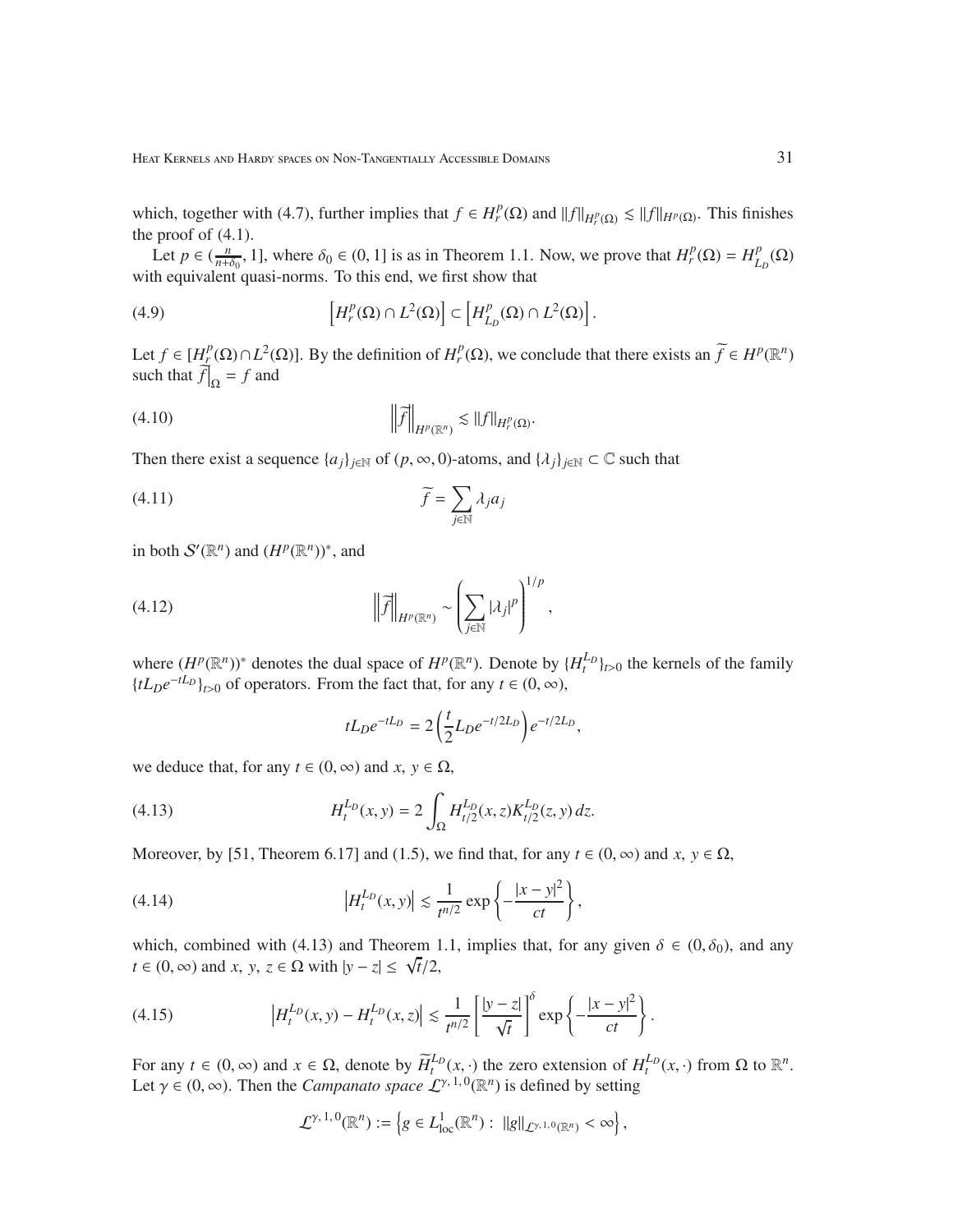where

$$
||g||_{\mathcal{L}^{\gamma,1,0}(\mathbb{R}^n)} := \sup_{B \subset \mathbb{R}^n} \left[ |B|^{-\gamma} \int_B |g(x) - g_B| \, dx \right]
$$

with the supremum taken over all balls  $B \subset \mathbb{R}^n$ . Then, similarly to the proof of [14, Lemma 3.9], via applying Theorem 1.1 and Lemma 2.2, we find that, for any given  $t \in (0, \infty)$ ,  $x \in \Omega$ , and  $\delta \in (0, \delta_0)$ ,  $\widetilde{H}_t^{L_p}(x, \cdot) \in \mathcal{L}^{\delta/n, 1, 0}(\mathbb{R}^n)$ . From this, the fact that  $\mathcal{L}_p^{\frac{1}{p}-1, 1, 0}(\mathbb{R}^n)$  is the dual space of  $H^p(\mathbb{R}^n)$  (see, for instance, [61]),  $p \in (\frac{n}{n+\delta_0}, 1]$ , and (4.11), it follows that, for any  $t \in (0, \infty)$  and  $x \in \Omega$ ,

$$
\begin{aligned} \int_{\Omega} H^{L_D}_{t^2}(x,y)f(y) \, dy & = \int_{\mathbb{R}^n} \widetilde{H}^{L_D}_{t^2}(x,y) \widetilde{f}(y) \, dy = \sum_{j \in \mathbb{N}} \lambda_j \int_{\mathbb{R}^n} \widetilde{H}^{L_D}_{t^2}(x,y) a_j(y) \, dy \\ & = \sum_{j \in \mathbb{N}} \lambda_j \int_{\Omega} H^{L_D}_{t^2}(x,y) a_j(y) \, dy, \end{aligned}
$$

which, together with the boundedness of  $S_{L_D}$  on  $L^2(\Omega)$  (see, for instance, [6, Theorem 2.13]), further implies that, for almost every  $x \in \Omega$ ,

(4.16) 
$$
S_{L_D}(f)(x) \leq \sum_{j \in \mathbb{N}} |\lambda_j| S_{L_D}(a_j)(x).
$$

To prove (4.9), we only need to show that, for any  $(p, \infty, 0)$ -atom *a* supported in the ball *B* :=  $B(x_B, r_B)$  with  $x_B \in \mathbb{R}^n$  and  $r_B \in (0, \infty)$ ,

$$
(4.17)\qquad \qquad \int_{\Omega} \left[S_{L_D}(a)(x)\right]^p dx \lesssim 1.
$$

Indeed, if (4.17) holds true, then, by (4.16), (4.17), (4.10), (4.11), and (4.12), we conclude that  $f \in H_{L}^p$  $_{L_{D}}^{p}(\Omega)$  and

$$
\|f\|_{H^p_{L_D}(\Omega)} \lesssim \left\{ \sum_{j=1}^n |\lambda_j|^p \int_{\Omega} \left[ S_{L_D}(a_j)(x) \right]^p dx \right\}^{1/p} \lesssim \left( \sum_{j\in \mathbb{N}} |\lambda_j|^p \right)^{1/p}
$$

$$
\sim \left\| \widetilde{f} \right\|_{H^p(\mathbb{R}^n)} \lesssim \|f\|_{H^p(\Omega)}.
$$

Thus, (4.9) holds true.

Next, we show (4.17) by considering the following three cases on the ball *B*.

*Case 1)*  $B \cap \Omega = \emptyset$ . In this case, we find that, for any  $x \in \Omega$ ,

$$
t^2L_D e^{-t^2L_D}(a)(x)=\int_{B\cap\Omega}H^{L_D}_{t^2}(x,y)a(y)dy=0,
$$

which implies that  $S_{L_D}(a) = 0$ . From this, we deduce that (4.17) holds true in this case.

*Case 2)*  $B \subset \Omega$ . In this case, by the fact that  $S_{L_{\Omega}}$  is bounded on  $L^{q}(\Omega)$  with  $q \in (1, \infty)$  (see, for instance, [6, Theorem 2.13]), we conclude that

$$
(4.18) \qquad \int_{4B_{\Omega}}\left[S_{L_{D}}(a)(x)\right]^{p}\,dx \lesssim \left\|S_{L_{D}}(a)\right\|^{p}_{L^{q}(4B_{\Omega})}\left|4B_{\Omega}\right|^{1-\frac{p}{q}} \lesssim \left\|a\right\|^{p}_{L^{q}(4B_{\Omega})}\left|B\right|^{1-\frac{p}{q}} \lesssim 1.
$$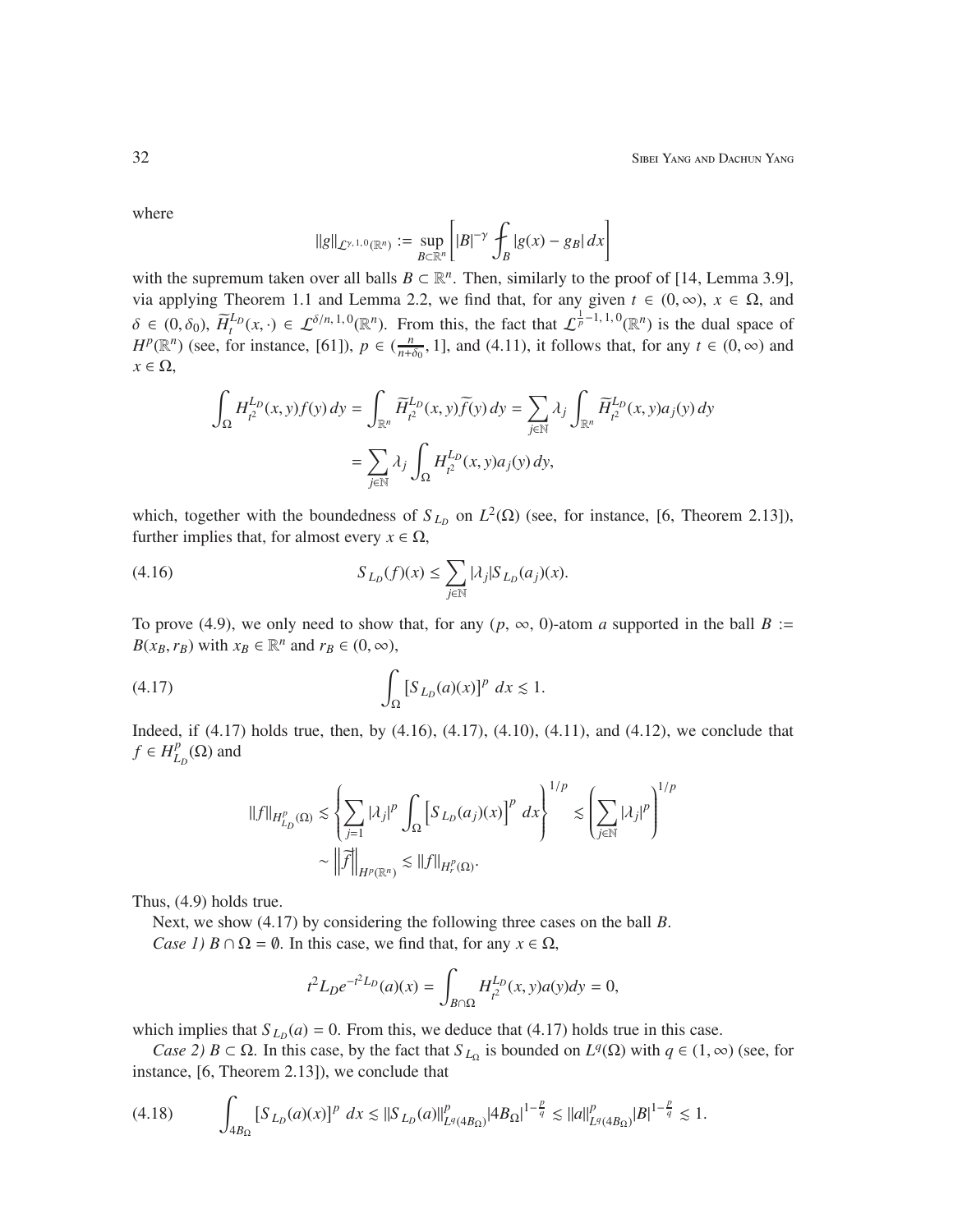Furthermore, for any  $x \in (4B)^{\mathbb{C}} \cap \Omega$ , we have

(4.19) 
$$
[S_{L_D}(a)(x)]^2 = \int_0^{r_B} \int_{|y-x| < t} \left| t^2 L_D e^{-t^2 L_D}(a)(y) \right|^2 \frac{dy dt}{|B_{\Omega}(x,t)|t} + \int_{r_B}^{\infty} \int_{|y-x| < t} \cdots
$$
  
=:  $E + F$ .

It is easy to see that, for any  $x \in (4B)^{\mathbb{C}} \cap \Omega$ , and any  $t \in (0, \infty)$  and *y*,  $z \in \Omega$  satisfying  $|x - y| < t$ and  $|z - x_B| < r_B$ ,

$$
(4.20) \t t + |y - z| \ge t + |x - x_B| - |x - y| - |x_B - z| > |x - x_B| - r_B \ge \frac{3|x - x_B|}{4}.
$$

Take  $\delta_1 \in (0, \delta)$  such that  $p > \frac{n}{n+\delta_1}$ . From (4.14), (4.20), and the Hölder inequality, it follows that

$$
(4.21) \tE = \int_0^{r_B} \int_{|y-x| < t} \left| \int_{B \cap \Omega} H_{t^2}^{L_D}(y, z) a(z) \, dz \right|^2 \frac{dy \, dt}{|B_{\Omega}(x, t)|t}
$$
  
\n
$$
\lesssim \int_0^{r_B} \int_{|y-x| < t} \left| \int_B \frac{1}{t^n} e^{-\frac{|y-z|^2}{ct^2}} a(z) \, dz \right|^2 \frac{dy \, dt}{t^{n+1}}
$$
  
\n
$$
\lesssim \int_0^{r_B} \int_{|y-x| < t} \left[ \int_B \frac{t^{\delta_1}}{|y-z|^{n+\delta_1}} |a(z)| \, dz \right]^2 \frac{dy \, dt}{t^{n+1}}
$$
  
\n
$$
\lesssim \frac{1}{|x-x_B|^{2(n+\delta_1)}} \left[ \int_B |a(z)| \, dz \right]^2 \int_0^{r_B} t^{2\delta_1 - 1} \, dt
$$
  
\n
$$
\lesssim \left[ \frac{r_B}{|x-x_B|} \right]^{2(n+\delta_1)} |B|^{-2/p}.
$$

Next, we deal with the term *F*. By  $\int_B a(x) dx = 0$ , (4.15), (4.20),  $t > r_B$ , and the Hölder inequality, we find that, for any  $y \in \Omega$ ,

$$
\begin{split}\n&\left|t^2 L_D e^{-t^2 L_D}(a)(y)\right| \\
&\leq \int_B \left|H_{t^2}^{L_D}(y,z) - K_{t^2}^{L_D}(y,x_B)\right| |a(z)| \, dz \\
&\lesssim \int_B \frac{1}{t^n} \left|\frac{|z-x_B|}{t}\right|^\delta e^{-\frac{|y-z|^2}{ct^2}} |a(z)| \, dz \\
&\lesssim \int_B \left[\frac{r_B}{t}\right]^\delta \frac{t^{\delta_1}}{|y-z|^{n+\delta_1}} |a(z)| \, dz \\
&\lesssim \int_B \frac{r_B^\delta}{t^{\delta-\delta_1}|x-x_B|^{n+\delta_1}} |a(z)| \, dz \lesssim \frac{r_B^{n+\delta}}{t^{\delta-\delta_1}|x-x_B|^{n+\delta_1}} |B|^{-1/p}.\n\end{split}
$$

From this, we deduce that

$$
F \lesssim \frac{r_B^{2(n+\delta)}|B|^{-2/p}}{|x - x_B|^{2(n+\delta_1)}} \int_{r_B}^{\infty} \int_{|y - x| < t} t^{-2(\delta - \delta_1)} \frac{dy \, dt}{|B_{\Omega}(x, t)|t}
$$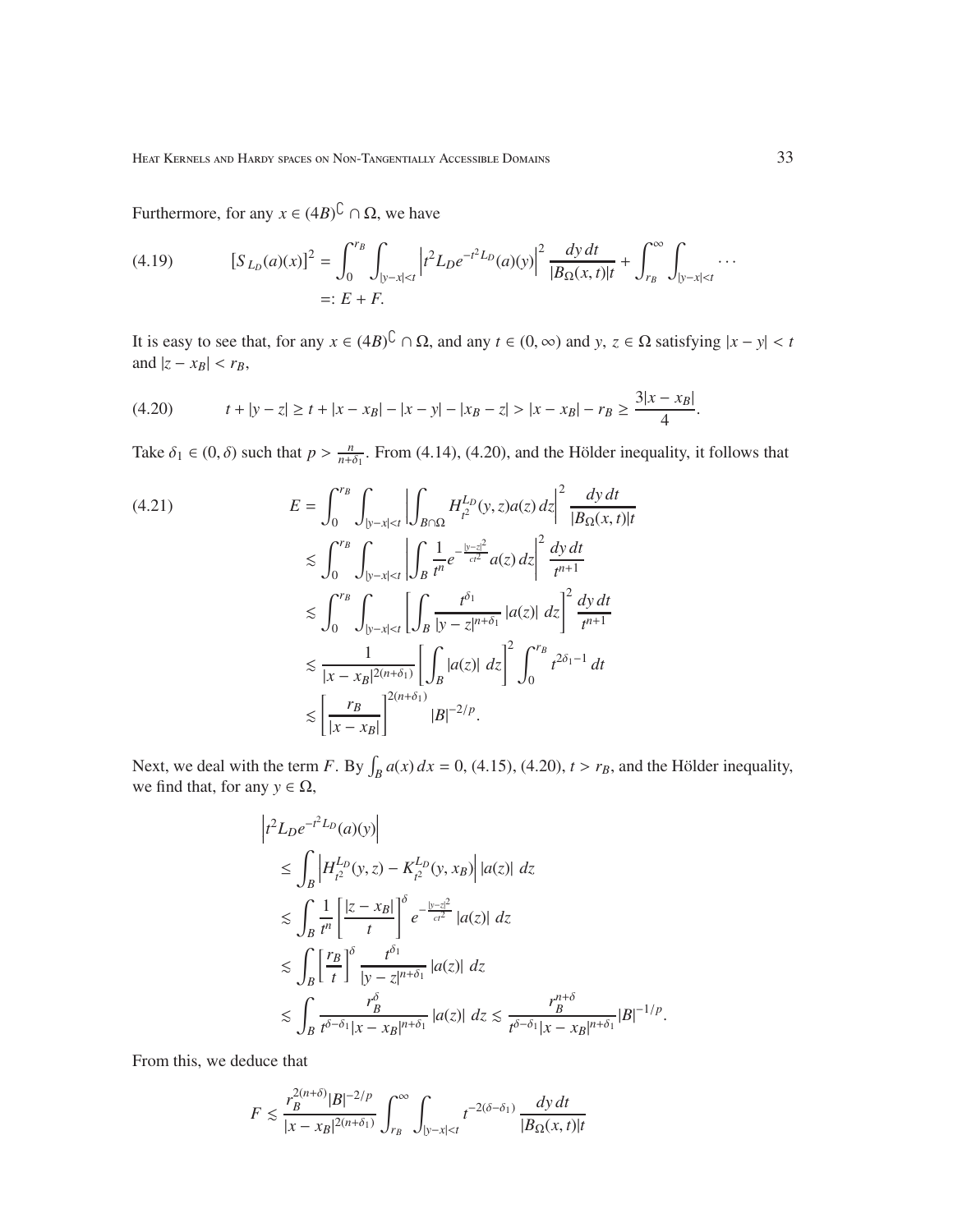34 Sibei Yang and Dachun Yang

$$
\lesssim \frac{r_B^{2(n+\delta)}|B|^{-2/p}}{|x-x_B|^{2(n+\delta_1)}}\int_{r_B}^\infty t^{-2(\delta-\delta_1)-1}\;dt\lesssim \left[\frac{r_B}{|x-x_B|}\right]^{2(n+\delta_1)}|B|^{-2/p},
$$

which, combined with (4.19) and (4.21), further implies that, for any  $x \in (4B)^{\mathbb{C}} \cap \Omega$ ,

$$
S_{L_D}(a)(x) \lesssim \left[\frac{r_B}{|x - x_B|}\right]^{n + \delta_1} |B|^{-1/p}.
$$

By this and  $p > \frac{n}{n+\delta_1}$ , we obtain

$$
\int_{\Omega \setminus (4B_{\Omega})} [S_{L_D}(a)(x)]^p dx = \sum_{j=2}^{\infty} \int_{S_j(B_{\Omega})} [S_{L_D}(a)(x)]^p dx
$$
  
\$\lesssim \sum\_{j=2}^{\infty} \int\_{S\_j(B\_{\Omega})} 2^{-(n+\delta\_1)jp} |B|^{-1} dx \lesssim \sum\_{j=2}^{\infty} 2^{-[(n+\delta\_1)p-n]j} \lesssim 1,

which, together with  $(4.18)$ , further implies that  $(4.17)$  holds true in this case.

*Case 3)*  $B \cap \Omega \neq \emptyset$ . In this case, take  $y_B \in B \cap \partial \Omega$ . From the fact that, for any given  $t \in (0, \infty)$ and  $x \in \Omega$ ,  $H_t^{L_p}(x, \cdot) \in W_0^{1,2}$  $U_0^{1,2}(\Omega)$ , it follows that  $H_t^{L}(\Omega, y_B) = 0$ , which implies that, for any given  $t \in (0, \infty)$  and any  $x \in \Omega$ ,

$$
t^{2}L_{D}e^{-t^{2}L_{D}}(a)(x) = \int_{B \cap \Omega} \left[ H_{t^{2}}^{L_{D}}(x, y) - H_{t^{2}}^{L_{D}}(x, y_{B}) \right] a(y) dy.
$$

The remaining estimations are similar to those of Case 2), we omit the details here. This finishes the proof of  $(4.17)$ , and hence of  $(4.9)$ .

Now, we prove that

(4.22) 
$$
\left[H_{L_D}^p(\Omega)\cap L^2(\Omega)\right] \subset \left[H_r^p(\Omega)\cap L^2(\Omega)\right].
$$

Let  $f \in [H_{L}^p]$  $L_{L_D}^p$ (Ω) ∩ *L*<sup>2</sup>(Ω)]. Then, by the *H*<sup>∞</sup>-functional calculus associated with *L*<sub>Ω</sub> (see, for instance,  $[4, p. 8]$ , we find that

(4.23) 
$$
f = 8 \int_0^{\infty} (t^2 L_D e^{-t^2 L_D}) (t^2 L_D e^{-t^2 L_D}) (f) \frac{dt}{t}
$$

in  $L^2(\Omega)$ . From the assumption  $f \in [H_L^p]$  $L_D^p(\Omega) \cap L^2(\Omega)$ , we deduce that  $S_{L_D}(f) \in L^p(\Omega) \cap L^2(\Omega)$ , which implies that

(4.24) 
$$
t^{2}L_{D}e^{-t^{2}L_{D}}(f) \in T^{p}(\Omega \times (0, \infty)) \cap T^{2}(\Omega \times (0, \infty))
$$

and

(4.25) 
$$
||f||_{H_{L_D}^p(\Omega)} = ||t^2 L_D e^{-t^2 L_D}(f)||_{T^p(\Omega \times (0,\infty))}.
$$

By (4.24) and Lemma 4.2, we conclude that there exist  $\{\lambda_j\}_{j\in\mathbb{N}} \subset \mathbb{C}$  and a sequence  $\{a_j\}_{j\in\mathbb{N}}$  of (*p*, 2)-atoms associated, respectively, with the balls  ${B_j \cap \Omega}$  *j*∈N of Ω such that, for almost every  $(x, t) \in \Omega \times (0, \infty),$ 

(4.26) 
$$
t^2 L_D e^{-t^2 L_D}(f) = \sum_{j \in \mathbb{N}} \lambda_j a_j
$$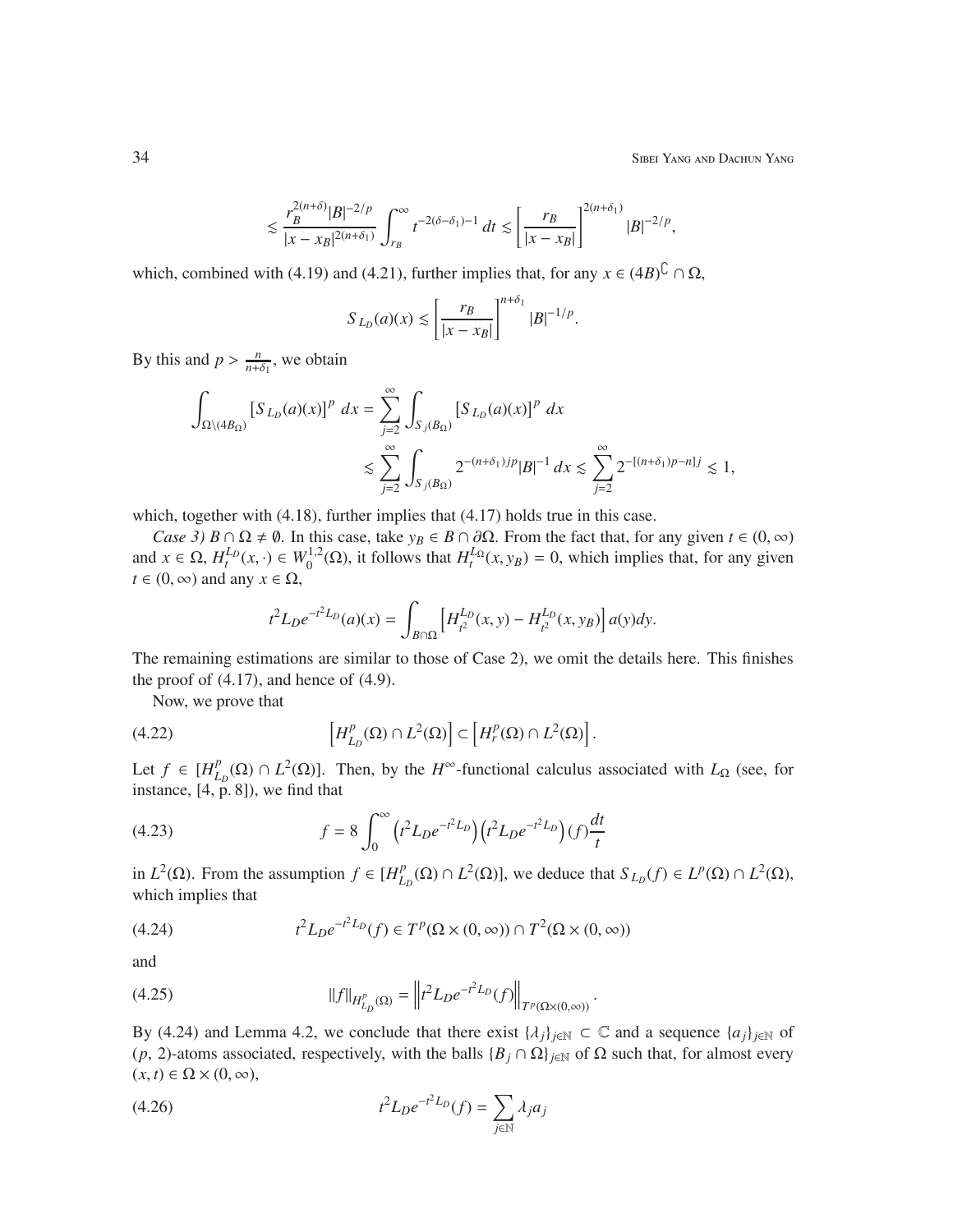and

(4.27) 
$$
\left\|t^2 L_D e^{-t^2 L_D}(f)\right\|_{T^p(\Omega \times (0,\infty))} \sim \left(\sum_{j=1}^{\infty} |\lambda_j|^p\right)^{1/p}.
$$

For any  $j \in \mathbb{N}$ , let  $\alpha_j := 8 \int_0^\infty t^2 L_\Omega e^{-t^2 L_\Omega} (a_j(\cdot, t)) \frac{dt}{t}$ . Then, from (4.23) and (4.26), it follows that

$$
(4.28)\t\t\t f = \sum_{j \in \mathbb{N}} \lambda_j \alpha_j
$$

in  $L^2(\Omega)$ .

For any  $(p, 2)$ -atom *a* associated with the ball  $B_{\Omega}$ , let

$$
\alpha := 8 \int_0^\infty t^2 L_D e^{-t^2 L_D}(a) \frac{dt}{t}.
$$

To show (4.22), it suffices to prove that there exist a function  $\tilde{\alpha}$  on  $\mathbb{R}^n$  such that

$$
\widetilde{\alpha}|_{\Omega} = \alpha,
$$

and a sequence  $\{\kappa_i\}_i \subset \mathbb{C}$  and a sequence  $\{b_i\}_i$  of  $(p, 2, 0)$ -atoms such that  $\widetilde{\alpha} = \sum_i \kappa_i b_i$  in  $L^2(\mathbb{R}^n)$ , and

$$
\sum_{i} |\kappa_i|^p \lesssim 1.
$$

Indeed, if (4.29) and (4.30) hold true, then, by (4.28), we find that, for any  $j \in \mathbb{N}$ , there exists a function  $\tilde{\alpha}_j$  on  $\mathbb{R}^n$  such that  $\tilde{\alpha}_j|_{\Omega} = \alpha_j$ . Let

$$
\widetilde{f}:=\sum_{j\in\mathbb{N}}\lambda_j\widetilde{\alpha}_j.
$$

Then  $\widetilde{f}|_{\Omega} = f$ . Furthermore, from (4.30), we deduce that there exist a sequence  $\{\kappa_{j,i}\}_{j\in\mathbb{N},i} \subset \mathbb{C}$  and a sequence  ${b_{j,i}}_{j \in \mathbb{N}, i}$  of  $(p, 2, 0)$ -atoms such that

$$
\widetilde{f} = \sum_{j \in \mathbb{N}} \sum_{i} \lambda_j \kappa_{j,i} b_{j,i}
$$

and

$$
\sum_{j\in\mathbb{N}, i} \left|\lambda_j \kappa_{j,i}\right|^p \lesssim \sum_{j\in\mathbb{N}} \left|\lambda_j\right|^p.
$$

By this, Lemma 2.9, (4.25), and (4.27), we conclude that  $\widetilde{f} \in H^p(\mathbb{R}^n)$  and

$$
\left\|\widetilde{f}\right\|_{H^p(\mathbb{R}^n)} \sim \left\|\widetilde{f}\right\|_{H^{p,2,0}_{\rm at}(\mathbb{R}^n)} \lesssim \|f\|_{H^p_{L_D}(\Omega)}.
$$

Thus,  $f \in H_r^p(\Omega)$  and

$$
\|f\|_{H_r^p(\Omega)}\lesssim \|f\|_{H_{L_D}^p(\Omega)},
$$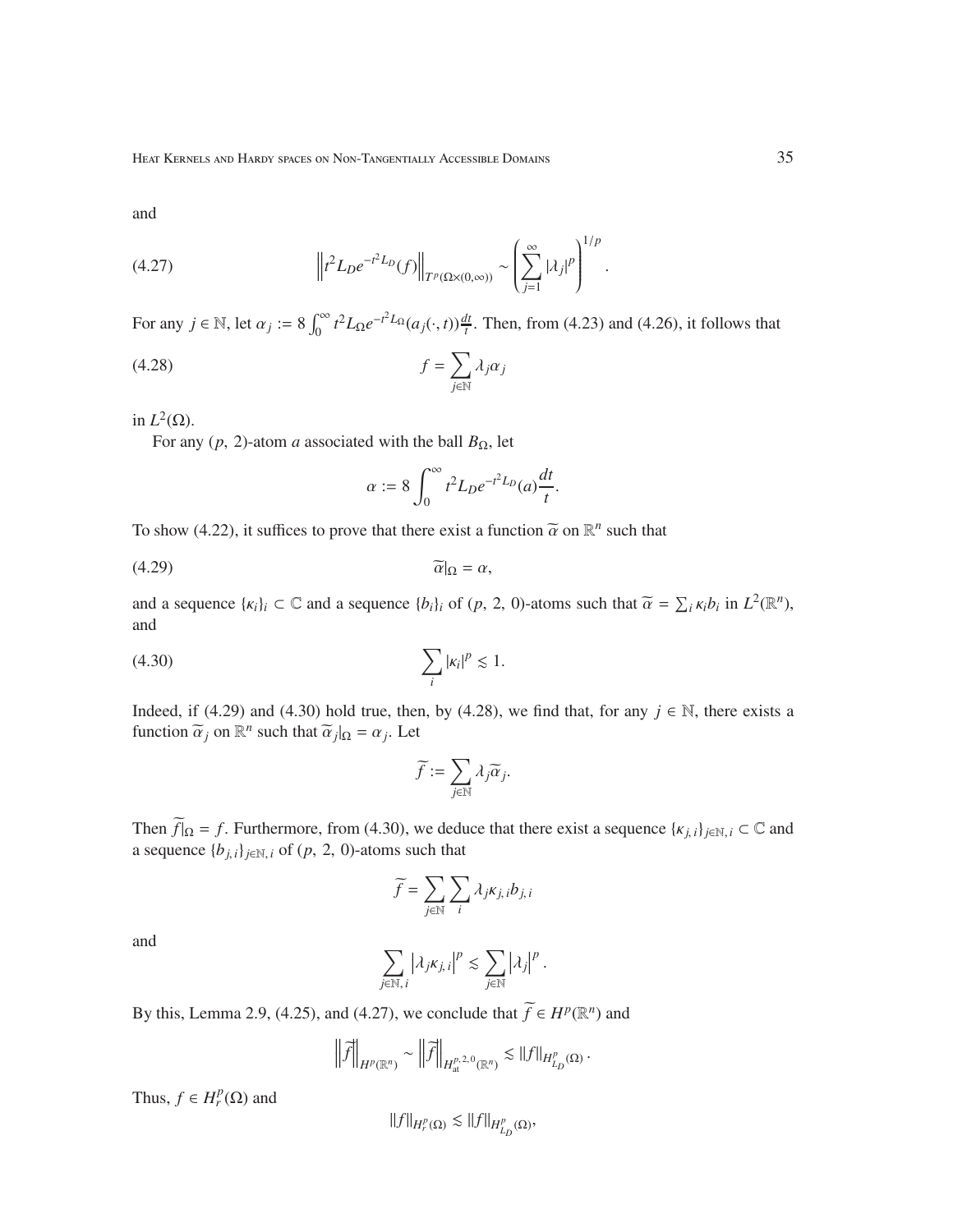which, combined with the arbitrariness of  $f \in H_L^p$  $L_D^p(\Omega) \cap L^2(\Omega)$ , implies that (4.22) holds true.

Next, we prove (4.29) and (4.30) by considering the following two cases on the ball  $B :=$  $B(x_B, r_B)$ , with  $x_B \in \mathbb{R}^n$  and  $r_B \in (0, \infty)$ , which appears in the support of *a*.

*Case 1*) 8*B*  $\cap \Omega^{\mathbb{C}} \neq \emptyset$ . In this case, let  $\widetilde{S}_0(B_{\Omega}) := \bigcup_{j=0}^2 S_j(B_{\Omega})$  and

$$
J_{\Omega} := \{ k \in \mathbb{N} : k \geq 3, |S_k(B_{\Omega})| > 0 \}.
$$

Moreover, assume that  $\mathbf{1}_0 := \mathbf{1}_{\widetilde{S}_0(B_\Omega)}, m_0 := \int$  $\int_{S_0(B_\Omega)} \alpha(x) dx$ , and, for any  $k \in J_\Omega$ ,  $\mathbf{1}_k := \mathbf{1}_{S_k(B_\Omega)}$  and  $m_k := \int$  $\int_{S_k(B_\Omega)} \alpha(x) dx$ . Then

$$
\alpha = \alpha \mathbf{1}_0 + \sum_{k \in J_\Omega} \alpha \mathbf{1}_k
$$

holds true almost everywhere and also in  $L^2(\Omega)$ . From the assumption  $8B \cap \Omega^C \neq \emptyset$ , it follows that there exists a  $y_B \in \partial \Omega$  such that  $B(y_B, 16r_B) \supset 8B$ . By this and Lemma 2.2(iii), we find that there exists a ball  $\overline{B} \subset \Omega^{\mathbb{C}}$  such that  $r_{\overline{B}} \sim r_B$  and dist  $(B_{\Omega}, \overline{B}) \sim r_B$ . Therefore, there exists a ball  $B_0^* \subset \mathbb{R}^n$  such that  $(B \cup \widetilde{B}) \subset B_0^*$  and

$$
(4.31) \t\t\t r_{B_0^*} \sim r_B.
$$

Let

$$
b_0 := \alpha \mathbf{1}_0 - \left[ \frac{1}{|\widetilde{B}|} \int_{\widetilde{S}(B_\Omega)} \alpha(x) \, dx \right] \mathbf{1}_{\widetilde{B}}.
$$

Then  $\int_{\mathbb{R}^n} b_0(x) dx = 0$  and supp  $(b_0) \subset B_0^*$ . Moreover, it is known that  $||\alpha||_{L^2(\Omega)} \le ||a||_{T^2(\Omega \times (0,\infty))}$ (see, for instance, [6, Proposition 4.5]), which further implies that

(4.32) 
$$
\| \alpha \|_{L^2(\Omega)} \lesssim \| \alpha \|_{T^2(\Omega \times (0,\infty))} \lesssim |B_{\Omega}|^{1/2 - 1/p}.
$$

From this,  $r_{\tilde{B}} \sim r_B$ , Lemma 2.2(i), and (4.31), we deduce that

$$
||b_0||_{L^2(\mathbb{R}^n)} \le ||\alpha||_{L^2(\Omega)} + ||\alpha||_{L^2(\Omega)} |\widetilde{B}|^{-1/2} |B|^{1/2}
$$
  
\$\le ||\alpha||\_{L^2(\Omega)} \lesssim |B\_{\Omega}|^{1/2-1/p} \sim |B\_0^\*|^{1/2-1/p} .

Therefore,  $b_0$  is a harmless constant multiple of a  $(p, 2, 0)$ -atom.

For any  $k \in J_{\Omega}$ , by the definition of  $J_{\Omega}$ , we find that  $2^{k}r_{B} \leq \text{diam}(\Omega)$  and  $2^{k}B \cap \partial \Omega \neq \emptyset$ . By this, we conclude that there exists a  $y_B \in \partial\Omega$  such that  $B(y_B, 2^{k+1}r_B) \supset 2^k B$ , which, together with Lemma 2.2(iii), further implies that there exists a ball  $\widetilde{B}_k \subset \Omega^{\complement}$  such that  $r_{\widetilde{B}_k} \sim 2^k r_B$  and dist  $(S_k(B_{\Omega}), \overline{B}_k) \le 2^k r_B$ . Let the ball  $B_k^* \subset \mathbb{R}^n$  satisfy that  $\overline{B}_k \cup S_k(B_{\Omega}) \subset B_k^*$  and  $r_{B_k^*} \sim r_{2^k}$ . Assume that, for any  $k \in J_{\Omega}$ ,

$$
b_k := \alpha \mathbf{1}_k - \left[ \frac{1}{|\widetilde{B}_k|} \int_{S_k(B_{\Omega})} \alpha(x) \, dx \right] \mathbf{1}_{\widetilde{B}_k}.
$$

Then, for any  $k \in J_{\Omega}$ , supp  $(b_k) \subset B_k^*$  and  $\int_{\mathbb{R}^n} b_k(x) dx = 0$ . Furthermore, from the Hölder inequality and Lemma 2.2(i), it follows that

$$
(4.33) \t\t ||b_k||_{L^2(\mathbb{R}^n)} \le ||\alpha||_{L^2(S_k(B_{\Omega}))} + ||\alpha||_{L^2(S_k(B_{\Omega}))} \left|\widetilde{B}_k\right|^{-1/2} |S_k(B_{\Omega})|^{1/2}
$$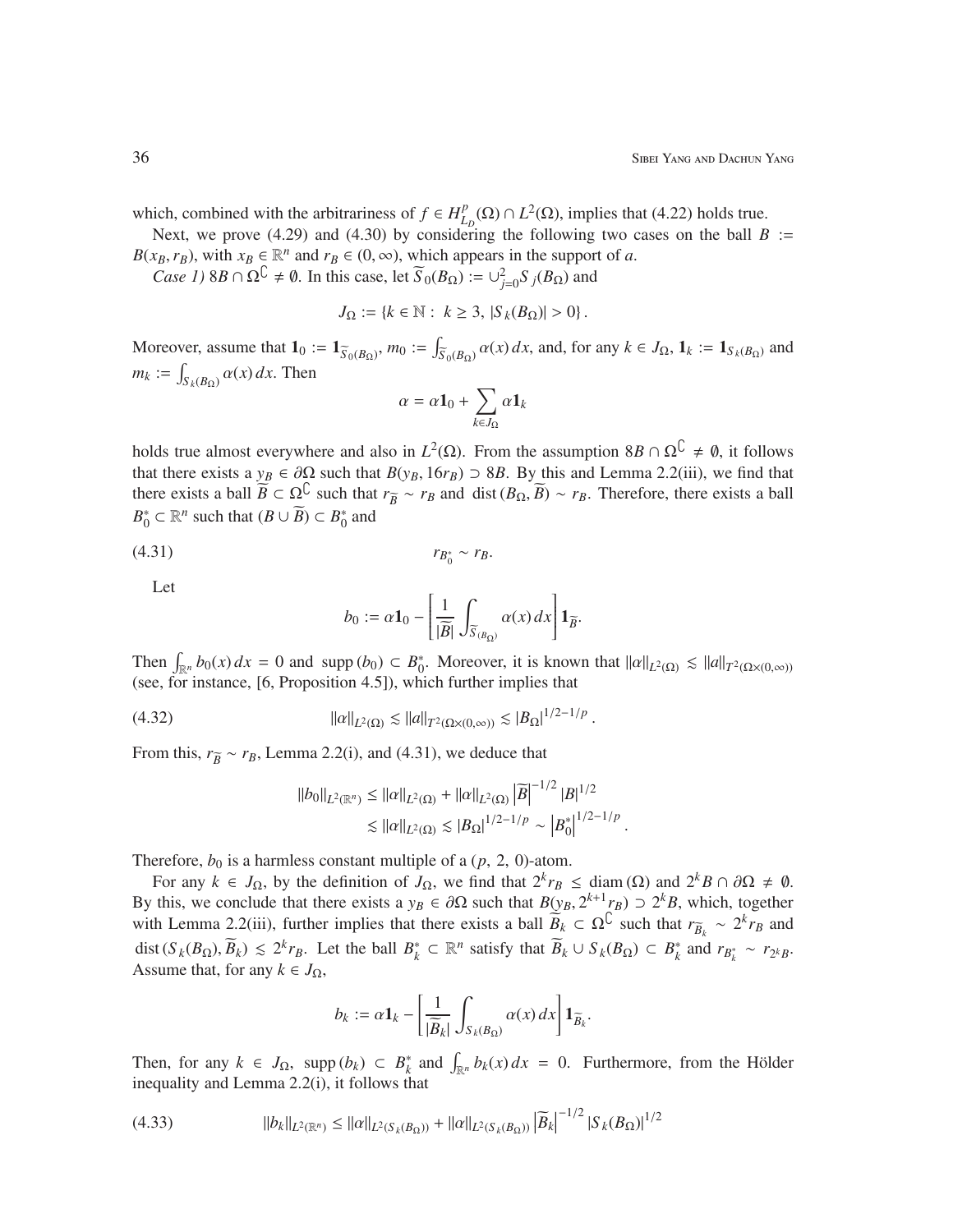# $\lesssim$   $||\alpha||_{L^2(S_k(B_\Omega))}$ .

Moreover, we have, for any  $k \in J_\Omega$  with  $k \geq 3$ , and any  $x \in S_k(B_\Omega)$ ,

$$
(4.34) \t| \alpha(x)| \lesssim \int_0^{r_B} \int_{B_{\Omega}} \left| H_{t^2}^{L_D}(x, y) \right| |a(y, t)| \frac{dy \, dt}{t}
$$
  
\t
$$
\lesssim \int_0^{r_B} \int_{B_{\Omega}} \frac{1}{t^n} e^{-\frac{|x - y|^2}{ct^2}} |a(y, t)| \frac{dy \, dt}{t}
$$
  
\t
$$
\lesssim ||a||_{T^2(\Omega \times (0, \infty))} \left\{ \int_0^{r_B} \int_{B_{\Omega}} \frac{t^2}{|x - y|^{2(n+1)}} \frac{dy \, dt}{t} \right\}^{1/2}
$$
  
\t
$$
\lesssim |x - x_B|^{-(n+1)} r_B |B_{\Omega}|^{1/2} ||a||_{T^2(\Omega \times (0, \infty))} \lesssim 2^{-k(n+1)} |B_{\Omega}|^{-1/p},
$$

which, together with (4.33), further implies that

$$
(4.35) \t\t\t ||b_k||_{L^2(\mathbb{R}^n)} \lesssim 2^{-(n/2+1)k} |B_{\Omega}|^{1/2-1/p} \lesssim 2^{-s_0k} |B_k^*|^{1/2-1/p},
$$

where  $s_0 := n(1 + \frac{1}{n} - \frac{1}{p})$ . By this, supp  $(b_k) \subset B_k^*$ , and  $\int_{\mathbb{R}^n} b_k(x) dx = 0$ , we conclude that  $2^{s_0 k} b_k$ is a harmless constant multiple of a  $(p, 2, 0)$ -atom. Let

$$
\widetilde{\alpha} := b_0 + \sum_{k \in J_{\Omega}} 2^{-s_0 k} (2^{s_0 k} b_k).
$$

Then  $\widetilde{\alpha}|_{\Omega} = \alpha$ ,  $\widetilde{\alpha} \in H^p(\mathbb{R}^n)$ , and  $\|\widetilde{\alpha}\|_{H^p(\mathbb{R}^n)} \lesssim 1$ .

*Case 2)* 8*B* ⊂ Ω. In this case, let  $k_0 \in \mathbb{N}$  be such that  $2^{k_0}B \subset \Omega$  but  $(2^{k_0+1}B) \cap \partial\Omega \neq \emptyset$ . Then  $k_0 \geq 3$ . Let

$$
J_{\Omega,k_0} := \{k \in \mathbb{N} : k \ge k_0 + 1, |S_k(B_{\Omega})| > 0\}.
$$

For any  $k \in \mathbb{Z}_+$ , let  $\mathbf{1}_k := \mathbf{1}_{S_k(B_\Omega)}$ ,

$$
m_k := \int_{S_k(B_\Omega)} \alpha(x) \, dx,
$$

 $M_k := \alpha \mathbf{1}_k - m_k |S_k(B_{\Omega})|^{-1} \mathbf{1}_k$ , and  $\widetilde{M}_k := \alpha \mathbf{1}_k$ . Then

$$
\alpha = \sum_{k=0}^{k_0} M_k + \sum_{k \in J_{\Omega,k_0}} \widetilde{M}_k + \sum_{k=0}^{k_0} m_k |S_k(B_{\Omega})|^{-1} \mathbf{1}_k.
$$

For any  $k \in \{0, \ldots, k_0\}$ , from the definition of  $M_k$ , we deduce that

$$
\int_{\mathbb{R}^n} M_k(x) dx = 0 \quad \text{and} \quad \text{supp}(M_k) \subset 2^{k+1} B.
$$

Moreover, if  $k = 0$ , by the Hölder inequality and (4.32), we find that

(4.36) 
$$
||M_0||_{L^2(\mathbb{R}^n)} \lesssim ||\alpha||_{L^2(\Omega)} \lesssim ||\alpha||_{L^2(\Omega)} \lesssim |B|^{1/2-1/p}
$$

and, if *k* ∈ {1, ...,  $k_0$ }, from (4.34), it follows that

$$
(4.37) \t\t ||M_k||_{L^2(\mathbb{R}^n)} \lesssim ||\alpha||_{L^2(S_k(B_{\Omega}))} \lesssim 2^{-s_0k} |2^{k+1}B|^{1/2-1/p},
$$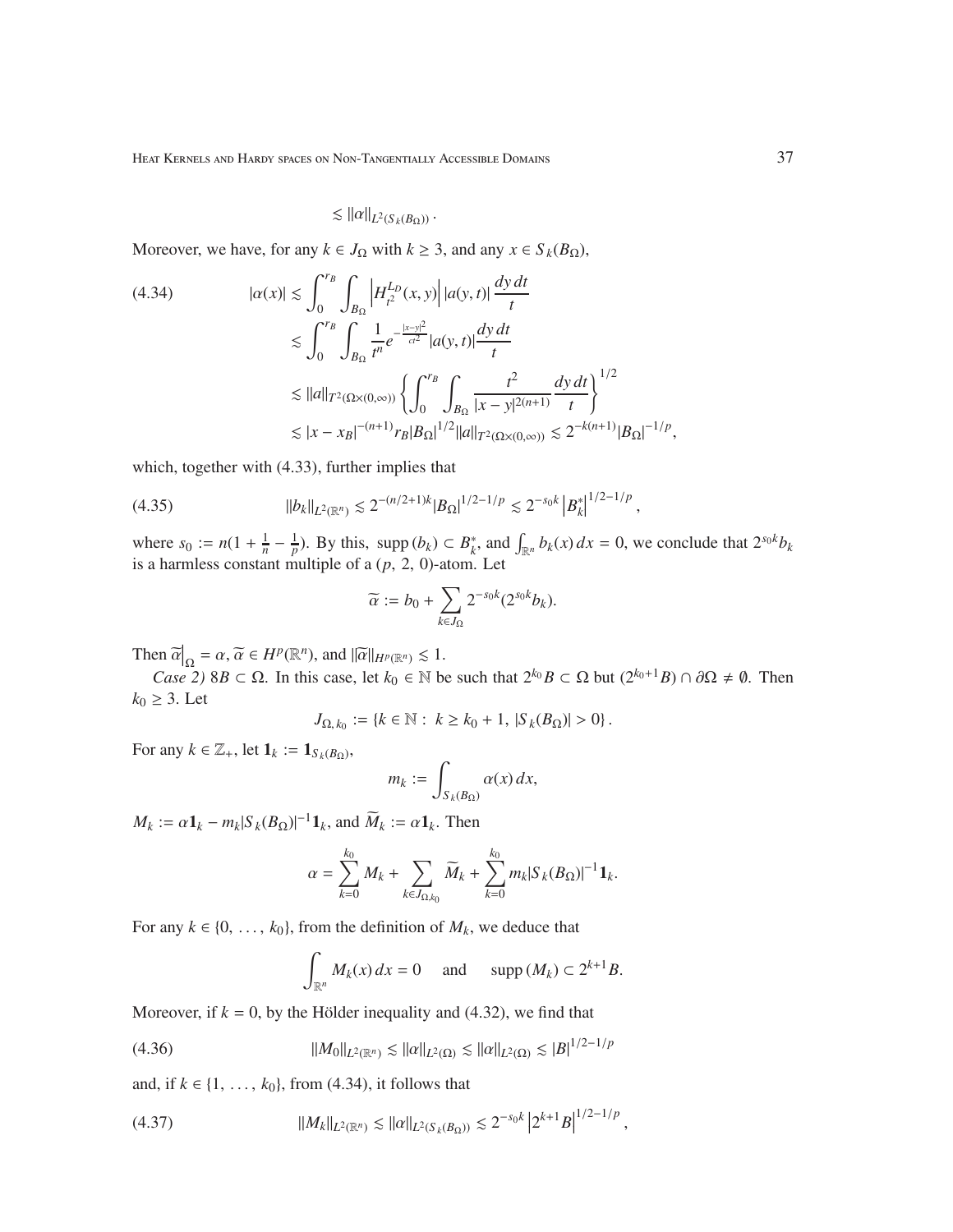,

where  $s_0$  is as in (4.35). Thus, for any  $k \in \{0, \ldots, k_0\}$ ,  $2^{s_0 k} M_k$  is a harmless constant multiple of a (*p*, 2, 0)-atom.

For any  $k \in J_{\Omega,k_0}$ , by the definitions of both  $k_0$  and  $J_{\Omega,k_0}$ , we have  $2^k r_B \leq \text{diam}(\Omega)$  and  $2^k B \cap \partial \Omega \neq \emptyset$ . By this, we conclude that there exists a  $y_B \in \partial \Omega$  such that  $B(y_B, 2^{k+1}r_B) \supset 2^k B$ , which, combined with Lemma 2.2(iii), implies that there exists a ball  $\widetilde{B}_k \subset \Omega^{\mathbb{C}}$  such that  $r_{\widetilde{B}_k} \sim$  $B_k$  $2^k r_B$  and dist  $(S_k(B_{\Omega}), \overline{B}_k) \leq 2^k r_B$ . Then there exists a ball  $B_k^*$  such that  $\overline{B}_k \cup S_k(B_{\Omega}) \subset B_k^*$  and  $r_{B_k^*}$  ∼ 2<sup>*k*</sup> $r_B$ . Let

$$
a_k := \alpha \mathbf{1}_{S_k(B_\Omega)} - \left[ \frac{1}{|\widetilde{B}_k|} \int_{S_k(B_\Omega)} \alpha(x) \, dx \right] \mathbf{1}_{\widetilde{B}_k}.
$$

Then supp  $(a_k) \subset B_k^*$  and  $\int_{\mathbb{R}^n} a_k(x) dx = 0$ . Moreover, from (4.34) and Lemma 2.2(i), we deduce that

$$
(4.38) \t\t ||a_k||_{L^2(\mathbb{R}^n)} \lesssim ||\alpha||_{L^2(S_k(B_{\Omega}))} \lesssim 2^{-s_0k} |B_k^*|^{1/2-1/p}.
$$

Thus, for any  $k \in J_{\Omega,k_0}$ ,  $2^{s_0k}a_k$  is a harmless constant multiple of a  $(p, 2, 0)$ -atom. For any *j* ∈ {0, ..., *k*<sub>0</sub>}, let *N*<sub>*j*</sub> :=  $\sum_{k=1}^{k_0} m_k$ . It is easy to see that

$$
\sum_{k=0}^{k_0} m_k |S_k(B_{\Omega})|^{-1} \mathbf{1}_k = \sum_{k=1}^{k_0} \left[ |S_k(B_{\Omega})|^{-1} \mathbf{1}_k - |S_{k-1}(B_{\Omega})|^{-1} \mathbf{1}_{k-1} \right] N_k + N_0 |2B|^{-1} \mathbf{1}_0.
$$

For any  $k \in \{1, ..., k_0\}$ , by

$$
\left| |S_k(B_\Omega)|^{-1} \mathbf{1}_k - |S_{k-1}(B_\Omega)|^{-1} \mathbf{1}_{k-1} \right| \lesssim \left| 2^k B \right|^{-1},
$$

the Hölder inequality, and  $(4.34)$ , we find that

$$
(4.39) \qquad \left\| \left[ |S_k(B_{\Omega})|^{-1} \mathbf{1}_k - |S_{k-1}(B_{\Omega})|^{-1} \mathbf{1}_{k-1} \right] N_k \right\|_{L^2(\mathbb{R}^n)} \right\|_{L^2(\mathbb{R}^n)} \leq |2^k B|^{-1/2} |N_k| \leq |2^k B|^{-1/2} \left[ \sum_{j=k}^{k_0} ||\alpha||_{L^2(S_j(B_{\Omega}))} |S_j(B_{\Omega})|^{1/2} \right] \leq |2^k B|^{-1/2} \left[ \sum_{j=k}^{k_0} 2^{-(n+1)j} |B|^{1/2-1/p} |2^j B|^{1/2} \right] \leq 2^{-s_0 k} |2^k B|^{1/2-1/p}
$$

where  $s_0$  is as in (4.35), which, together with

$$
\int_{\mathbb{R}^n} \left[ |S_k(B_{\Omega})|^{-1} \mathbf{1}_k(x) - |S_{k-1}(B_{\Omega})|^{-1} \mathbf{1}_{k-1}(x) \right] dx = 0
$$

and supp  $(|S_k(B_{\Omega})|^{-1}1_k - |S_{k-1}(B_{\Omega})|^{-1}1_{k-1}) \subset 2^k B$ , implies that, for any  $k \in \{1, ..., k_0\}$ , the function  $2^{s_0 k} [|S_k(B_{\Omega})|^{-1} 1_k - |S_{k-1}(B_{\Omega})|^{-1} 1_{k-1}] N_k$  is a harmless constant multiple of a  $(p, 2, 0)$ atom.

Finally, we deal with  $N_0|2B|^{-1}\mathbf{1}_0$ . From  $2^{k_0-1}r_0 <$  dist  $(x_0, \partial\Omega) \leq 2^{k_0}r_0$ , it follows that there exist a positive integer *K* and a sequence  ${B_{0,i}}_{i=1}^K$  of balls such that

$$
(i) K \sim 2^{k_0};
$$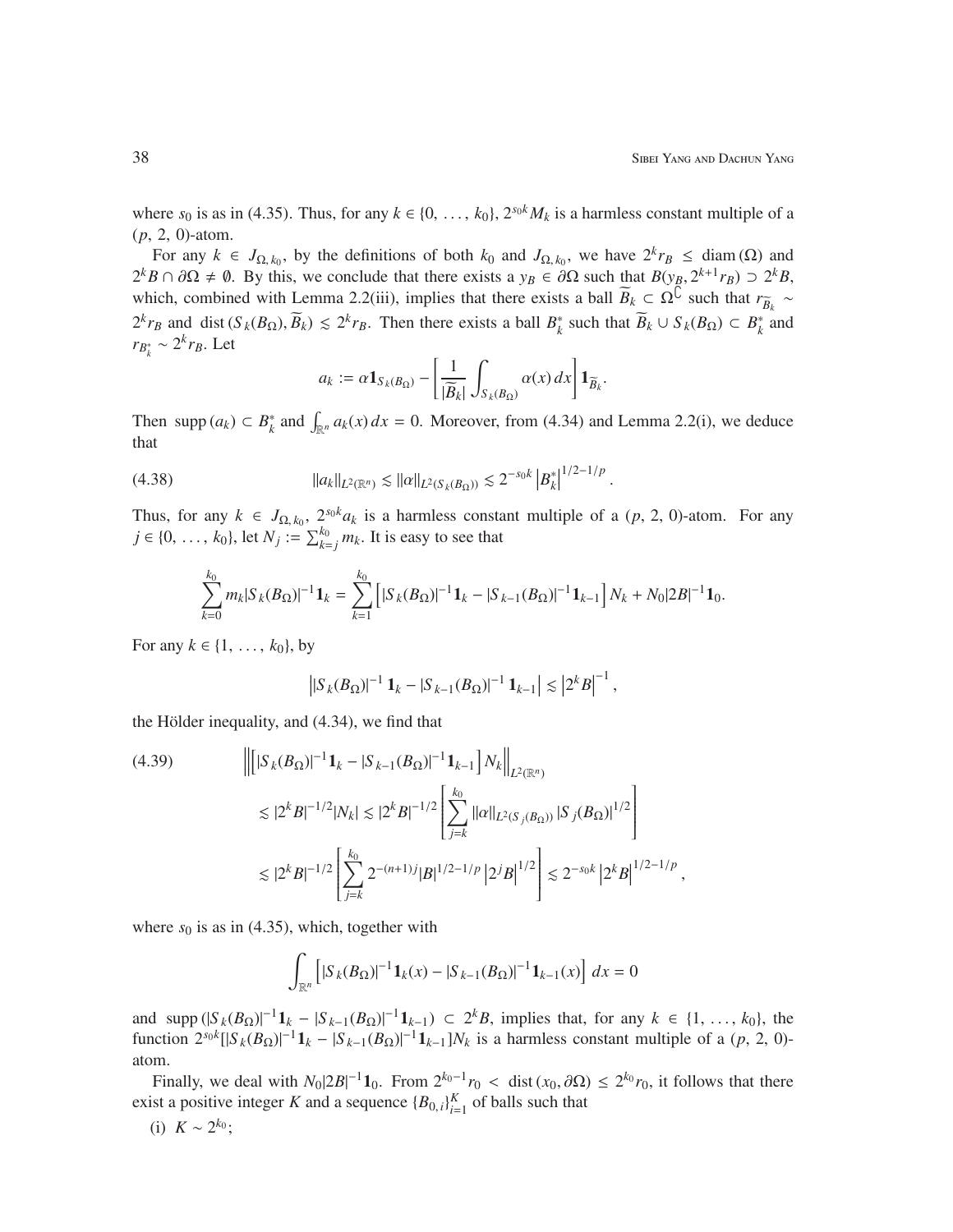- (ii) for any  $i \in \{1, ..., K\}$ ,  $r_{B_{0,i}} = 2r_0$  and  $B_{0,i} \subset \Omega$ ;
- (iii) for any *i* ∈ {1, ..., *K* − 1}, *B*<sub>0,*i*</sub> ∩ *B*<sub>0,*i*+1</sub> ≠  $\emptyset$  and dist (*B*<sub>0,*i*</sub>,  $\partial$ Ω) ≥ dist (*B*<sub>0,*i*+1</sub>,  $\partial$ Ω);
- (iv)  $2B_{0,K} \cap \partial\Omega \neq \emptyset$ .

By Lemma 2.2(ii), we conclude that there exists a ball  $B_{0,K+1} \subset \Omega^{\mathbb{C}}$  such that  $r_{B_{0,K+1}} \sim r_0$  and dist  $(B_{0,K}, B_{0,K+1})$  ∼  $r_0$ . Let

$$
a_{0,1} := N_0 |2B|^{-1} \mathbf{1}_0 - N_0 |B_{0,1}|^{-1} \mathbf{1}_{B_{0,1}}
$$

and

$$
a_{0,i} := N_0|B_{0,i-1}|^{-1}1_{B_{0,i-1}} - N_0|B_{0,i}|^{-1}1_{B_{0,i}}
$$

with  $i \in \{2, \ldots, K + 1\}$ . Obviously, for any  $i \in \{1, \ldots, K + 1\}$ , from the definition of  $a_{0,i}$ , we deduce that  $\int_{\mathbb{R}^n} a_{0,i}(x) dx = 0$  and there exists a ball  $B_{0,i}^* \subset \mathbb{R}^n$  such that  $\text{supp}(a_{0,i}) \subset B_{0,i}^*$  and

$$
(4.40) \t\t\t r_{B_{0,i}^*} \sim r_B.
$$

Moreover, similarly to the estimation of [65, (3.66)], we have

$$
|N_0| \lesssim 2^{-\frac{n+1}{n}k_0} |B|^{1-1/p}.
$$

For any  $i \in \{1, \ldots, K + 1\}$ , by the definition of  $a_{0,i}$ , (4.40), and (4.41), we conclude that

$$
(4.42) \t\t ||a_{0,i}||_{L^{2}(\mathbb{R}^{n})} \lesssim |N_{0}| |B|^{-1/2} \lesssim 2^{-\frac{n+1}{n}k_{0}} |B|^{1/2-1/p} \sim 2^{-\frac{n+1}{n}k_{0}} |B_{0,i}^{*}|^{1/2-1/p}
$$

which, combined with the facts that  $\int_{\mathbb{R}^n} a_{0,i}(x) dx = 0$  and supp  $(a_{0,i}) \subset B^*_{0,i}$ , further implies that  $2^{\frac{n+1}{n}k_0} a_{0,i}$  is a harmless constant multiple of a  $(p, 2, 0)$ -atom. Let

$$
\widetilde{\alpha}:=\sum_{k=1}^{k_0}M_k+\sum_{k\in J_{\Omega,k_0}}a_k+\sum_{k=1}^{k_0}\left[|S_k(B_\Omega)|^{-1}{\bf 1}_k-|S_{k-1}(B_\Omega)|^{-1}{\bf 1}_{k-1}\right]N_k+\sum_{i=1}^{K+1}a_{0,i}.
$$

It is easy to find that  $\tilde{\alpha}|_{\Omega} = \alpha$ . Moreover, from (4.36), (4.37), (4.38), (4.39), and (4.42), it follows that  $\tilde{\alpha}$  has the following atomic decomposition

$$
\widetilde{\alpha} = \sum_{k=1}^{k_0} 2^{-s_0 k} \left( 2^{s_0 k} M_k \right) + \sum_{k \in J_{\Omega, k_0}} 2^{-s_0 k} \left( 2^{s_0 k} a_k \right)
$$
  
+ 
$$
\sum_{k=1}^{k_0} 2^{-s_0 k} \left\{ 2^{s_0 k} \left[ |S_k (B_{\Omega})|^{-1} \mathbf{1}_k - |S_{k-1} (B_{\Omega})|^{-1} \mathbf{1}_{k-1} \right] N_k \right\}
$$
  
+ 
$$
\sum_{i=1}^{K+1} 2^{-\frac{n+1}{n} k_0} \left[ 2^{\frac{n+1}{n} k_0} a_{0, i} \right]
$$

and

$$
\sum_{k=1}^{k_0} 2^{-s_0kp} + \sum_{k \in J_{\Omega,k_0}} 2^{-s_0kp} + \sum_{k=1}^{k_0} 2^{-s_0kp} + \sum_{i=1}^{K+1} 2^{-\frac{n+1}{n}k_0p}
$$

,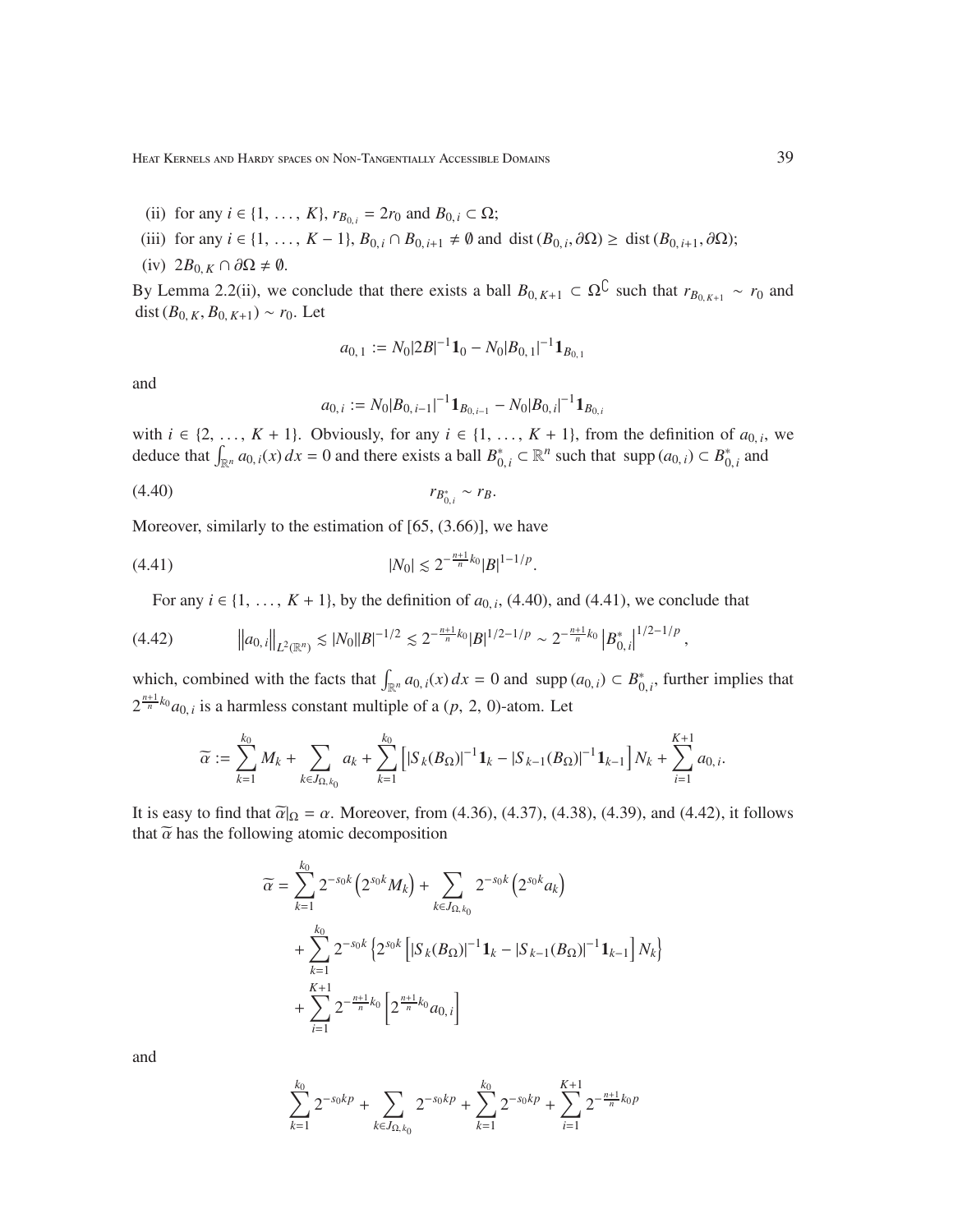40 Sibei Yang and Dachun Yang

$$
\lesssim \sum_{k=1}^{\infty} 2^{-s_0kp} + 2^{k_0}2^{-\frac{n+1}{n}k_0p} \lesssim 1,
$$

which further implies that  $\tilde{\alpha} \in H^p(\mathbb{R}^n)$  and  $\|\tilde{\alpha}\|_{H^p(\mathbb{R}^n)} \leq 1$ . This finishes the proofs of both (4.29) and (4.30), and hence of (4.22).

By  $(4.9)$  and  $(4.22)$ , we obtain

$$
\left[H_{L_D}^p(\Omega)\cap L^2(\Omega)\right]=\left[H_r^p(\Omega)\cap L^2(\Omega)\right],
$$

which, together with the fact that  $H_I^p$  $L_D^p(\Omega) \cap L^2(\Omega)$  and  $H_r^p(\Omega) \cap L^2(\Omega)$  are dense, respectively, in the spaces  $H_I^p$  $L_D^p(\Omega)$  and *H*<sup>*p*</sup><sub>*l*</sub><sup>*D*</sup><sub>*l*</sub><sub>*D*</sub><sup>*D*</sup><sub>*D*</sub><sup>*n*</sup><sub>*D*</sub><sup>*n*</sup><sub>*D*</sub><sup>*n*</sup><sub>*D*</sub><sup>*n*</sup><sub>*D*</sub><sup>*n*</sup><sub>*D*</sub><sup>*n*</sup><sub>*D*</sub><sup>*n*</sup><sub>*D*</sub><sup>*n*</sup><sub>*D*</sub><sup>*n*</sup><sub>*D*</sub><sup>*n*</sup><sub>*D*</sub><sup>*n*</sup><sub>*D*</sub><sup>*n*</sup><sub>*D*</sub><sup>*n*</sup><sub>*n*</sub><sup>*n*</sup><sub>*n*</sub><sup>*n*</sup><sub>*n*</sub><sup>*n*</sup></sup>*n*<sup>*n*</sup><sub>*n*</sub>  $L_D$ <sup>*p*</sup>(Ω) and *H<sup>p</sup>*</sup>(Ω) coincide with equivalent quasi-norms. This finishes the proof of Theorem 1.5.

### 5 Proof of Theorem 1.8

In this section, we prove Theorem 1.8. We begin with establishing the following estimates for the kernels of the family  $\{(tL_D)^k e^{-tL_D}\}_{t>0}$  of operators.

**Lemma 5.1.** *Let*  $n \geq 2$ ,  $\Omega \subset \mathbb{R}^n$  *be a bounded* NTA *domain, the real-valued, bounded, and measurable matrix A satisfy* (1.3)*, and L<sub>D</sub> be as in* (1.4)*. Assume that*  $p_0 \in (2, \infty)$  *is as in Lemma 3.6 and*  $q \in (2, p_0)$ *. For any given*  $k \in \mathbb{N}$ *, denote by*  $\{K_{t,k}^{L_D}\}$  $\{t_{L,k}\}_{t>0}$  the kernels of the family  $\{(tL_D)^ke^{-tL_D}\}_{t>0}$ *of operators. Then there exist positive constants C and c, depending on n*, *p, k, and* Ω*, such that, for any r*  $\in$  (0, diam ( $\Omega$ ))*, y*  $\in$   $\Omega$ *, and t*  $\in$  (0,  $\infty$ )*,* 

$$
\left[\int_{\{x\in\Omega:\ r\leq |x-y|\leq 2r\}} \left|\nabla_x K_{t,k}^{L_D}(x,y)\right|^q\,dx\right]^{1/q}\leq Cr^{\frac{n}{q}-1}t^{-\frac{n}{2}}e^{-\frac{r^2}{ct}}.
$$

*Proof.* Assume that  $f \in L^2(\Omega)$  and  $u \in W_0^{1,2}$  $0^{1,2}(\Omega)$  is a weak solution of the Dirichlet boundary value problem (1.1). Let  $\eta \in C_c^{\infty}(\mathbb{R}^n)$ . Then

(5.1) 
$$
- \text{div} (A \nabla (u\eta)) = - \text{div} (u A \nabla \eta) - A \nabla u \cdot \nabla \eta + f \eta
$$

in the sense of (1.8). Indeed, for any  $\varphi \in C_c^{\infty}(\Omega)$ ,

$$
\int_{\Omega} A(x) \nabla(u\eta)(x) \cdot \nabla \varphi(x) dx
$$
\n
$$
= \int_{\Omega} A(x) \eta(x) \nabla u(x) \cdot \nabla \varphi(x) dx + \int_{\Omega} A(x) u(x) \nabla \eta(x) \cdot \nabla \varphi(x) dx
$$
\n
$$
= \int_{\Omega} A(x) \nabla u(x) \cdot \nabla(\eta \varphi)(x) dx - \int_{\Omega} A(x) \nabla u(x) \cdot \nabla \eta(x) \varphi(x) dx
$$
\n
$$
+ \int_{\Omega} A(x) u(x) \nabla \eta(x) \cdot \nabla \varphi(x) dx
$$
\n
$$
= \int_{\Omega} f(x) \eta(x) \varphi(x) dx - \int_{\Omega} A(x) \nabla u(x) \cdot \nabla \eta(x) \varphi(x) dx
$$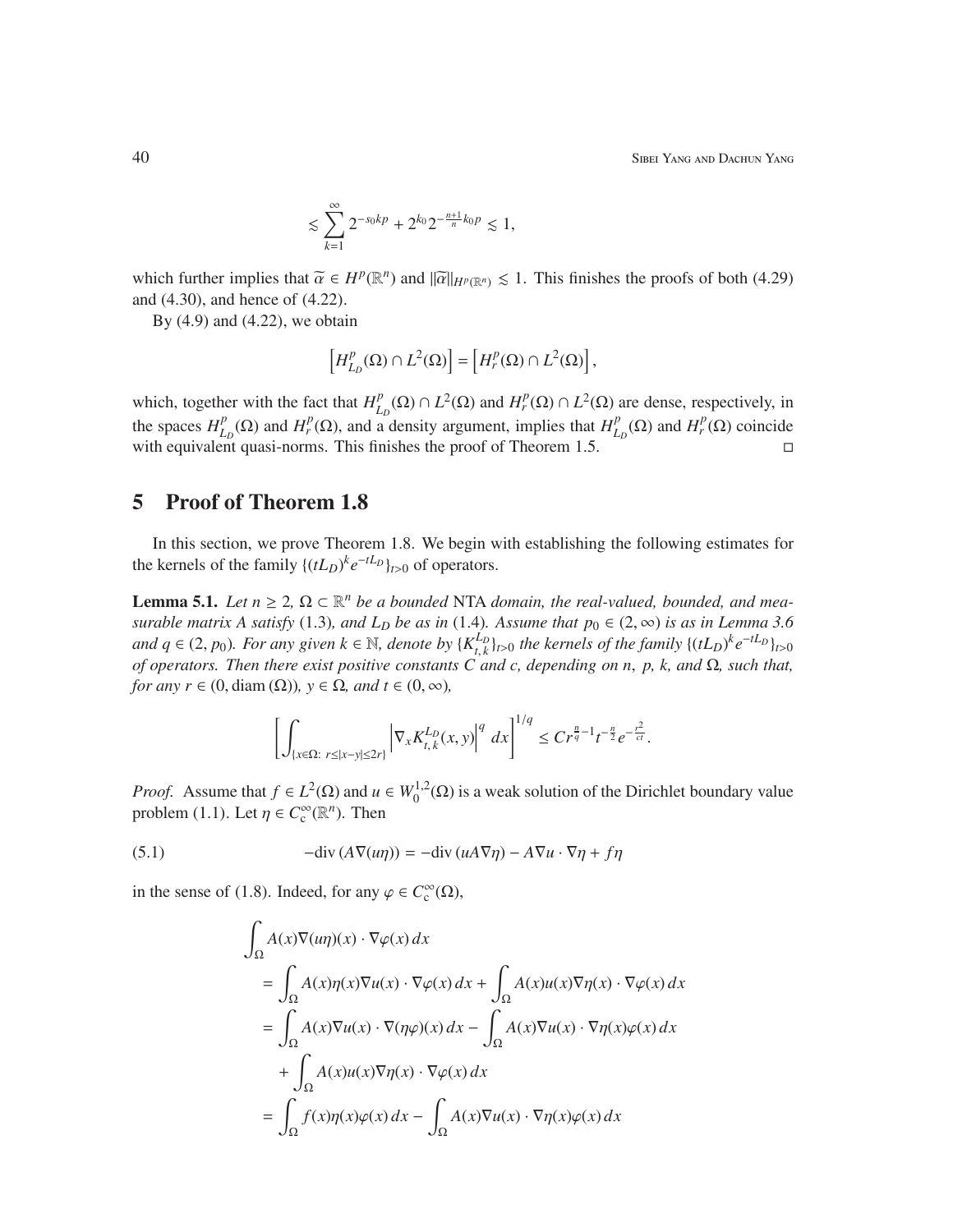$$
+ \int_{\Omega} A(x)u(x)\nabla \eta(x) \cdot \nabla \varphi(x) \, dx,
$$

which implies that  $(5.1)$  holds true.

Let  $t \in (0, \infty)$ ,  $y \in \Omega$ ,  $r \in (0, \text{diam}(\Omega))$ ,  $u_t := K_{t,k}^{L_D}$ *t*<sub>*t*</sub>,*k*</sub>(⋅, *y*), and *f* :=  $-\frac{d}{dt}K_{t,k}^{L_D}$  $\sum_{t,k}^{L_D} (\cdot, y)$ . Then  $L_D u_t = f$ in the sense of (1.8). Take  $\eta \in C_c^{\infty}(\mathbb{R}^n)$  satisfying  $\eta \equiv 1$  on  $\{x \in \mathbb{R}^n : r \le |x - y| \le 2r\}$ ,

$$
\operatorname{supp}\left(\eta\right) \subset \left\{x \in \mathbb{R}^n: \; \frac{5r}{6} \leq |x-y| \leq \frac{13r}{6}\right\},\;
$$

and  $|\nabla \eta| \leq r^{-1}$ . Assume that  $q \in (2, p_0)$  and  $p \in (1, n)$  satisfy  $\frac{1}{p} - \frac{1}{q}$  $\frac{1}{q} = \frac{1}{n}$  $\frac{1}{n}$ . Then, by Lemmas 3.6 and 3.7, and (5.1), we conclude that

$$
(5.2) \t\t ||\nabla(u_t\eta)||_{L^q(\Omega;\mathbb{R}^n)} \lesssim ||u_t A \nabla \eta||_{L^q(\Omega;\mathbb{R}^n)} + ||A \nabla u_t \cdot \nabla \eta||_{L^p(\Omega)} + ||f\eta||_{L^p(\Omega)}.
$$

Let  $S_1 := \{x \in \Omega : r \le |x - y| \le 2r\}$  and  $S_2 := \{x \in \Omega : \frac{5r}{6}$  $\frac{5r}{6} \le |x - y| \le \frac{13r}{6}$ . Then, from (5.2), we deduce that

$$
(5.3) \t\t ||\nabla u_t||_{L^q(S_1;\mathbb{R}^n)} \lesssim r^{-1}||u_t||_{L^q(S_2)} + r^{-1}||\nabla u_t||_{L^p(S_2;\mathbb{R}^n)} + \left\|\frac{du_t}{dt}\right\|_{L^p(S_2)}
$$

We first assume that  $p \le 2$ . Similarly to the proof of [3, Proposition 16], we have

$$
\|\nabla u_t\|_{L^2(S_2;\mathbb{R}^n)} \lesssim t^{-\frac{1}{2}-\frac{n}{4}} \left(\frac{r}{t^{1/2}}\right)^{\frac{n-2}{2}} e^{-\frac{r^2}{ct}},
$$

which, together with the Hölder inequality, implies that

$$
(5.4) \t\t\t r^{-1} \|\nabla u_t\|_{L^p(S_2;\mathbb{R}^n)} \lesssim r^{-1} \|\nabla u_t\|_{L^2(S_2;\mathbb{R}^n)} |S_2|^{\frac{1}{p}-\frac{1}{2}} \lesssim r^{\frac{n}{q}-1} t^{-\frac{n}{2}} e^{-\frac{t^2}{ct}}.
$$

Furthermore, by [51, Theorem 6.17] and (1.5), we find that, for any  $x \in \Omega$ ,

(5.5) 
$$
|u_t(x)| + t \left| \frac{du_t(x)}{dt} \right| \lesssim t^{-\frac{n}{2}} e^{-\frac{|x-y|^2}{ct}},
$$

which further implies that

$$
r^{-1}||u_t||_{L^q(S_2)} + \left\|\frac{du_t}{dt}\right\|_{L^p(S_2)} \lesssim r^{-1}r^{\frac{n}{q}}t^{-\frac{n}{2}}e^{-\frac{r^2}{ct}} + t^{-1}r^{\frac{n}{p}}t^{-\frac{n}{2}}e^{-\frac{r^2}{ct}} \leq r^{\frac{n}{q}-1}t^{-\frac{n}{2}}e^{-\frac{r^2}{ct}}.
$$

From this, (5.3), and (5.4), it follows that

(5.6) 
$$
\|\nabla u_t\|_{L^q(S_1;\mathbb{R}^n)} \lesssim r^{\frac{n}{q}-1}t^{-\frac{n}{2}}e^{-\frac{t^2}{ct}}.
$$

This finishes the proof of the present lemma in the case that  $p \le 2$ .

When  $p > 2$ , take  $i_0 \in \mathbb{N}$  and  $1 < p_{i_0} \le 2 < p_{i_0-1} < \cdots < p_1 := p < q$  such that  $\frac{1}{p_{i+1}} - \frac{1}{p_i} = \frac{1}{n}$ for any *i* ∈ {1, ..., *i*<sub>0</sub> − 1}. Then, using a simple iteration argument, (5.3), (5.5), and (5.6), we conclude that (5.6) also holds true in this case that  $p > 2$ . This finishes the proof of Lemma  $5.1.$ 

.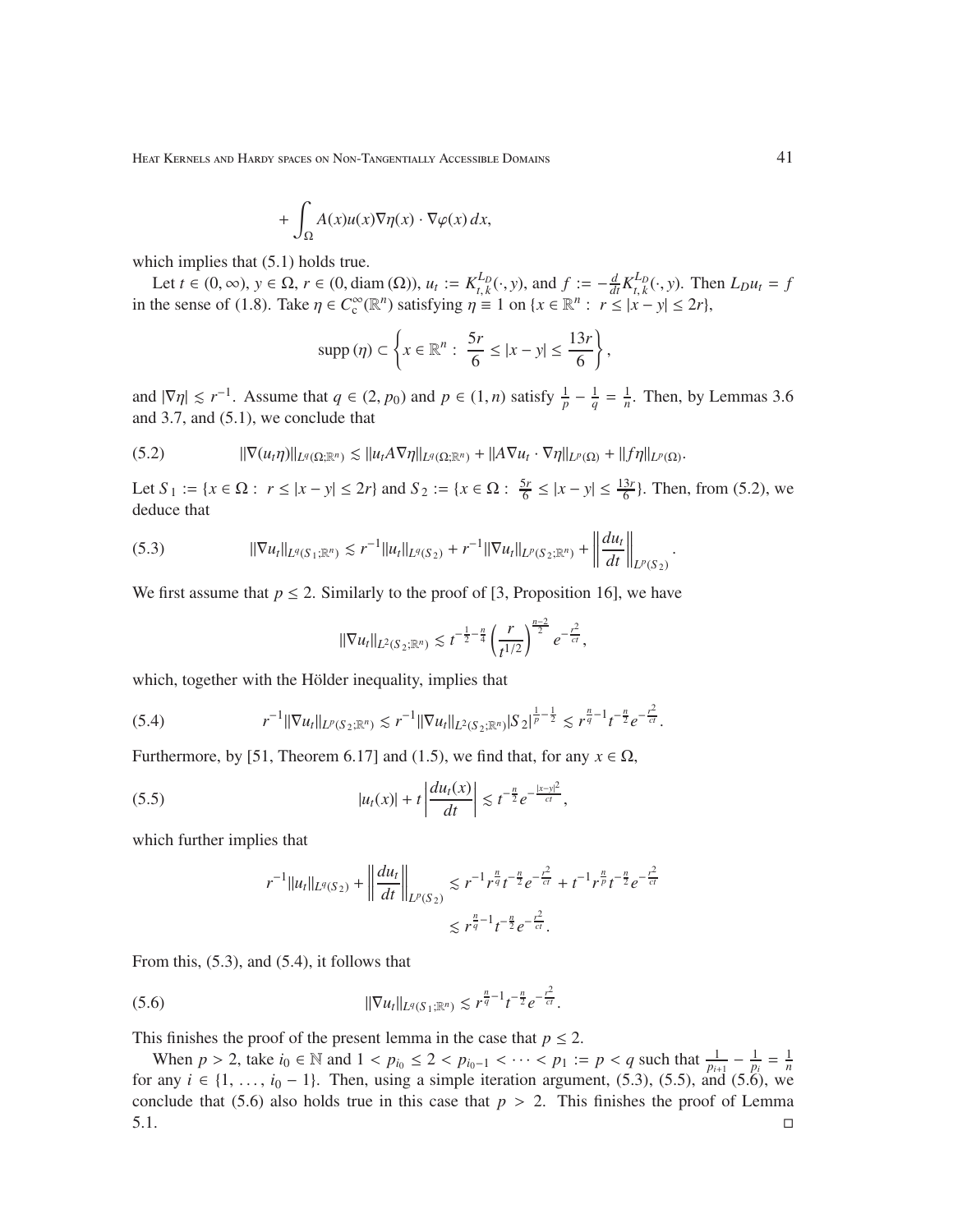Moreover, to show Theorem 1.8, we need the following uniform boundedness of the family {  $\sqrt{t}\nabla e^{-tL_D}$ <sub>*t*>0</sub> of operators on  $L^p(\Omega)$ , whose proof is similar to that of [4, Proposition 22]; we omit the details here.

**Lemma 5.2.** Let  $n \geq 2$ ,  $\Omega \subset \mathbb{R}^n$  be a bounded NTA domain, the real-valued, bounded, and mea*surable matrix A satisfy* (1.3)*, and L<sub>D</sub> be as in* (1.4)*. Then there exists an*  $\epsilon_0 \in (0, \infty)$ *, depending only on n and*  $\mu_0$ *, such that, for any given*  $p \in (2 - \epsilon_0, 2 + \epsilon_0)$ *, the family {* $\sqrt{t} \nabla e^{-tL_D}$ }<sup>*t*</sup><sub>1</sub>, *of operators is uniformly bounded on*  $L^p(\Omega)$ *.* 

Now, we prove Theorem 1.8 by using Lemmas 3.6, 5.1, and 5.2.

*Proof of Theorem 1.8.* We first show (i). By Lemma 3.6, we find that the conclusion of (i) holds true when  $q \in (2, p_0)$ . We assume that (ii) holds true, and use the conclusion of (ii) to finish the proof of (i). Define a linear operator  $\widetilde{\nabla L_D^{-1}}$  on  $\mathbb{R}^n$  as follows. Let  $p \in [1, n)$  and  $q \in [\frac{n}{n-1}]$  $\frac{n}{n-1}$ , ∞) satisfy  $\frac{1}{p} - \frac{1}{q} = \frac{1}{n}$ . For any  $f \in L^p(\mathbb{R}^n)$  when  $p \in (1, n)$ , or  $f \in H^1(\mathbb{R}^n)$ , and any  $x \in \mathbb{R}^n$ , let

$$
\widetilde{\nabla L_D^{-1}}(f)(x) := \begin{cases} \nabla L_D^{-1}(f|_{\Omega})(x) & \text{when } x \in \Omega, \\ 0 & \text{when } x \in \Omega^{\complement}. \end{cases}
$$

Then, from Lemma 3.6, it follows that, when  $q \in (2, p_0)$ ,

$$
(5.7) \qquad \left\|\widetilde{\nabla L_D^{-1}}(f)\right\|_{L^q(\mathbb{R}^n;\mathbb{R}^n)} = \left\|\nabla L_D^{-1}(f|_{\Omega})\right\|_{L^q(\Omega;\mathbb{R}^n)} \lesssim \|f|_{\Omega}\|_{L^p(\Omega)} \lesssim \|f\|_{L^p(\mathbb{R}^n)}.
$$

Thus, the operator  $\widetilde{\nabla L_D^{-1}}$  is bounded from  $L^p(\mathbb{R}^n)$  to  $L^q(\mathbb{R}^n;\mathbb{R}^n)$ . Moreover, by (ii), we conclude that

$$
(5.8)\qquad \qquad \left\|\widetilde{\nabla L_D^{-1}}(f)\right\|_{L^{\frac{n}{n-1}}(\mathbb{R}^n;\mathbb{R}^n)}=\left\|\nabla L_D^{-1}(f|_{\Omega})\right\|_{L^{\frac{n}{n-1}}(\Omega;\mathbb{R}^n)}\lesssim\|f|_{\Omega}\|_{H^1(\Omega)}\lesssim\|f\|_{H^1(\mathbb{R}^n)},
$$

which further implies that  $\widetilde{\nabla L_D^{-1}}$  is bounded from  $H^1(\mathbb{R}^n)$  to  $L^{\frac{n}{n-1}}(\mathbb{R}^n;\mathbb{R}^n)$ . Recall that, for any *q* ∈ (1, ∞), the Hardy space *H*<sup>*q*</sup>( $\mathbb{R}^n$ ) is just the Lebesgue space *L*<sup>*q*</sup>( $\mathbb{R}^n$ ). From this, (5.7), (5.8), and the complex interpolation theory of Hardy spaces on  $\mathbb{R}^n$  (see, for instance, [42, Theorem 8.1 and (9.3)]), we deduce that  $\widetilde{\nabla L_D^{-1}}$  is bounded from  $L^p(\mathbb{R}^n)$  to  $L^q(\mathbb{R}^n; \mathbb{R}^n)$  for any given  $p \in (1, \frac{np_0}{n+p_0})$  $\frac{np_0}{n+p_0}$ ) and  $q \in (\frac{n}{n-1})$  $\frac{n}{p-1}$ , *p*<sub>0</sub>) satisfying  $\frac{1}{p} - \frac{1}{q}$  $\frac{1}{q} = \frac{1}{n}$  $\frac{1}{n}$ , which, combined with the definition of  $\widetilde{\nabla L_D^{-1}}$ , implies that the operator  $\nabla L_D^{-1}$  is bounded from  $L^p(\Omega)$  to  $L^q(\Omega; \mathbb{R}^n)$  for any given  $p \in (1, \frac{np_0}{n+p_0})$  $\frac{np_0}{n+p_0}$ ) and  $q \in (\frac{n}{n-p_0})$  $\frac{n}{n-1}, p_0)$ satisfying  $\frac{1}{p} - \frac{1}{q} = \frac{1}{n}$ . This finishes the proof of (i).

Now, we prove (ii). Let  $p \in (\frac{n}{n+1}, 1]$  and  $q \in (1, \frac{n}{n-1}]$  $\frac{n}{n-1}$ ] satisfy  $\frac{1}{p} - \frac{1}{q} = \frac{1}{n}$ , and  $f \in H_L^p$  $L_D^p(\Omega) \cap L^2(\Omega)$ . Take  $1 < p_1 < 2 < q_1 < \min\{p_0, 2 + \epsilon_0\}$  such that  $\frac{1}{q_1} - \frac{1}{p_1} = \frac{1}{q} - \frac{1}{p}$ , where  $p_0$  and  $\epsilon_0$  are, respectively, as in Lemmas 3.6 and 5.2. Let  $\epsilon \in (\frac{n}{p})$  $\frac{n}{p}$ , ∞) and *M* ∈ N ∩ (max $\{\frac{n}{2p}\}$  $\frac{n}{2p}$ ,  $\frac{1+\epsilon}{2}$  $\frac{1}{2}$ ,  $\infty$ ). Then there exist  $\{\lambda_j\}_{j=1}^{\infty} \subset \mathbb{C}$  and a sequence  $\{\alpha_j\}_{j=1}^{\infty}$  of  $(p, q_1, M, \epsilon)_{L_p}$ -molecules associated, respectively, with the balls  ${B_{\Omega, j}}_{j=1}^{\infty}$  such that

$$
(5.9) \t\t f = \sum_{j=1}^{\infty} \lambda_j \alpha_j
$$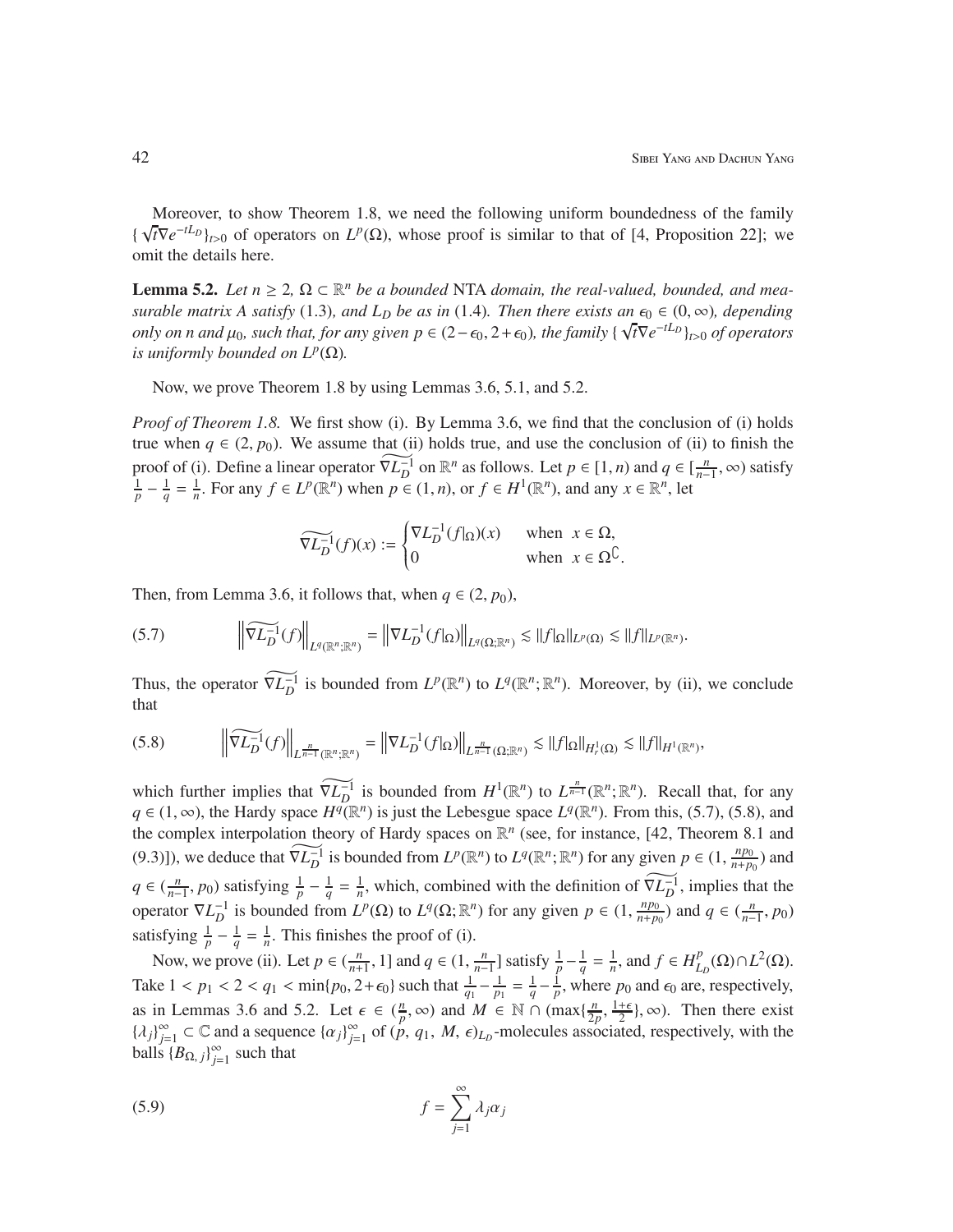in  $L^2(\Omega)$ , and

(5.10) 
$$
||f||_{H_{L_p}^p(\Omega)} \sim \left(\sum_{j=0}^{\infty} |\lambda_j|^p\right)^{1/p},
$$

where, for any  $j \in \mathbb{N}$ ,  $B_{\Omega, j} := B_j \cap \Omega$ , and  $B_j := B(x_j, r_j)$  with  $x_j \in \Omega$  and  $r_j \in (0, \text{diam}(\Omega))$  is a ball of  $\mathbb{R}^n$ . To finish the proof of (ii), it suffices to prove that, for any  $(p, q_1, M, \epsilon)_{L_p}$ -molecule  $\alpha$ associated with the ball  $B_{\Omega} := B \cap \Omega$ ,

(5.11) 
$$
\|\nabla L_D^{-1}(\alpha)\|_{L^q(\Omega;\mathbb{R}^n)} \lesssim 1.
$$

Indeed, if (5.11) holds true, then, by (5.9), (5.10), (5.11), and  $q > 1 \ge p$ , we find that

$$
\begin{aligned} \|\nabla u\|_{L^q(\Omega;\mathbb{R}^n)}&=\left\|\nabla L_D^{-1}(f)\right\|_{L^q(\Omega;\mathbb{R}^n)}\leq \sum_{j=1}^\infty |\lambda_j|\left\|\nabla L_D^{-1}(\alpha_j)\right\|_{L^q(\Omega;\mathbb{R}^n)}\\ &\lesssim \sum_{j=0}^\infty |\lambda_j|\lesssim \left(\sum_{j=0}^\infty |\lambda_j|^p\right)^{1/p}\sim \|f\|_{H_{L_D}^p(\Omega)}, \end{aligned}
$$

which implies that (ii) holds true.

Next, we prove (5.11). From Lemma 3.6, it follows that  $\nabla L_D^{-1}$  is bounded from  $L^{p_1}(\Omega)$  to  $L^{q_1}(\Omega; \mathbb{R}^n)$ , which, together with the Hölder inequality and  $\frac{1}{p_1} - \frac{1}{q_1} = \frac{1}{p} - \frac{1}{q}$ , implies that

$$
(5.12) \t\t \|\nabla L_D^{-1}(\alpha)\|_{L^q(8B_{\Omega};\mathbb{R}^n)} \leq \|\nabla L_D^{-1}(\alpha)\|_{L^{q_1}(8B_{\Omega};\mathbb{R}^n)} |8B_{\Omega}|^{\frac{1}{q} - \frac{1}{q_1}} \leq 1.
$$

For any  $j \in \mathbb{N}$  with  $j \geq 3$ , let  $\widetilde{S}_j(B_\Omega) := (2^{j+3}B_\Omega)\setminus(2^{j-3}B_\Omega)$  and  $E_j(B_\Omega) := \Omega\setminus\widetilde{S}_j(B_\Omega)$ . Then, by the equation

$$
\nabla L_D^{-1}(\alpha) = \int_0^\infty \nabla e^{-tL_D}(\alpha) dt
$$

and the Minkowski inequality, we conclude that

(5.13) 
$$
\left\| \nabla L_D^{-1}(\alpha) \right\|_{L^q(S_j(B_{\Omega});\mathbb{R}^n)} \leq \int_0^{r_B^2} \left\| \nabla e^{-tL_D}(\alpha) \right\|_{L^q(S_j(B_{\Omega});\mathbb{R}^n)} dt + \int_{r_B^2}^{\infty} \cdots
$$
  
=: I + II.

For the term I, we have

(5.14) 
$$
I = \int_0^{r_B^2} \left\| \nabla e^{-tL_D} \left( \alpha \mathbf{1}_{\overline{S}_j(B_{\Omega})} \right) \right\|_{L^q(S_j(B_{\Omega});\mathbb{R}^n)} dt + \int_0^{r_B^2} \left\| \nabla e^{-tL_D} \left( \alpha \mathbf{1}_{E_j(B_{\Omega})} \right) \right\|_{L^q(S_j(B_{\Omega});\mathbb{R}^n)} dt =: I_1 + I_2.
$$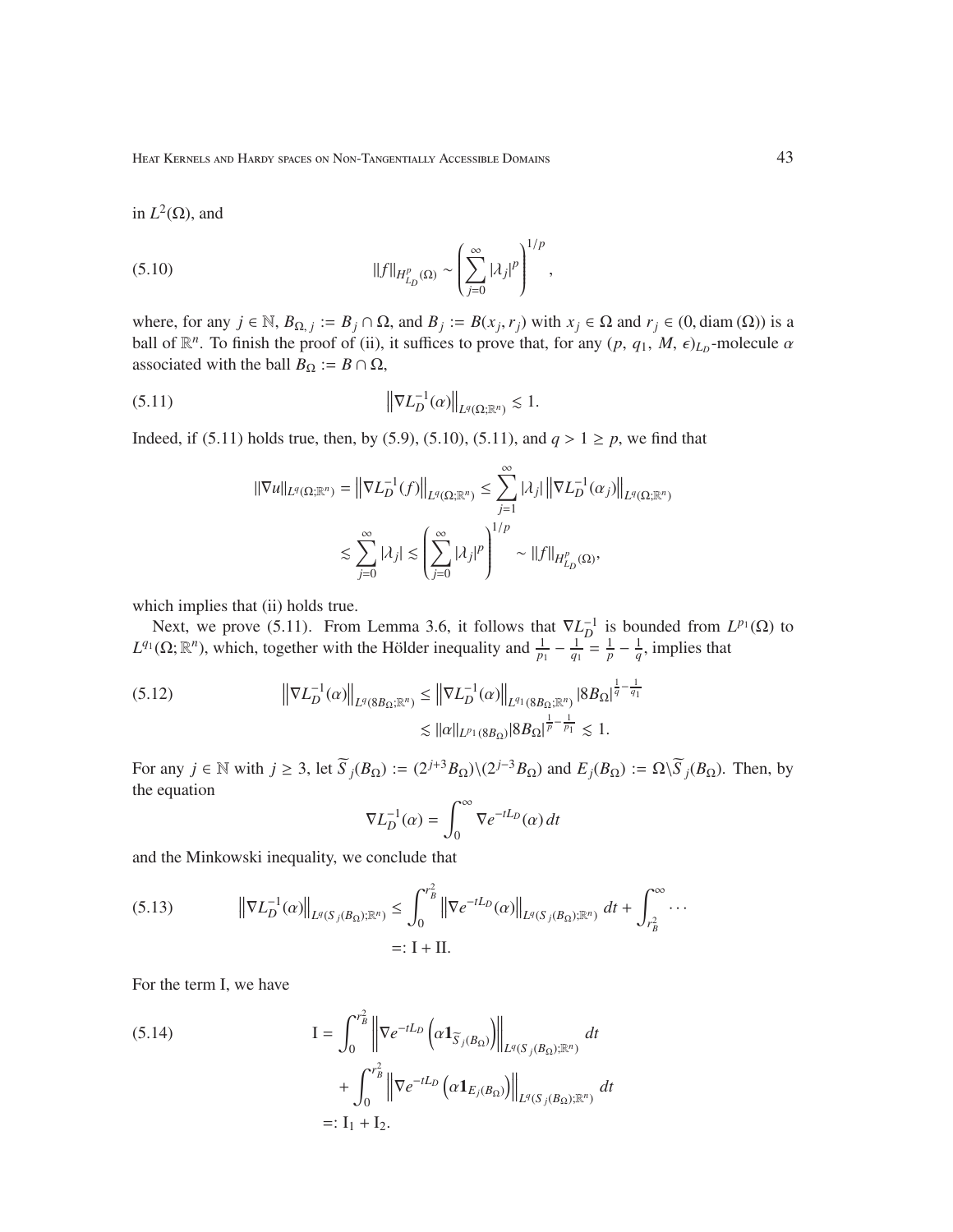From Lemma 5.2, the Hölder inequality, and  $\frac{1}{p} - \frac{1}{q} = \frac{1}{n}$ , we deduce that

$$
(5.15) \tI1 \lesssim \int_0^{r_B^2} \left\| \nabla e^{-tL_D} \left( \alpha \mathbf{1}_{\widetilde{S}_j(B_{\Omega})} \right) \right\|_{L^{q_1}(S_j(B_{\Omega});\mathbb{R}^n)} |2^j B_{\Omega}|^{\frac{1}{q} - \frac{1}{q_1}} dt
$$
  

$$
\lesssim 2^{-j\epsilon} |2^j B_{\Omega}|^{\frac{1}{q_1}} |B_{\Omega}|^{-\frac{1}{p}} |2^j B_{\Omega}|^{\frac{1}{q} - \frac{1}{q_1}} \int_0^{r_B^2} t^{-1/2} dt
$$
  

$$
\lesssim 2^{-j(\epsilon - \frac{n}{q})} |B_{\Omega}|^{-\frac{1}{n}} r_B \lesssim 2^{-j(\epsilon - \frac{n}{q})}.
$$

Moreover, by Lemma 5.1, the Minkowski inequality, and  $\frac{1}{p} - \frac{1}{q} = \frac{1}{n}$ , we conclude that

$$
(5.16) \tI_2 \lesssim \int_0^{r_B^2} \left\| \nabla e^{-tL_D} \left( \alpha \mathbf{1}_{E_j(B_{\Omega})} \right) \right\|_{L^{q_1}(S_j(B_{\Omega});\mathbb{R}^n)} \left| 2^j B_{\Omega} \right|^{\frac{1}{q} - \frac{1}{q_1}} dt \n\lesssim \left| 2^j B_{\Omega} \right|^{\frac{1}{q} - \frac{1}{q_1}} \int_0^{r_B^2} \int_{E_j(B_{\Omega})} \left\| \nabla K_t^{L_D}(\cdot, y) \right\|_{L^{q_1}(S_j(B_{\Omega});\mathbb{R}^n)} | \alpha(y) | \, dy dt \n\lesssim \left| 2^j B_{\Omega} \right|^{\frac{1}{q} - \frac{1}{q_1}} \int_0^{r_B^2} (2^j r_B)^{\frac{n}{q_1} - 1} t^{-\frac{n}{2}} e^{-\frac{(2^j r_B)^2}{ct}} |B_{\Omega}|^{1 - \frac{1}{p}} dt \lesssim 2^{-j(\epsilon - \frac{n}{q})}.
$$

For the term II, we have

$$
(5.17) \qquad \qquad \Pi = \int_{r_B^2}^{\infty} \frac{1}{t^M} \left\| \nabla (tL_D)^M e^{-tL_D} \left( \left( L^{-M} \alpha \right) \mathbf{1}_{\widetilde{S}_j(B_{\Omega})} \right) \right\|_{L^q(S_j(B_{\Omega});\mathbb{R}^n)} dt
$$
\n
$$
+ \int_{r_B^2}^{\infty} \frac{1}{t^M} \left\| \nabla (tL_D)^M e^{-tL_D} \left( \left( L_D^{-M} \alpha \right) \mathbf{1}_{E_j(B_{\Omega})} \right) \right\|_{L^q(S_j(B_{\Omega});\mathbb{R}^n)} dt
$$
\n
$$
=: \Pi_1 + \Pi_2.
$$

From the facts that, for any  $t \in (0, \infty)$ ,

$$
\sqrt{t}\nabla(tL_D)^M e^{-tL_D} = 2^{M+\frac{1}{2}} \left( \left(\frac{t}{2}\right)^{1/2} \nabla e^{-\frac{t}{2}L_D} \right) \left(\frac{t}{2}L_D\right)^M e^{-\frac{t}{2}L_D},
$$

 $\left\{ \left( \frac{t}{2} \right)$  $\frac{1}{2}L_D$ )<sup>*M*</sup> $e^{-\frac{1}{2}L_D}$ <sub>*t*</sub>>0</sub> is uniformly bounded on  $L^s(\Omega)$  for any given  $s \in [1, \infty)$  (see, for instance, [51]), and Lemma 5.2, it follows that, for any given  $s \in (2-\epsilon_0, 2+\epsilon_0)$ , { $\sqrt{t}\nabla (tL_D)^M e^{-tL_D}$ }<sub>t>0</sub> is uniformly bounded on  $L^s(\Omega)$ . By this and the Hölder inequality, we find that

II<sup>1</sup> . Z ∞ *r* 2 *B* 1 *tM* ∇(*tLD*) *Me* −*tL<sup>D</sup> L* <sup>−</sup>*M*α <sup>1</sup>*S*e*j*(*B*Ω) *L <sup>q</sup>*<sup>1</sup> (*S <sup>j</sup>*(*B*Ω);R*<sup>n</sup>* ) 2 *<sup>j</sup>B*<sup>Ω</sup> 1 *q* − 1 *q* (5.18) <sup>1</sup> *dt* . 2 −*j*ǫ *r* 2*M B* 2 *<sup>j</sup>B*<sup>Ω</sup> 1 *<sup>q</sup>*<sup>1</sup> |*B*Ω| − 1 *p* 2 *<sup>j</sup>B*<sup>Ω</sup> 1 *q* − 1 *q*1 Z ∞ *r* 2 *B t* <sup>−</sup>(*M*+1/2) *dt* . 2 −*j*(ǫ− *n q* ) *r* 2*M B* |*B*Ω| − 1 *n r* −2*M*+1 *<sup>B</sup>* . 2 −*j*(ǫ− *n q* ) .

Moreover, from the Hölder inequality, the Minkowski inequality, and Lemma 5.1, we deduce that

$$
(5.19) \t\t \t\t \mathcal{H}_2 \lesssim \int_{r_B^2}^{\infty} \frac{1}{t^M} \left\| \nabla (tL_D)^M e^{-tL_D} \left( \left( L_D^{-M} \alpha \right) \mathbf{1}_{E_j(B_{\Omega})} \right) \right\|_{L^{q_1}(S_j(B_{\Omega});\mathbb{R}^n)} \left| 2^j B_{\Omega} \right|^{\frac{1}{q} - \frac{1}{q_1}} dt
$$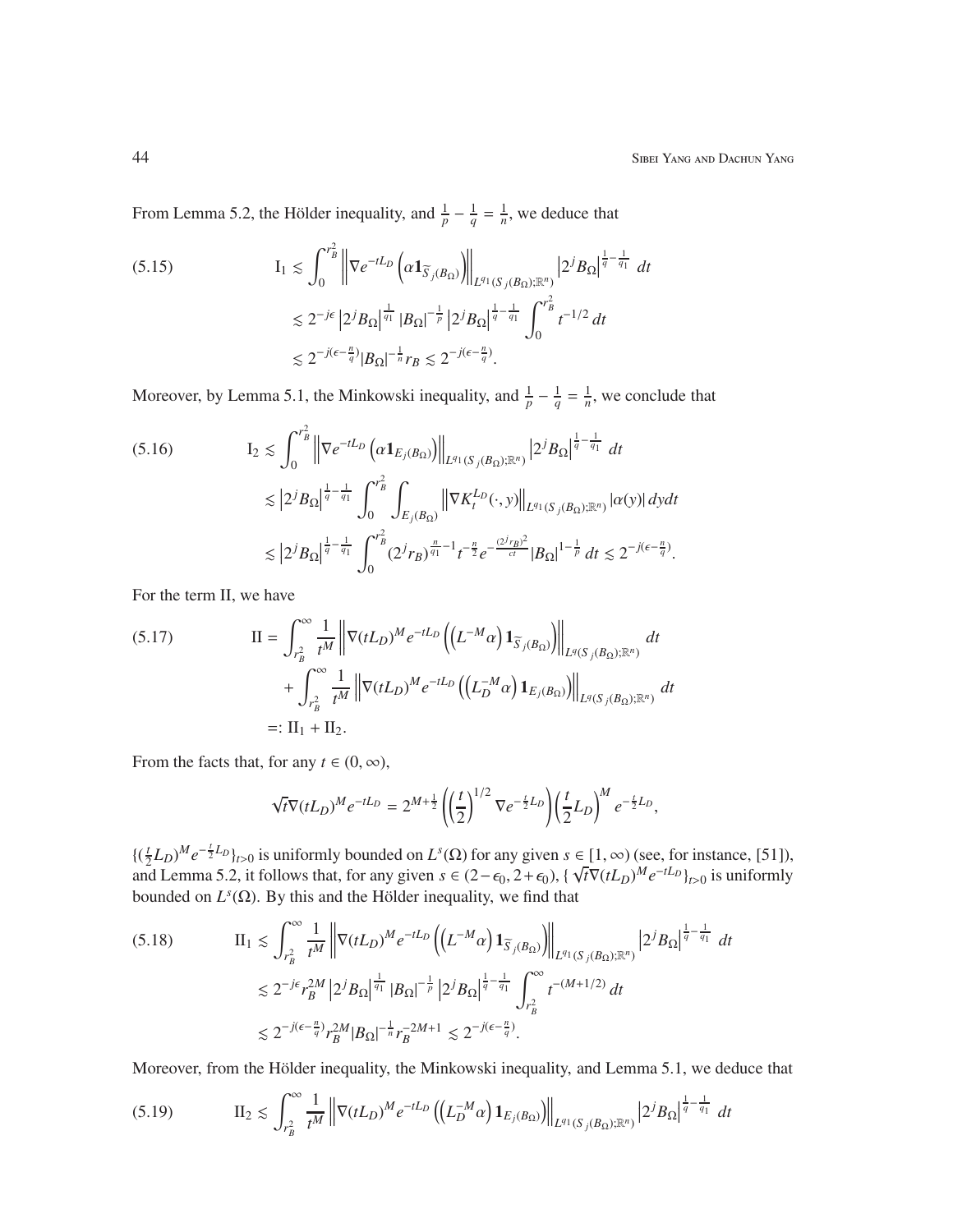$$
\begin{aligned} &\lesssim \left|2^{j}B_{\Omega}\right|^{\frac{1}{q}-\frac{1}{q_{1}}}\int_{r_{B}^{2}}^{\infty}\frac{1}{t^{M}}\int_{E_{j}(B_{\Omega})}\left\|\nabla K_{t,M}^{L_{D}}(\cdot,y)\right\|_{L^{q_{1}}(S_{j}(B_{\Omega});\mathbb{R}^{n})}\left|L_{D}^{-M}\alpha(y)\right|\,dydt\\ &\lesssim \left|2^{j}B_{\Omega}\right|^{\frac{1}{q}-\frac{1}{q_{1}}}\int_{r_{B}^{2}}^{\infty}(2^{j}r_{B})^{\frac{n}{q_{1}}-1}t^{-(M+\frac{n}{2})}e^{-\frac{(2^{j}r_{B})^{2}}{\epsilon t}}r_{B}^{2M}|B_{\Omega}|^{1-\frac{1}{p}}\,dt\\ &\lesssim \left|2^{j}B_{\Omega}\right|^{\frac{1}{q}-\frac{1}{n}}r_{B}^{2M}|B_{\Omega}|^{1-\frac{1}{p}}\int_{r_{B}^{2}}^{\infty}t^{-(M+\frac{n}{2})}\left[\frac{t}{(2^{j}r_{B})^{2}}\right]^{M-1}\,dt\\ &\lesssim 2^{-j(2M-1-\frac{n}{q})}\lesssim 2^{-j(\epsilon-\frac{n}{q})}. \end{aligned}
$$

Thus, by (5.13) through (5.19), we conclude that, for any  $j \in \mathbb{N}$  with  $j \ge 3$ ,

$$
||\nabla L_D^{-1}(\alpha)||_{L^q(S_j(B_\Omega);\mathbb{R}^n)} \lesssim 2^{-j(\epsilon - \frac{n}{q})},
$$

which, combined with (5.12) and  $\epsilon > \frac{n}{p} > \frac{n}{q}$  $\frac{n}{q}$ , further implies that

$$
\left\|\nabla L_D^{-1}(\alpha)\right\|_{L^q(\Omega;\mathbb{R}^n)} \le \left\|\nabla L_D^{-1}(\alpha)\right\|_{L^q(8B_{\Omega};\mathbb{R}^n)} + \sum_{j=3}^{\infty} \left\|\nabla L_D^{-1}(\alpha)\right\|_{L^q(S_j(B_{\Omega});\mathbb{R}^n)} \lesssim 1.
$$

Thus, (5.11) holds true. This finishes the proof of (ii).

Finally, we show (iii). Let  $p \in (\frac{n}{n+2}, \frac{n}{n+1}]$  and  $q \in (\frac{n}{n+1}, 1]$  satisfy  $\frac{1}{p} - \frac{1}{q} = \frac{1}{n}$ , and  $f \in H_L^p$  $^p_{{L_D}}(\Omega)$  ∩ *L*<sup>2</sup>(Ω). Take 1 < *p*<sub>2</sub> < 2 < *q*<sub>2</sub> < min{*p*<sub>0</sub>, 2 +  $\epsilon$ <sub>0</sub>} such that  $\frac{1}{q_2} - \frac{1}{p_2} = \frac{1}{q} - \frac{1}{p}$ , where *p*<sub>0</sub> and  $\epsilon$ <sub>0</sub> are, respectively, as in Lemmas 3.6 and 5.2. Let  $\epsilon \in (\frac{n}{p})$  $\frac{n}{p}$ , ∞) and *M* ∈ N∩(max $\{\frac{n}{2p}\}$  $\frac{\dot{n}}{2p}$ ,  $\frac{1+\epsilon}{2}$  $\frac{1}{2}$ ,  $\infty$ ). Then there exist  $\{\lambda_j\}_{j=1}^{\infty} \subset \mathbb{C}$  and a sequence  $\{\alpha_j\}_{j=1}^{\infty}$  of  $(p, q_2, M, \epsilon)_{L_p}$ -molecules associated, respectively, with the balls  ${B_{\Omega,j}}_{j=1}^{\infty}$  such that (5.9) and (5.10) hold true. To finish the proof of (iii), it suffices to show that, for any  $(p, q_2, M, \epsilon)_{L_p}$ -molecule  $\alpha$ , the zero extension of  $\nabla L_D^{-1}(\alpha)$  from  $\Omega$  to  $\mathbb{R}^n$ , denoted by  $\widehat{\nabla L_D^{-1}(\alpha)}$ , is a harmless constant multiple of a  $(q, q_2, 0, \epsilon)$ -molecule associated with the ball *B*. Indeed, if this claim holds true, then, by this,  $p < q$ , (5.9), and (5.10), we find that the zero extension of  $\nabla L_D^{-1}(f)$  from Ω to  $\mathbb{R}^n$ , denoted by  $\widehat{\nabla L_D^{-1}(f)}$ , belongs to  $H^q(\mathbb{R}^n; \mathbb{R}^n)$ , and

$$
\left\| \nabla \widetilde{L_D^{-1}(f)} \right\|_{H^q(\mathbb{R}^n;\mathbb{R}^n)} \lesssim \left( \sum_{j=0}^{\infty} |\lambda_j|^q \right)^{1/q} \lesssim \left( \sum_{j=0}^{\infty} |\lambda_j|^p \right)^{1/p} \sim ||f||_{H^p_{L_D}(\Omega)},
$$

which further implies that  $\nabla u = \nabla L_D^{-1}(f) \in H_z^q(\mathbb{R}^n; \mathbb{R}^n)$  and

$$
\|\nabla u\|_{H^q_2(\Omega;\mathbb{R}^n)} = \left\|\nabla L_D^{-1}(f)\right\|_{H^q_2(\Omega;\mathbb{R}^n)} \lesssim \|f\|_{H^p_{L_D}(\Omega)}.
$$

Thus, (iii) holds true.

Let  $\alpha$  be a  $(p, q_2, M, \epsilon)_{L_p}$ -molecule. Now, we prove that  $\nabla \widetilde{L_p}(a)$  is a harmless constant multiple of a  $(q, q_2, 0, \epsilon)$ -molecule associated with the ball *B*. Take a ball  $B_0 \subset \mathbb{R}^n$  such that  $\Omega \subset B_0$ , and  $\varphi \in C_c^{\infty}(\mathbb{R}^n)$  satisfies that  $\varphi \equiv 1$  on  $B_0$ . From  $\alpha \in L^{p_2}(\Omega)$  and (i), we deduce that  $L_D^{-1}(\alpha) \in W_0^{1,q_2}$  $0^{1,q_2}(\Omega)$ , which, together with that  $\varphi \equiv 1$  on  $B_0$ , further implies that

$$
(5.21) \qquad \int_{\mathbb{R}^n} \widehat{\nabla L_D^{-1}(\alpha)}(x) dx = \int_{\mathbb{R}^n} \widehat{\nabla L_D^{-1}(\alpha)}(x) \varphi(x) dx = - \int_{\mathbb{R}^n} L_D^{-1}(\alpha)(x) \nabla \varphi(x) dx = 0.
$$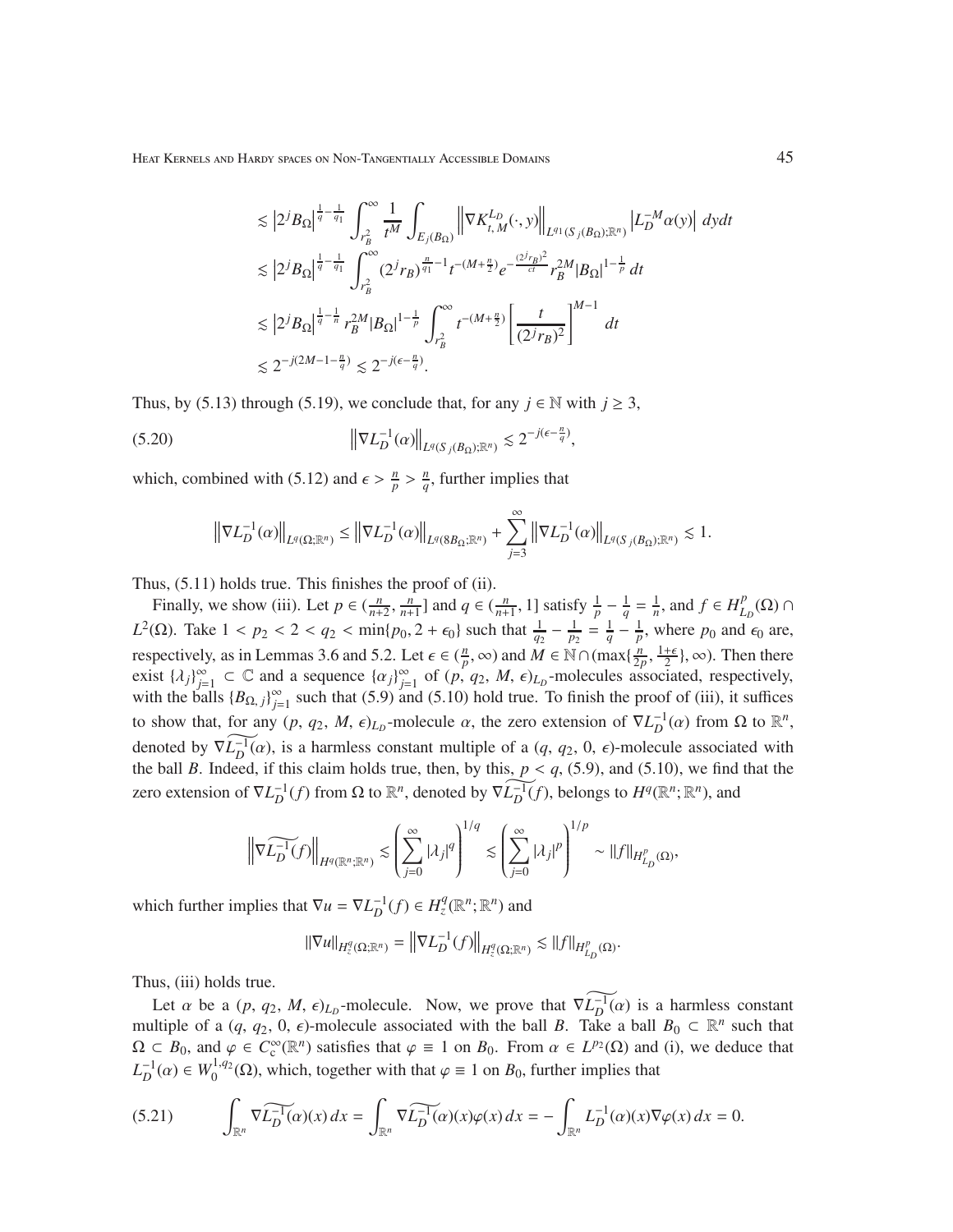Furthermore, by (i), we find that  $\nabla L_D^{-1}$  is bounded from  $L^{p_2}(\Omega)$  to  $L^{q_2}(\Omega; \mathbb{R}^n)$ , which, combined with  $\frac{1}{q_2} - \frac{1}{p_2} = \frac{1}{q} - \frac{1}{p}$ , implies that

$$
(5.22) \t\t \|\nabla \widetilde{L^{-1}(\alpha)}\|_{L^{q_2}(4B;\mathbb{R}^n)} = \|\nabla L^{-1}(\alpha)\|_{L^{q_2}(4B_{\Omega};\mathbb{R}^n)} \lesssim \|\alpha\|_{L^{p_2}(\Omega)} \leq |B_{\Omega}|^{\frac{1}{p_2} - \frac{1}{p}} \sim |B_{\Omega}|^{\frac{1}{q_2} - \frac{1}{q}} \lesssim |4B|^{\frac{1}{q_2} - \frac{1}{q}}.
$$

Moreover, similarly to the proof of (5.20), for any  $j \in \mathbb{N}$  with  $j \geq 3$ , we have

$$
(5.23) \qquad \left\| \nabla \widetilde{L^{-1}(\alpha)} \right\|_{L^{q_2}(S_j(B); \mathbb{R}^n)} = \left\| \nabla L^{-1}(\alpha) \right\|_{L^{q_2}(S_j(B_{\Omega}); \mathbb{R}^n)} \lesssim 2^{-j\epsilon} \left| 2^j B \right|^{\frac{1}{q_2}} |B|^{-\frac{1}{q}}.
$$

Thus, from (5.21), (5.22), and (5.23), it follows that  $\widehat{\nabla L^{-1}(\alpha)}$  is a harmless constant multiple of a  $(q, q_2, 0, \epsilon)$ -molecule. This finishes the proof of (iii), and hence of Theorem 1.8.

Acknowledgements. Sibei Yang would like to thank Professors Jun Cao and Jun Geng for some helpful discussions on the topic of this article.

## References

- [1] P. Auscher and M. Qafsaoui, Observations on  $W^{1,p}$  estimates for divergence elliptic equations with VMO coefficients, Boll. Unione Mat. Ital. Sez. B Artic. Ric. Mat. (8) 5 (2002), 487-509.
- [2] P. Auscher and E. Russ, Hardy spaces and divergence operators on strongly Lipschitz domains of  $R<sup>n</sup>$ , J. Funct. Anal. 201 (2003), 148-184.
- [3] P. Auscher and P. Tchamitchian, Gaussian estimates for second order elliptic divergence operators on Lipschitz and *C* <sup>1</sup> domains, in: Evolution Equations and Their Applications in Physical and Life Sciences (Bad Herrenalb, 1998), 15-32, Lecture Notes in Pure and Applied Mathematics 215, Dekker, New York, 2001.
- [4] P. Auscher and P. Tchamitchian, Square Root Problem for Divergence Operators and Related Topics, Astérisque 249 (1998), viii $+172$  pp.
- [5] S. Buckley and P. Koskela, Sobolev–Poincaré implies John, Math. Res. Lett. 2 (1995), 577-593.
- [6] T. A. Bui, J. Cao, L. D. Ky, D. Yang and S. Yang, Musielak–Orlicz–Hardy spaces associated with operators satisfying reinforced off-diagonal estimates, Anal. Geom. Metr. Spaces 1 (2013), 69-129.
- [7] T. A. Bui and X. T. Duong, Regularity estimates for Green operators of Dirichlet and Neumann problems on weighted Hardy spaces, J. Math. Soc. Japan 73 (2021), 597-631.
- [8] T. A. Bui and X. T. Duong, Global Lorentz estimates for nonlinear parabolic equations on nonsmooth domains, Calc. Var. Partial Differential Equations 56 (2017), no. 2, Art. 47, 24 pp.
- [9] T. A. Bui, X. T. Duong and F. K. Ly, Maximal function characterizations for Hardy spaces on spaces of homogeneous type with finite measure and applications, J. Funct. Anal. 278 (2020), no. 8, 108423, 55 pp.
- [10] T. A. Bui, X. T. Duong and F. K. Ly, Maximal function characterizations for new local Hardy-type spaces on spaces of homogeneous type, Trans. Amer. Math. Soc. 370 (2018), 7229-7292.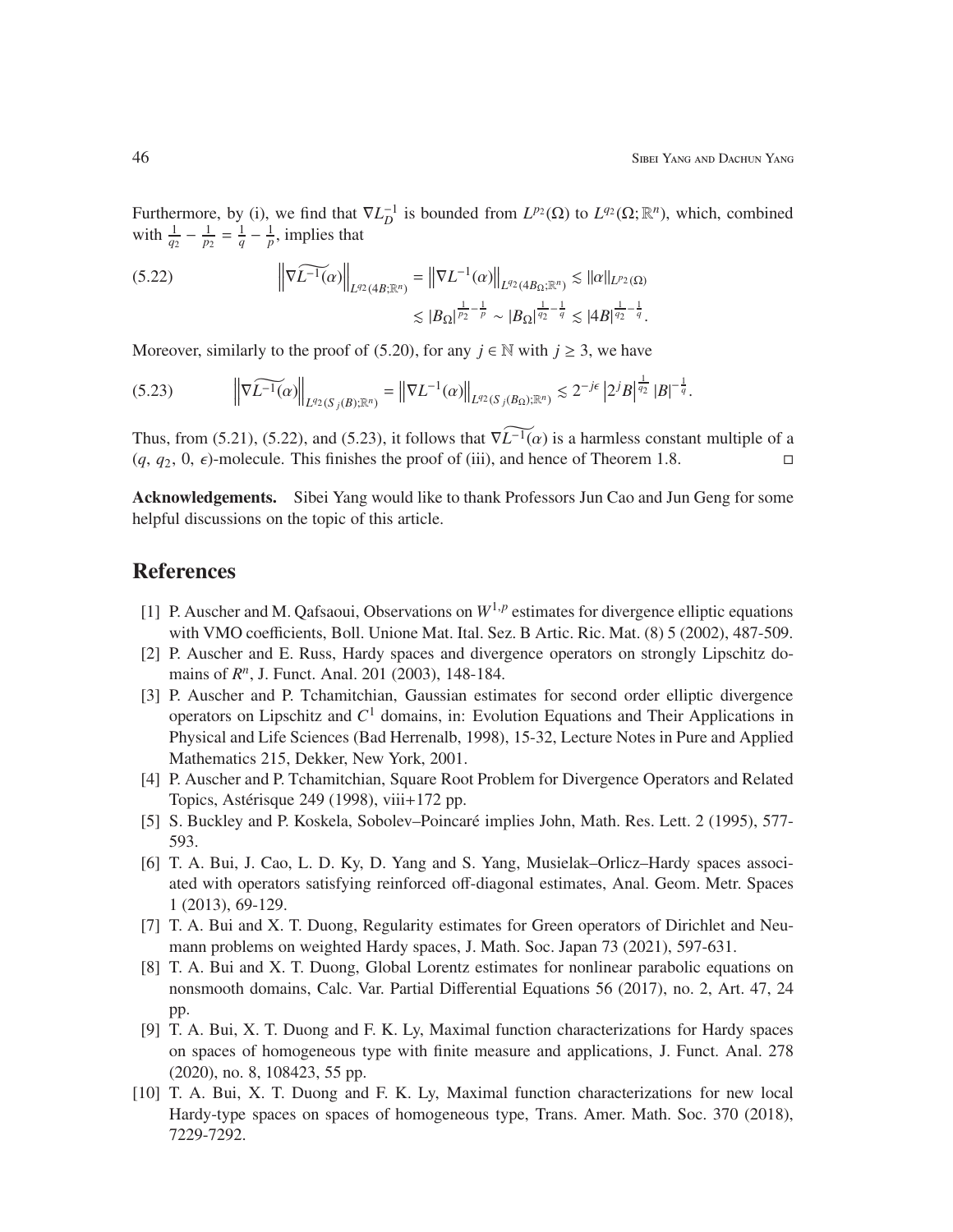- [11] S.-S. Byun and L. Wang, Elliptic equations with BMO coefficients in Reifenberg domains, Comm. Pure Appl. Math. 57 (2004), 1283-1310.
- [12] J. Cao, D.-C. Chang, D. Yang and S. Yang, Weighted local Orlicz–Hardy spaces on domains and their applications in inhomogeneous Dirichlet and Neumann problems, Trans. Amer. Math. Soc. 365 (2013), 4729-4809.
- [13] D.-C. Chang, G. Dafni and E. M. Stein, Hardy spaces, BMO, and boundary value problems for the Laplacian on a smooth domain in  $\mathbb{R}^n$ , Trans. Amer. Math. Soc. 351 (1999), 1605-1661.
- [14] D.-C. Chang, Z. Fu, D. Yang and S. Yang, Real-variable characterizations of Musielak– Orlicz–Hardy spaces associated with Schrödinger operators on domains, Math. Methods Appl. Sci. 39 (2016), 533-569.
- [15] D.-C. Chang, S. G. Krantz and E. M. Stein,  $H^p$  theory on a smooth domain in  $R^N$  and elliptic boundary value problems, J. Funct. Anal. 114 (1993), 286-347.
- [16] D.-C. Chang, S. G. Krantz and E. M. Stein, Hardy spaces and elliptic boundary value problems, in: The Madison Symposium on Complex Analysis (Madison, WI, 1991), 119-131, Contemp. Math. 137, Amer. Math. Soc., Providence, RI, 1992.
- [17] R. R. Coifman and G. Weiss, Analyse Harmonique Non-Commutative sur Certains Espaces Homogénes, (French) Étude de certaines intégrales singulières, Lecture Notes in Mathematics 242, Springer-Verlag, Berlin–New York, 1971.
- [18] B. E. J. Dahlberg,  $L^q$ -estimates for Green potentials in Lipschitz domains, Math. Scand. 44 (1979), 149-170.
- [19] E. B. Davies, Heat Kernels and Spectral Theory, Cambridge Tracts in Mathematics 92, Cambridge University Press, Cambridge, 1989.
- [20] G. Di Fazio,  $L^p$  estimates for divergence form elliptic equations with discontinuous coefficients, Boll. Un. Mat. Ital. A (7) 10 (1996), 409-420.
- [21] H. Dong, Recent progress in the  $L^p$  theory for elliptic and parabolic equations with discontinuous coefficients, Anal. Theory Appl. 36 (2020), 161-199.
- [22] H. Dong and D. Kim, Elliptic equations in divergence form with partially BMO coefficients, Arch. Ration. Mech. Anal. 196 (2010), 25-70.
- [23] H. Dong and D. Kim, The conormal derivative problem for higher order elliptic systems with irregular coefficients, in: Recent Advances in Harmonic Analysis and Partial Differential Equations, 69-97, Contemp. Math. 581, Amer. Math. Soc., Providence, RI, 2012.
- [24] H. Dong and D. Kim, On  $L^p$ -estimates for elliptic and parabolic equations with  $A_p$  weights, Trans. Amer. Math. Soc. 370 (2018), 5081-5130.
- [25] H. Dong and Z. Li, The conormal and Robin boundary value problems in nonsmooth domains satisfying a measure condition, J. Funct. Anal. 281 (2021), no. 9, Paper No. 109167, 32 pp.
- [26] X. T. Duong, S. Hofmann, D. Mitrea, M. Mitrea and L. Yan, Hardy spaces and regularity for the inhomogeneous Dirichlet and Neumann problems, Rev. Mat. Iberoam. 29 (2013), 183-236.
- [27] X. T. Duong and E. M. Ouhabaz, Gaussian upper bounds for heat kernels of a class of nondivergence operators, in: International Conference on Harmonic Analysis and Related Topics (Sydney, 2002), 35-45, Proc. Centre Math. Appl. Austral. Nat. Univ., 41, Austral. Nat. Univ., Canberra, 2003.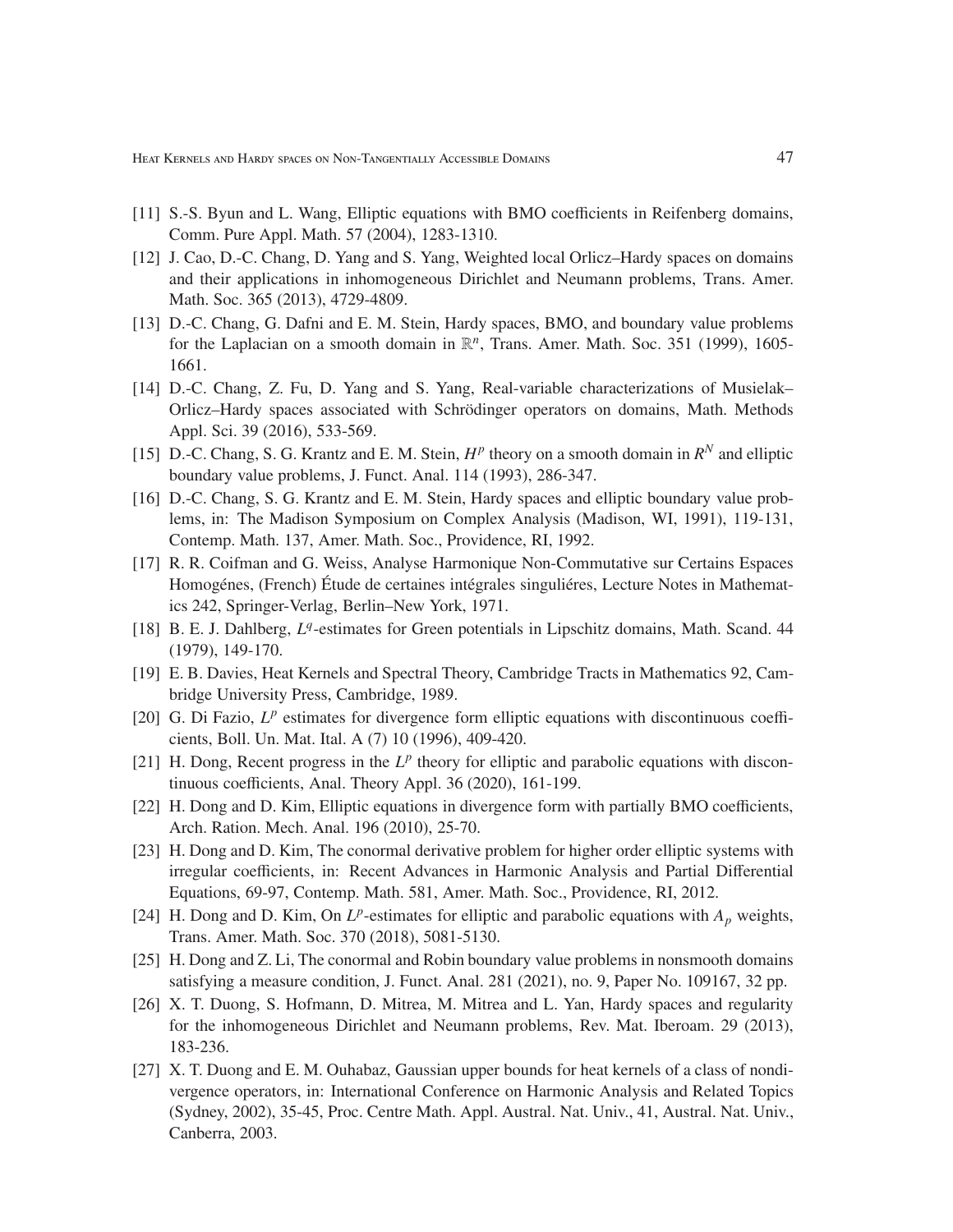- [28] X. T. Duong and L. Yan, Duality of Hardy and BMO spaces associated with operators with heat kernel bounds, J. Amer. Math. Soc. 18 (2005), 943-973.
- [29] C. Fefferman and E. M. Stein,  $H^p$  spaces of several variables, Acta Math. 129 (1972), 137-193.
- [30] J. Geng,  $W^{1,p}$  estimates for elliptic problems with Neumann boundary conditions in Lipschitz domains, Adv. Math. 229 (2012), 2427-2448.
- [31] D. Gilbarg and N. S. Trudinger, Elliptic Partial Differential Equations of Second Order, Reprint of the 1998 edition, Springer-Verlag, Berlin, 2001.
- [32] M. Grüter and K.-O. Widman, The Green function for uniformly elliptic equations, Manuscripta Math. 37 (1982), 303-342.
- [33] P. Gyrya and L. Saloff-Coste, Neumann and Dirichlet Heat Kernels in Inner Uniform Domains, Astérisque 336 (2011), viii+144 pp.
- [34] P. Hajłasz, P. Koskela and H. Tuominen, Sobolev embeddings, extensions and measure density condition, J. Funct. Anal. 254 (2008), 1217-1234.
- [35] S. Hofmann and S. Kim, The Green function estimates for strongly elliptic systems of second order, Manuscripta Math. 124 (2007), 139-172.
- [36] S. Hofmann, G. Lu, D. Mitrea, M. Mitrea and L. Yan, Hardy spaces associated to nonnegative self-adjoint operators satisfying Davies–Gaffney estimates, Mem. Amer. Math. Soc. 214 (2011), no. 1007, vi+78 pp.
- [37] S. Hofmann, S. Mayboroda and A. McIntosh, Second order elliptic operators with complex bounded measurable coefficients in  $L^p$ , Sobolev and Hardy spaces, Ann. Sci. Éc. Norm. Super. (4) 44 (2011), 723-800.
- [38] D. Jerison and C. E. Kenig, Boundary behavior of harmonic functions in nontangentially accessible domains, Adv. Math. 46 (1982), 80-147.
- [39] D. Jerison and C. E. Kenig, The inhomogeneous Dirichlet problem in Lipschitz domains, J. Funct. Anal. 130 (1995), 161-219.
- [40] H. Jia, D. Li and L. Wang, Global regularity for divergence form elliptic equations on quasiconvex domains, J. Differential Equations 249 (2010), 3132-3147.
- [41] P. W. Jones, Quasiconformal mappings and extendability of functions in Sobolev spaces, Acta Math. 147 (1981), 71-88.
- [42] N. Kalton, S. Mayboroda and M. Mitrea, Interpolation of Hardy–Sobolev–Besov–Triebel– Lizorkin spaces and applications to problems in partial differential equations, in: Interpolation Theory and Applications, 121-177, Contemp. Math. 445, Amer. Math. Soc., Providence, RI, 2007.
- [43] C. E. Kenig, Harmonic Analysis Techniques for Second Order Elliptic Boundary Value Problems, CBMS Regional Conference Series in Mathematics 83, American Mathematical Society, Providence, RI, 1994.
- [44] C. E. Kenig and T. Toro, Harmonic measure on locally flat domains, Duke Math. J. 87 (1997), 509-551.
- [45] R. H. Latter, A characterization of  $H^p(\mathbb{R}^n)$  in terms of atoms, Studia Math. 62 (1978), 93-101.
- [46] J. Li and B. D. Wick, Characterizations of  $H^1_{\Delta_N}(\mathbb{R}^n)$  and  $BMO_{\Delta_N}(\mathbb{R}^n)$  via weak factorizations and commutators, J. Funct. Anal. 272 (2017), 5384-5416.
- [47] L. Li and J. Pipher, Boundary behavior of solutions of elliptic operators in divergence form with a BMO anti-symmetric part, Comm. Partial Differential Equations 44 (2019), 156-204.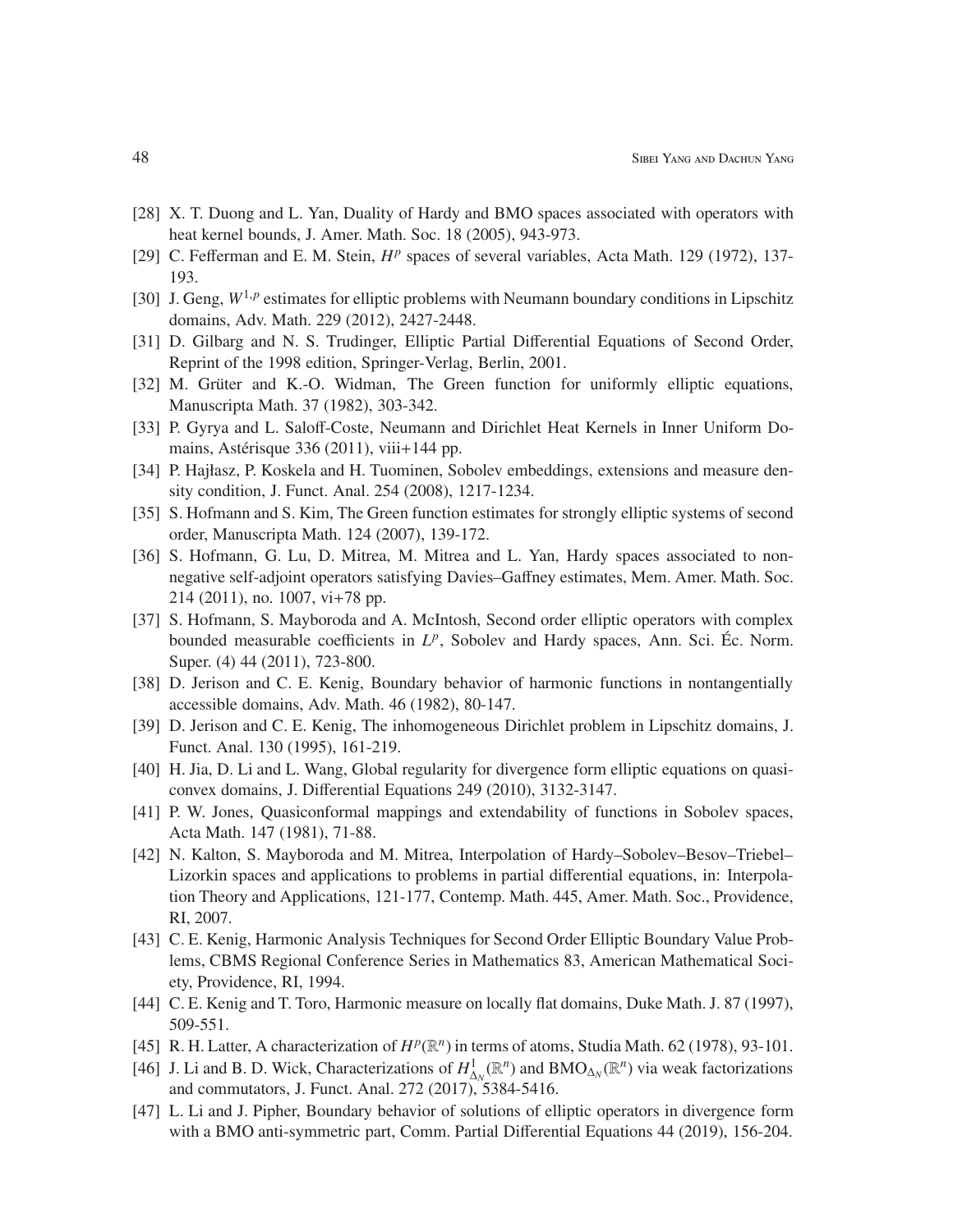- [48] D. Mitrea, I. Mitrea, M. Mitrea and L. Yan, Coercive energy estimates for differential forms in semi-convex domains, Commun. Pure Appl. Anal. 9 (2010), 987-1010.
- [49] D. Mitrea, M. Mitrea and L. Yan, Boundary value problems for the Laplacian in convex and semiconvex domains, J. Funct. Anal. 258 (2010), 2507-2585.
- [50] A. Miyachi,  $H^p$  spaces over open subsets of  $\mathbb{R}^n$ , Studia Math. 95 (1990), 205-228.
- [51] E. M. Ouhabaz, Analysis of Heat Equations on Domains, London Mathematical Society Monographs Series 31, Princeton University Press, Princeton, NJ, 2005.
- [52] A. Pazy, Semigroups of Linear Operators and Applications to Partial Differential Equations, Applied Mathematical Sciences 44, Springer-Verlag, New York, 1983.
- [53] E. R. Reifenberg, Solution of the Plateau Problem for *m*-dimensional surfaces of varying topological type, Acta Math. 104 (1960), 1-92.
- [54] E. Russ, The atomic decomposition for tent spaces on spaces of homogeneous type, in: CMA/AMSI Research Symposium "Asymptotic Geometric Analysis, Harmonic Analysis, and Related Topics", 125-135, Proc. Centre Math. Appl. 42, Austral. Nat. Univ., Canberra, 2007.
- [55] L. Saloff-Coste, The heat kernel and its estimates, in: Probabilistic approach to geometry, 405-436, Adv. Stud. Pure Math. 57, Math. Soc. Japan, Tokyo, 2010.
- [56] D. Sarason, Functions of vanishing mean oscillation, Trans. Amer. Math. Soc. 207 (1975), 391-405.
- [57] Z. Shen, Periodic Homogenization of Elliptic Systems, Operator Theory: Advances and Applications 269, Advances in Partial Differential Equations (Basel), Birkhäuser/Springer, Cham, 2018.
- [58] Z. Shen, The L<sup>p</sup> boundary value problems on Lipschitz domains, Adv. Math. 216 (2007), 212-254.
- [59] Z. Shen, Bounds of Riesz transforms on  $L^p$  spaces for second order elliptic operators, Ann. Inst. Fourier (Grenoble) 55 (2005), 173-197.
- [60] L. Song and L. Yan, A maximal function characterization for Hardy spaces associated to nonnegative self-adjoint operators satisfying Gaussian estimates, Adv. Math. 287 (2016), 463-484.
- [61] E. M. Stein, Harmonic Analysis: Real-Variable Methods, Orthogonality, and Oscillatory integrals, Princeton Univ. Press, Princeton, NJ, 1993.
- [62] E. M. Stein and G. Weiss, On the theory of harmonic functions of several variables. I. The theory of  $H^p$ -spaces, Acta Math. 103 (1960), 25-62.
- [63] M. H. Taibleson and G. Weiss, The molecular characterization of certain Hardy spaces, in: Representation Theorems for Hardy Spaces, pp. 67-149, Astérisque 77 (1980).
- [64] T. Toro, Doubling and flatness: geometry of measures, Notices Amer. Math. Soc. 44 (1997), 1087-1094.
- [65] D. Yang and S. Yang, Real-variable characterizations of Orlicz–Hardy spaces on strongly Lipschitz domains of R *n* , Rev. Mat. Iberoam. 29 (2013), 237-292.
- [66] D. Yang and S. Yang, Orlicz–Hardy spaces associated with divergence operators on unbounded strongly Lipschitz domains of  $\mathbb{R}^n$ , Indiana Univ. Math. J. 61 (2012), 81-129.
- [67] S. Yang, D.-C. Chang, D. Yang and W. Yuan, Weighted gradient estimates for elliptic problems with Neumann boundary conditions in Lipschitz and (semi-)convex domains, J. Differential Equations 268 (2020), 2510-2550.